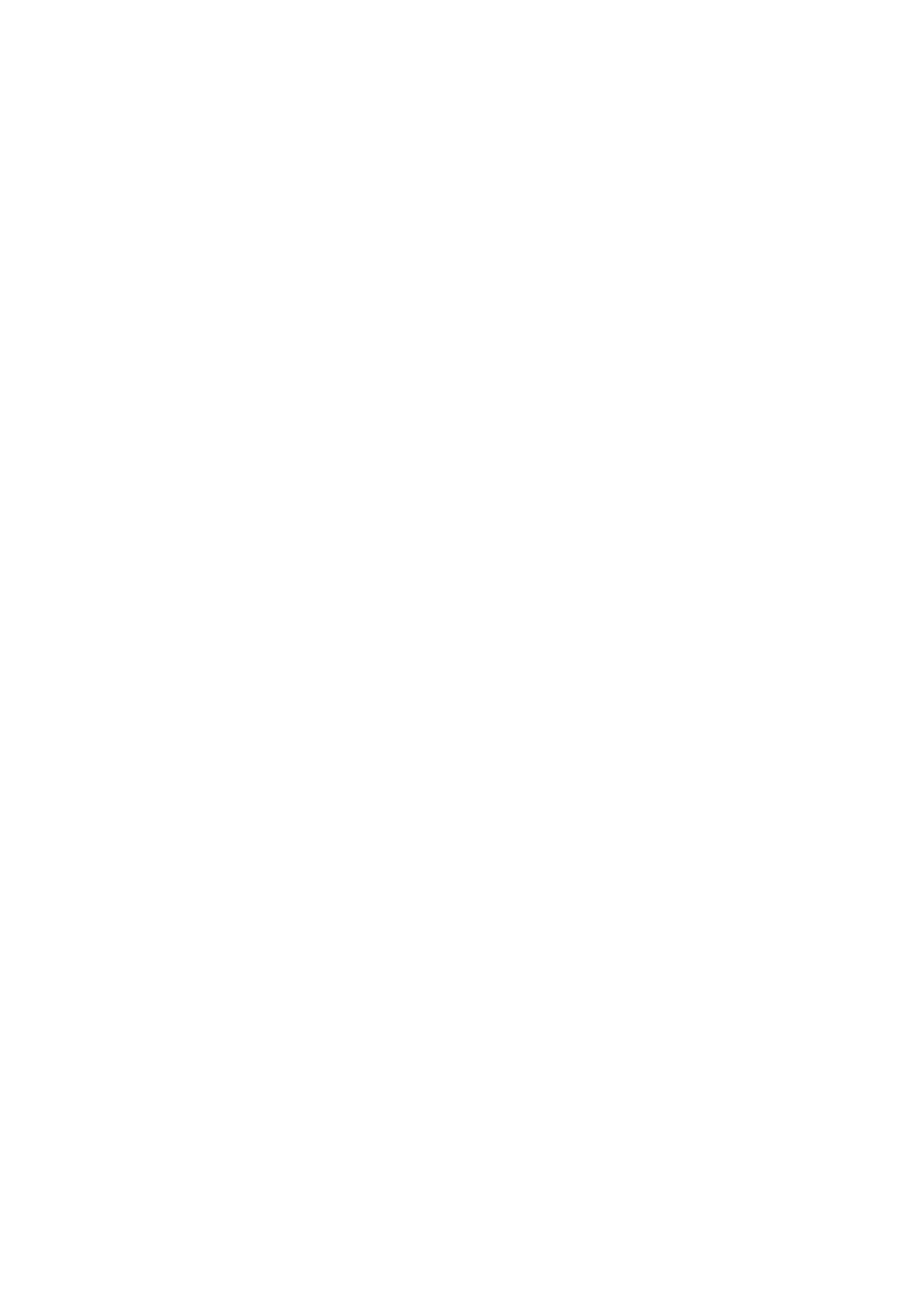## **Contents**

|  | Part VIII - Personal Information Collection Statement  34 |  |
|--|-----------------------------------------------------------|--|
|  |                                                           |  |
|  |                                                           |  |

# 目 錄

| 聯絡我們  ……………………………………………………………………… 36 |  |
|--------------------------------------|--|
|                                      |  |

WWPKG Cruise Care Travel Insurance Policy Wording , Hong Kong 縱橫郵輪旅安心保險保單條 款 , 香港 . Published 07/2016.

<sup>© 2016</sup> Chubb. Coverages underwritten by one or more subsidiary companies. Not all coverages available in all jurisdictions. Chubb® and its respective logos, and Chubb.Insured.<sup>SM</sup> are protected trademarks of Chubb.

<sup>© 2016</sup> 安達。保障由一間或多間附屬公司所承保。並非所有保障可於所有司法管轄區提供。 Chubb® 及其相關標誌,以及 Chubb. Insured.SM 乃安達的保護註冊商標。 3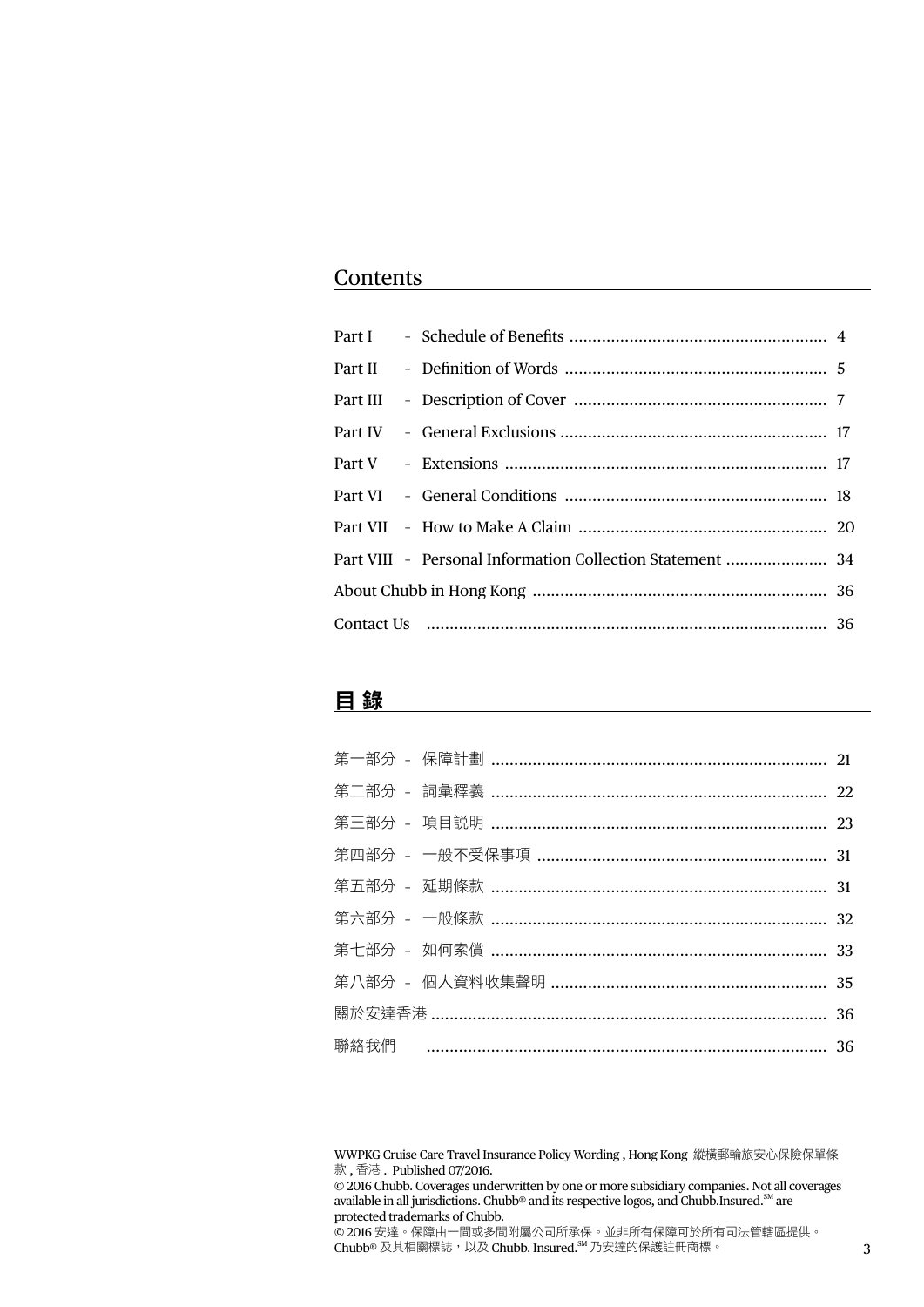# Part I – Schedule Of Benefits

In consideration of the payment of a premium to **The Company** and subject to the terms and conditions of this policy, **The Company** agrees to provide cover in the manner and to the extent set out in this policy.

## **Please Read This Policy**

If this policy contains incorrect information, please return it to The Company immediately for correction.

| Benefits |                                                                                       |                                                   | Cruise Worldwide   Cruise Asia<br>(HK\$) | (HK\$)          |
|----------|---------------------------------------------------------------------------------------|---------------------------------------------------|------------------------------------------|-----------------|
|          | A. Personal Accident                                                                  |                                                   |                                          |                 |
|          | (a) Accident whilst travelling on a Public Conveyance (17 to 75<br>years of age)      | Sum Insured                                       | 1,200,000                                | 1,000,000       |
|          | (b) Other Accident (17 to 75 years of age)                                            | Sum Insured                                       | 600,000                                  | 500,000         |
|          | (c) Accident (under 17 years of age or above 75 years of age)                         | Sum Insured                                       | 250,000                                  | 250,000         |
|          | (d) Burns                                                                             | Sum Insured                                       | 120,000                                  | 100,000         |
|          | <b>B.</b> Medical Expenses                                                            |                                                   |                                          |                 |
|          | (a) Medical Expenses                                                                  | Sum Insured                                       | 1,200,000                                | 1,000,000       |
|          | (b) Follow-up Medical Expenses                                                        | Sum Insured                                       | 120,000                                  | 100,000         |
|          | (b) (1) Maximum amount for Chinese Medicine Practitioner                              | Sum Insured                                       | 1,800                                    | 1,800           |
|          | (b) (2) Daily maximum amount for Chinese Medicine<br>Practitioner                     |                                                   | 150                                      | 150             |
|          | C. Chubb Assistance - 24 Hour Worldwide Assistance Services                           |                                                   |                                          |                 |
|          | (a) Emergency Medical Evacuation and/or Repatriation                                  |                                                   | Unlimited                                | Unlimited       |
|          | (b) Return of Mortal Remains                                                          |                                                   | Unlimited                                | Unlimited       |
|          | (c) Compassionate Visit                                                               | Sum Insured                                       | 50,000                                   | 50,000          |
|          | (d) Child Escort                                                                      | Sum Insured                                       | 40,000                                   | 40,000          |
|          | (e) Chubb Assistance - Twenty Four (24) Hour Telephone                                |                                                   | Applicable                               | Applicable      |
|          | Hotline And Referral Services                                                         |                                                   |                                          |                 |
|          | D. Hospital Cash                                                                      |                                                   |                                          |                 |
|          | (a) Maximum amount                                                                    | Sum Insured                                       | 10,000                                   | 10,000          |
|          | (b) Maximum daily benefit                                                             | Sum Insured                                       | 500                                      | 500             |
|          | (c) IDD Fee During Overseas Confinement                                               |                                                   | 500                                      | Not Applicable  |
|          | <b>E.</b> Personal Property                                                           |                                                   |                                          |                 |
|          | (a) Maximum amount                                                                    | Sum Insured                                       | 20,000                                   | 15,000          |
|          | (b) Maximum amount for each item/set/pair                                             |                                                   | 2,000                                    | 2,000           |
|          | F. Personal Money                                                                     | Sum Insured                                       | 3,000                                    | 3,000           |
|          | G. Loss Of Travel Documents                                                           | Sum Insured                                       | 30,000                                   | 30,000          |
|          | H. Trip Cancellation                                                                  |                                                   |                                          |                 |
|          | (a) Maximum amount                                                                    | Sum Insured                                       | 60,000                                   | 30,000          |
|          | (b) Maximum amount for Red Alert                                                      | Sum Insured                                       | 5,000                                    | 2,000           |
| Ι.       | <b>Trip Interruption</b>                                                              |                                                   |                                          |                 |
|          | Maximum amount under Section I                                                        | Sum Insured                                       | 70,000                                   | 15,000          |
|          | (a) Trip Curtailment                                                                  | Sum Insured                                       | 70,000                                   | 15,000          |
|          | (b) Travel Interruption due to compulsory quarantine                                  | Sum Insured                                       | 70,000                                   | 15,000          |
|          | (c) Cruise Re-route<br>(d) Excursion Tour Cancellation                                | Sum Insured                                       | 10,000                                   | 5,000           |
|          | Maximum amount under Section I (d)                                                    | Sum Insured                                       | 10,000                                   | 5,000           |
|          | (d) (1) Forfeited Payment                                                             | Sum Insured                                       | 10,000                                   | 5.000           |
|          | (d) (2) Cash Benefit maximum amount                                                   | Sum Insured                                       | 2,000                                    | 1,000           |
|          |                                                                                       | Per excursion                                     | 1,000                                    | 500             |
|          | (e) Excursion Tour Curtailment                                                        |                                                   |                                          |                 |
|          | Cash Benefit maximum amount                                                           | Sum Insured                                       | 2,000                                    | 1,000           |
|          |                                                                                       | Per excursion                                     | 1,000                                    | 500             |
| J.       | <b>Travel Delay</b>                                                                   |                                                   |                                          |                 |
|          | Cover for any one (1) item under Section J (a) to J (d):                              |                                                   |                                          |                 |
|          | (a) Cash Benefit maximum amount                                                       | Sum Insured                                       | 4,000                                    | 2,000           |
|          | (a) (1) By Public Air Transport                                                       | First 5 hours of delay                            | 300                                      | 300             |
|          |                                                                                       | Each subsequent 10 hours of delay                 | 700                                      | 700             |
|          | (a) (2) By Non Public Air Transport                                                   | Each 10 hours of delay<br>After 10 hours of delay | 250                                      | 250             |
|          | (b) Additional Accommodation Expenses<br>(c) Additional Transport for Cruise Boarding | After 10 hours of delay                           | 2,000<br>20,000                          | 1,000<br>10,000 |
|          | (d) Cruise Cancellation                                                               | After 24 hours of delay                           | 60,000                                   | 30,000          |

WWPKG Cruise Care Travel Insurance Policy Wording , Hong Kong. Published 07/2016.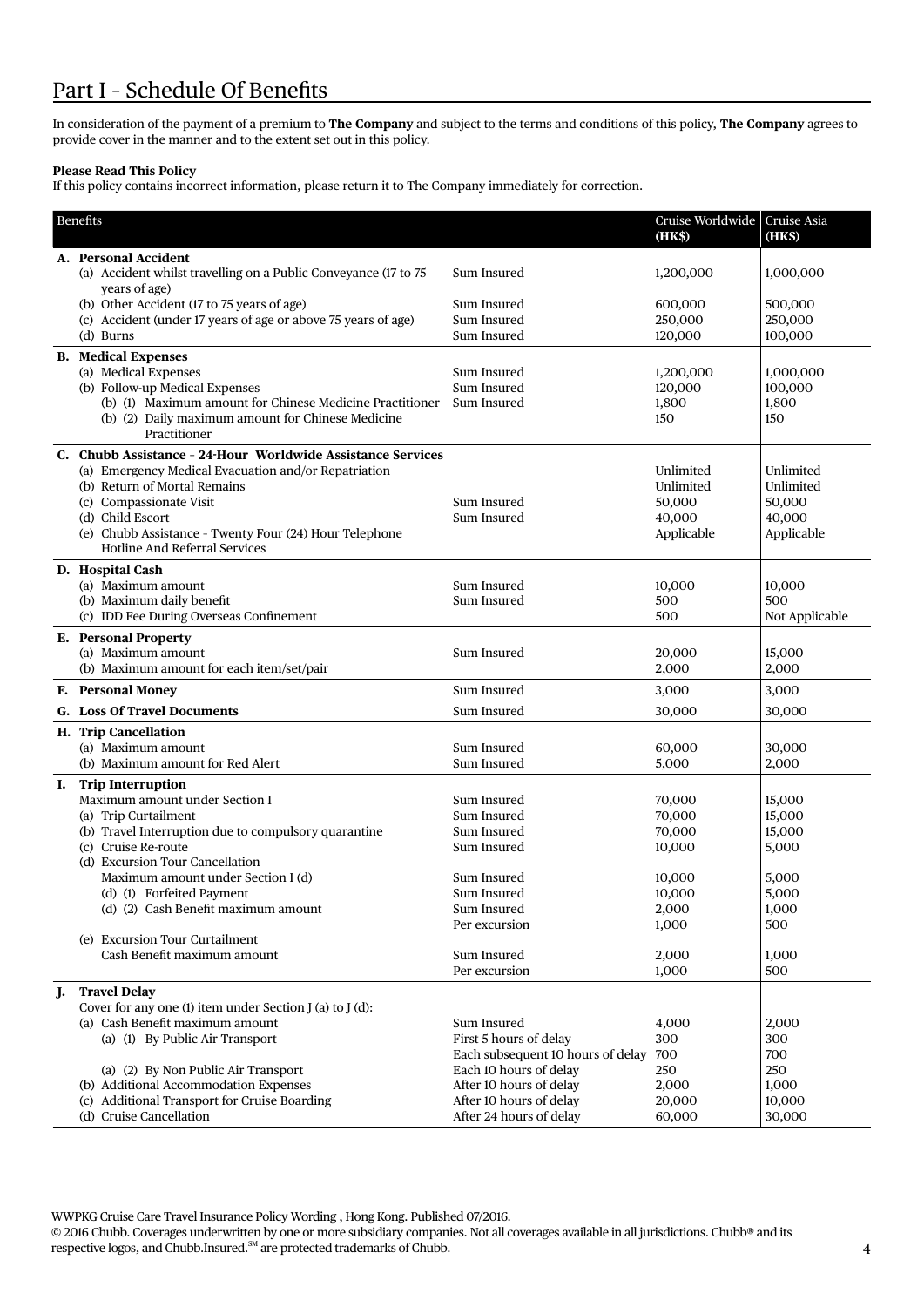| Benefits                                                                                          |                        | Cruise Worldwide   Cruise Asia<br>(HK\$) | (HK\$)                           |
|---------------------------------------------------------------------------------------------------|------------------------|------------------------------------------|----------------------------------|
| K. Baggage Delay                                                                                  | After 6 hours of delay | 1.000                                    | 1,000                            |
| L. Personal Liability                                                                             | Sum Insured            | 2,000,000                                | 2,000,000                        |
| <b>M. Home Contents Protection</b>                                                                | Sum Insured            | 3,000                                    | Not Applicable                   |
| N. Credit Card Protection                                                                         | Sum Insured            | 20,000                                   | Not Applicable                   |
| <b>O.</b> Satellite Phone Fee                                                                     | Sum Insured            | 3,000                                    | 1.500                            |
| <b>Income Allowance</b><br>P.<br>(a) Maximum amount<br>(b) Weekly Income Benefit (each full week) | Sum Insured            | 30,000<br>1,250                          | Not Applicable<br>Not Applicable |

Aggregate Limit per **Journey** (for **Insured Person** who is over 75 years of age on the first day of the **Period of Insurance**): For **Insured Person** who is over 75 years of age on the first day of the **Period of Insurance**, the maximum liability in aggregate per **Journey** for all Sections except Section C(a) & Section C(b) is HK\$500,000

## **Customer Services Hotline: (852) 3191 6611 24-Hour Emergency Assistance Hotline: (852) 3723 3030**

# Part II – Definition Of Words

The following defined terms shall have the meaning set out as follows in this policy:

- 1. **A Second Degree Burn** means **Bodily Injury** sustained as a result of burn and diagnosed by a **Physician** in which both the epidermis and the underlying dermis are damaged.
- 2. **A Third Degree Burn** means **Bodily Injury** sustained as a result of burn and diagnosed by a **Physician** in which the skin has been damaged or destroyed to its full depth and there is damage to the tissue beneath.
- 3. **Accident** or **Accidental** means a sudden, unforeseen and unexpected event happening by chance.
- 4. **Chubb Assistance** or **Authorised Assistance Service Provider** means the independent service provider appointed by **The Company** to provide overseas assistance services to **Insured Persons**.
- 5. **Black Alert** means the black travel alert issued by the Security Bureau of the **Hong Kong** Government under the Outbound Travel Alert (OTA) System. This definition may be changed by **The Company** from time to time based on changes to the OTA System communicated by the Security Bureau of the **Hong Kong** Government.
- 6. **Bodily Injury** means physical injury caused solely and independently by an **Accident** and sustained during the **Period of Insurance**.
- 7. **Business Partner** means one or more persons engaged in, and sharing the profits and risks of the same business enterprise as an **Insured Person**.
- 8. **Cash** means cash, banknotes or travellers cheques belonging to an **Insured Person** taken by an **Insured Person** on the **Journey**.
- 9. **Chinese Medicine Practitioner** means a person, other than an **Insured Person** or an **Immediate Family Member,** who is duly registered as a Chinese medicine practitioner according to the Chinese Medicine Ordinance (Cap. 549).
- 10. **Confinement** or **Confined** means a continuous period of necessary confinement in a **Hospital** as a **Resident Inpatient** for which the **Hospital** makes a charge for room and board.
- 11. **Hospital** means a legally constituted establishment operated and licensed pursuant to the laws of the country in which it is located and which meets all of the following requirements:
	- (a) Operates primarily for the reception and medical care and treatment of sick, ailing or injured persons on a **Resident Inpatient** basis; and
	- (b) Admits a **Resident Inpatient** only under the supervision of one or more **Physicians**, at least one of whom is available for consultation at all times; and
	- (c) Maintains organised facilities for medical diagnosis and treatment of **Resident Inpatients** and provides (where appropriate) facilities for major surgery within the confines of the establishment or in facilities controlled by the establishment; and
	- (d) Provides full-time nursing service by and under the supervision of a staff or nurses; and
	- (e) Has an on-duty staff of at least one **Physician** and one qualified nurse at all times; and
	- (f) "Hospital" shall not include the following:
		- a mental institution, an institution operating primarily for the treatment of psychiatric or psychological disease including subnormality or the psychiatric department of a hospital;
		- a place for the aged, a rest home or a place for drug addicts or alcoholics;
		- a health hydro or nature cure clinic, a nursing or convalescent home, a special unit of a hospital used primarily as a place for drug addicts or alcoholics or as a nursing, convalescent, rehabilitation, extended-care facility or rest home.
- 12. **Hong Kong** means the Hong Kong Special Administrative Region.
- 13. **Household Contents** means property owned by an **Insured Person** and located at their **Principal Home** at the time of burglary but does not include diamonds, gems, antiques, valuable paintings or art, jewellery and accessories (including but not limited to, for example crystals, earrings, necklaces, rings or brooches etc.) or cash.
- 14. **Immediate Family Member** means an **Insured Person**'s spouse, parents, parents-in-law, grandparents, children, siblings, grandchildren or legal guardians.
- 15. **Insured Person** means the person or persons named in the **Policy Schedule** or subsequent endorsement(s) (if any).

WWPKG Cruise Care Travel Insurance Policy Wording , Hong Kong. Published 07/2016.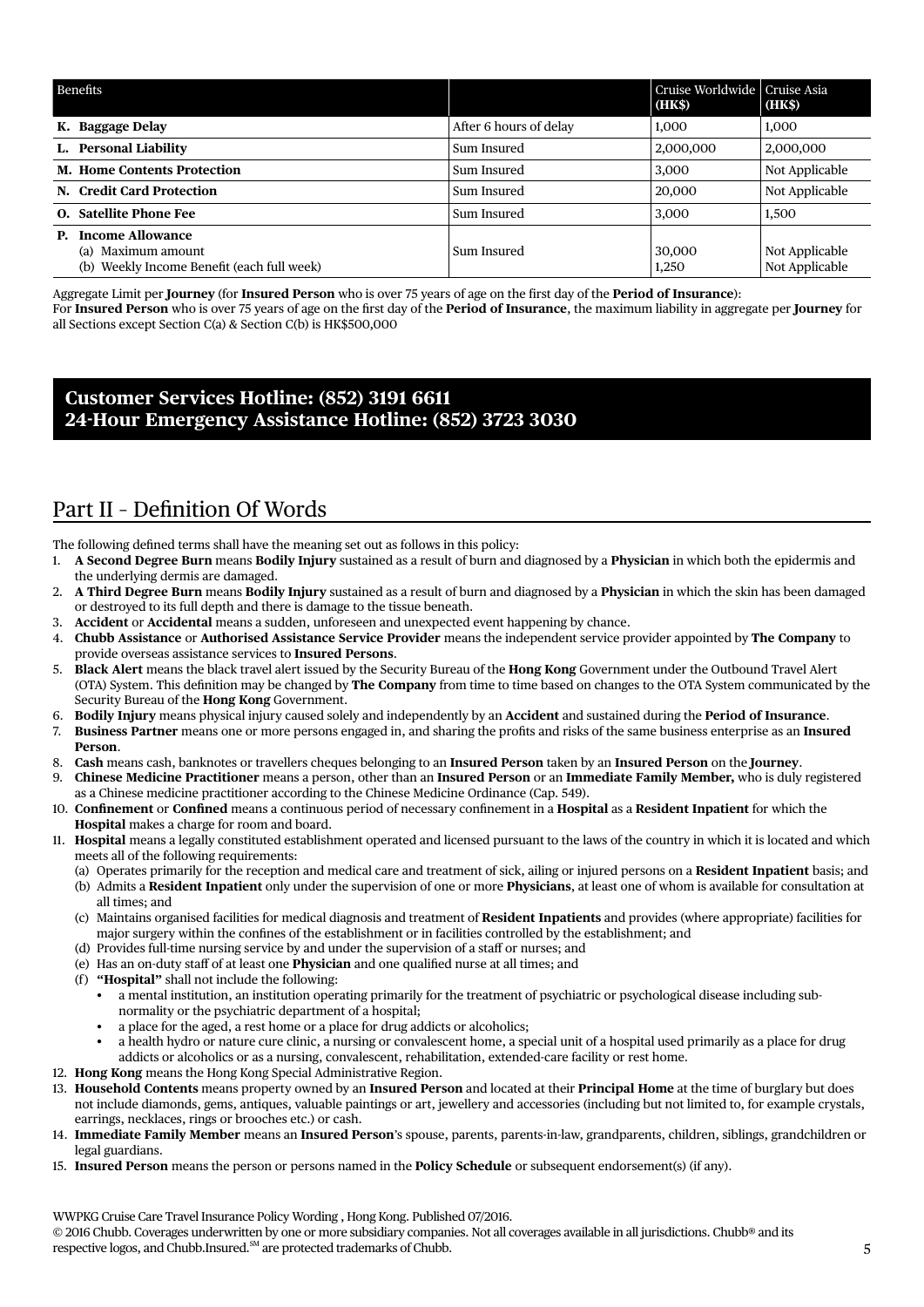- 16. **Journey** means the trip outside **Hong Kong** described in the **Policy Schedule**.
- 17. **Medical Expenses** means all **Usual**, **Reasonable and Customary Medical Expenses** necessarily incurred by an **Insured Person** as a result of **Bodily Injury** sustained or **Sickness** contracted, for **Confinement**, surgical, medical, or other diagnostic or remedial treatment given or prescribed by a **Physician**, including employment of a nurse, x-ray examination or the use of an ambulance as the result of an emergency.
- 18. **Period of Insurance** means:
	- (a) In relation to Section H (Trip Cancellation) of this policy only, the period beginning on the date this policy is purchased as specified in the **Policy Schedule**; or
	- (b) In relation to all other Sections of this policy, the period beginning at the latest of either (i) three (3) hours before the **Insured Person**'s scheduled departure from **Hong Kong** to embark on a **Journey**, or (ii) the time at which an **Insured Person** commences his or her travel from anywhere in **Hong Kong** directly to the **Hong Kong** immigration control point to embark on a **Journey**; and
	- (c) In relation to all Sections of this policy, the period ending at the earliest of either (i) one-hundred-eighty (180) days after an **Insured Person**'s departure from **Hong Kong** to embark on a **Journey** (inclusive of the date of departure); or (ii) three (3) hours after an **Insured Person** has passed through **Hong Kong** immigration control point on their return to **Hong Kong**, or (iii) the date on which the policy is terminated.
- 19. **Permanent** means:
	- (a) In relation to one or both limbs, loss of use lasting twelve (12) consecutive months from the date of **Accident** and being beyond hope of improvement or remedy by surgical or other treatment at the expiry of that period, or loss by physical separation at or above the wrist or ankle joint during the same period; or
	- (b) In relation to any other type of loss, being beyond hope of improvement or remedy by surgical or other treatment at the end of twelve (12) consecutive months from the date of **Accident**.
- 20. **Permanent Total Disability** means disablement that results solely, directly or independently of all other causes from **Bodily Injury** and which occurs within one hundred eighty (180) days of the **Accident** in which such **Bodily Injury** was sustained, which, having lasted for a continuous and uninterrupted period of at least twelve (12) consecutive months, will, in all probability, entirely prevent the **Insured Person** from engaging in gainful employment of any and every kind for the remainder of his/her life and from which there is no hope of improvement.
- 21. **Personal Property** means personal goods belonging to an **Insured Person** taken on the **Journey** or acquired by an **Insured Person** during the **Journey**, other than any form of money, any kind of document, any kind of food or beverage, antiques, contracts, bonds, securities, animals, software, mobile telecommunications devices and accessories, means of transport and accessories, and jewellery (including but not limited to, for example crystals, earrings, necklaces, rings or brooches etc.) that is not being worn or carried by the **Insured Person** at the time of loss or damage.
- 22. **Physician** means a person other than an **Insured Person** or an **Immediate Family Member** who is a qualified medical practitioner licensed by the competent medical authorities of the jurisdiction in which treatment is provided and who, in providing treatment, practices within the scope of his or her licensing and training.
- 23. **Policy Schedule** means the document(s) which (i) allow each **Insured Person** to be identified by name, (ii) sets out an **Insured Person**'s itinerary, and (iii) policy certificate number.
- 24. **Pre-existing Medical Condition** means any sickness or injury of which, in the six (6) consecutive months before the first day of the **Period of Insurance**, an **Insured Person**, **Immediate Family Member**, **Travel Companion** or **Business Partner** presented signs or symptoms, or for which, in the same period, an **Insured Person**, **Immediate Family Member**, **Travel Companion** or **Business Partner** sought or received (or ought reasonably to have sought or received) medical treatment, consultation, prescribed drugs, advice or diagnosis by a **Physician**.
- 25. **Principal Home** means an **Insured Person**'s primary place of residence in **Hong Kong**.
- 26. **Public Conveyance** means any mechanically propelled carrier operated by a company or an individual licensed to carry passengers for hire. 27. **Red Alert** means the red travel alert issued by the Security Bureau of the **Hong Kong** Government under the Outbound Travel Alert (OTA) System. This definition may be changed by **The Company** from time to time based on changes to the OTA System communicated by the Security Bureau of the **Hong Kong** Government.
- 28. **Resident Inpatient** means an **Insured Person** whose **Confinement** as a resident bed patient is necessary for the medical care, diagnosis and treatment of **Bodily Injury** or **Sickness** and not merely for any form of nursing, convalescence, rehabilitation, rest or extended-care.
- 29. **Riot** means the act of a group of people that disturb the public peace (whether in connection with a **Strike** or lock-out or not) and the action of any lawfully constituted governmental authority in suppressing or attempting to suppress any such disturbance or in minimizing the consequences of such disturbance.
- 30. **Schedule of Benefits** means the schedule of benefits in Part I of this policy.
- 31. **Sickness** means illness or disease commencing during the **Period of Insurance**.
- 32. **Specially Designated List** means names of a person, entities, groups, corporate specified on a list who are subject to trade or economic sanctions or other such similar laws or regulations of the United States of America, Australia, United Nations, European Union or United Kingdom.
- 33. **Strike** means the wilful act of any striker or locked-out worker done in furtherance of a strike or in resistance to a lock-out or the action of any lawfully constituted authority in preventing or attempting to prevent any such act or in minimizing the consequences of any such act.
- 34. **Sum Insured** means, in relation to each benefit available to an **Insured Person** under this policy, the maximum amount listed in the **Schedule of Benefits** or any endorsement(s) corresponding to that benefit.
- 35. **The Company** means Chubb Insurance Hong Kong Limited.
- 36. **Travel Companion** means a person who accompanies an **Insured Person** for the entire **Journey**.
- 37. **Usual, Reasonable and Customary Medical Expenses** means charges for treatment, supplies or medical services medically necessary to treat an **Insured Person**'s condition and which do not exceed the usual level of charges for similar treatment, supplies or medical services in the locality where the charges are incurred. Charges that would not have been made if no insurance existed are excluded from this definition.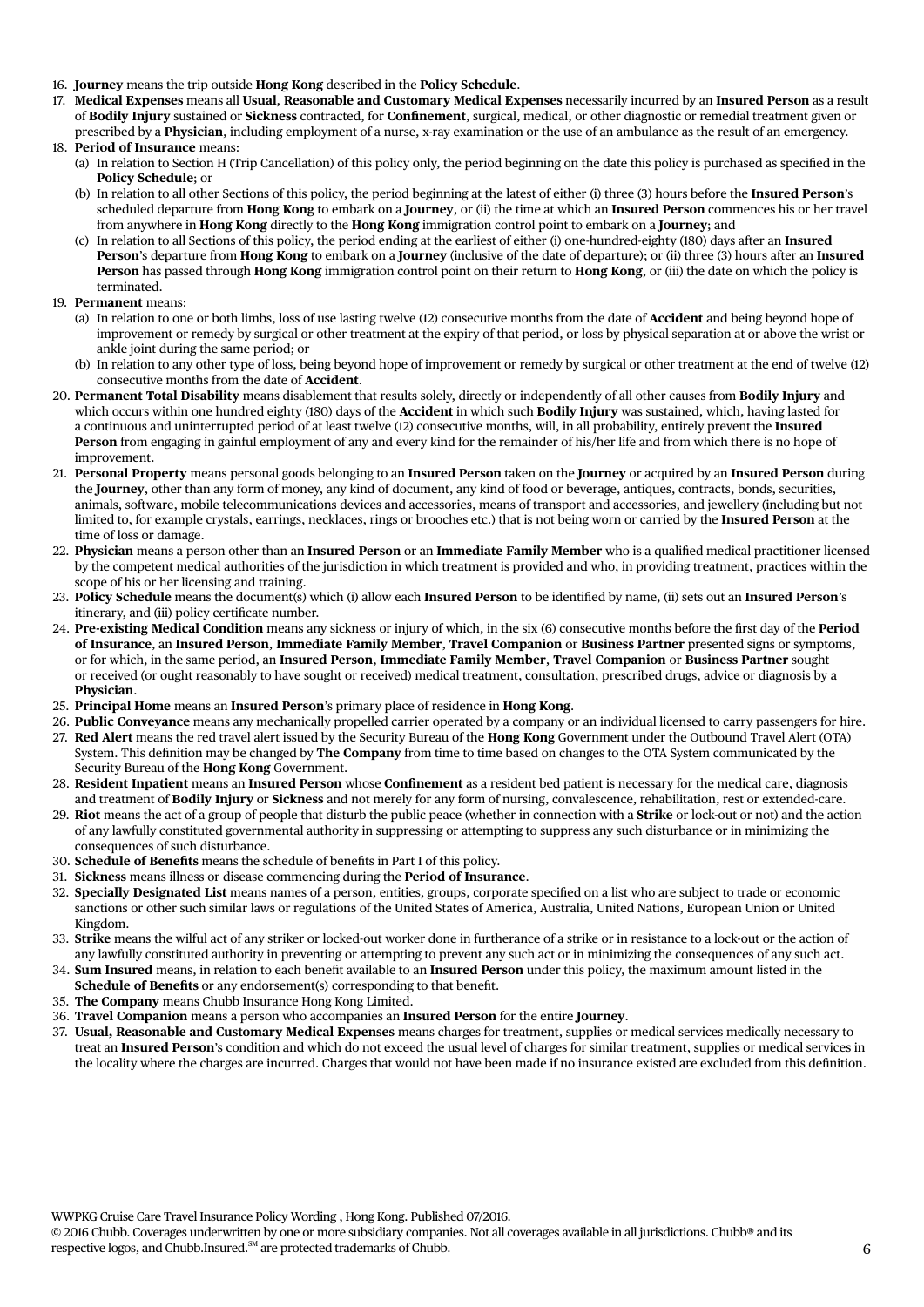## **Section A – Personal Accident**

## (a) **Accident whilst travelling on a Public Conveyance (17 up to and including 75 years of age on the first day of the Period of Insurance)**:

 If an **Insured Person** who is seventeen (17) up to and including seventy-five (75) years of age on the first day of the **Period of Insurance** sustains **Bodily Injury** while travelling as a fare-paying passenger on board a **Public Conveyance** or a carrier arranged by a travel agent and, as a direct and unavoidable result, suffers within twelve (12) consecutive months a loss of the type listed in the Loss Table in this Section A, **The Company** will pay the percentage stated for that type of loss in the Loss Table in this Section A of the **Sum Insured** stated in Section A(a) of the **Schedule of Benefits**.

- (b) **Other Accident (17 up to and including 75 years of age on the first day of the Period of Insurance)**: If an **Insured Person** who is seventeen (17) up to and including seventy-five (75) years of age on the first day of the **Period of Insurance** sustains **Bodily Injury** other than as set out at Section A(a) above, and, as a direct and unavoidable result, suffers within twelve (12) consecutive months a loss of the type listed in the Loss Table in this Section A, **The Company** will pay the percentage stated for that type of loss in the Loss Table in this Section A of the **Sum Insured** stated in Section A(b) of the **Schedule of Benefits**.
- (c) **Accident (under 17 years of age or above 75 years of age on the first day of the Period of Insurance)** If an **Insured Person** who is under seventeen (17) years of age or above seventy-five (75) years of age on the first day of the **Period of Insurance** sustains **Bodily Injury** and, as a direct and unavoidable result, suffers within twelve (12) consecutive months a loss of the type listed in the Loss Table in this Section A, **The Company** will pay the percentage stated for that type of loss in the Loss Table in this Section A of the **Sum Insured** stated in Section A(c) of the **Schedule of Benefits**.

## **Section A Loss Table:**

| Type of Loss |                                                                     | Percentage of the Sum Insured |
|--------------|---------------------------------------------------------------------|-------------------------------|
|              | <b>Accidental</b> death                                             | 100%                          |
|              | <b>Permanent Total Disability</b>                                   | 100%                          |
| 3.           | <b>Permanent</b> and total loss or incurable paralysis of all limbs | 100%                          |
| 4.           | <b>Permanent</b> and total loss of sight in both eyes               | 100%                          |
| 5.           | <b>Permanent</b> and total loss of sight in one eye                 | 100%                          |
| 6.           | <b>Permanent</b> and total loss of two limbs                        | 100%                          |
| 7.           | <b>Permanent</b> and total loss of one limb                         | 100%                          |
| 8.           | <b>Permanent</b> and total loss of speech and hearing               | 100%                          |
| 9.           | <b>Permanent</b> and total loss of hearing in both ears             | 75%                           |
| 10.          | <b>Permanent</b> and total loss of hearing in one ear               | 15%                           |
| 11.          | <b>Permanent</b> and total loss of speech                           | 50%                           |

## **Special Conditions to Sections A(a), A(b) & A(c)**

- 1. Where an **Insured Person** suffers more than one type of loss listed in the Loss Table in this Section A in the same **Accident**, **The Company**'s liability under Sections A(a), A(b) and A(c) shall be limited to one payment for the type of loss which, of all the types of loss actually suffered, attracts the largest percentage stated in the Loss Table in this Section A of the relevant **Sum Insured** stated in Section A of the **Schedule of Benefits**.
- 2. **The Company**'s total liability under Sections A(a), A(b) and A(c) for all **Accidents** involving the same **Insured Person** occurring during the **Period of Insurance** shall not exceed the relevant **Sum Insured**.
- 3. **(Applicable to Family Plan only)** Where this policy covers more than one **Insured Person** from the same family and more than one member of that family is involved in the same **Accident**, **The Company**'s total liability under Sections A(a), A(b) and A(c) for all **Insured Persons** involved in that **Accident** shall not exceed 300% of the largest **Sum Insured** which applies to any member of that family.
- 4. Where the use or enjoyment of an **Insured Person**'s limb or organ was partially impaired before an **Accident** occurred, **The Company** may, in its sole discretion and after considering a medical assessment by **The Company**'s appointed medical adviser of the extent to which any **Bodily Injury** was, in the medical adviser's opinion, caused solely and independently by that **Accident**, pay such percentage of the relevant **Sum Insured** as it considers reasonable. No payment shall be made for a limb or organ which was totally unusable before an **Accident**  occurred.
- 5. Exposure: If an **Insured Person** is unavoidably exposed to the elements by reason of sustaining **Bodily Injury** and, as a direct and unavoidable result, suffers death within twelve (12) consecutive months, **The Company** will pay the percentage stated for **Accidental** death in the Loss Table in this Section A of the relevant **Sum Insured** stated in Sections A(a), A(b) and A(c) of the **Schedule of Benefits**.
- 6. Disappearance: Where an **Insured Person**'s body has not been found within one (1) year of the date of the disappearance, sinking or wrecking of the means of transport being used by the **Insured Person** on the date of the disappearance, sinking or wrecking:
	- (a) It will be presumed that the **Insured Person** suffered **Accidental** death resulting from **Bodily Injury** at the time of such disappearance, sinking or wrecking; and
	- (b) Subject to receiving an undertaking, signed by the deceased **Insured Person**'s legal representatives, that if the presumption of **Accidental** death resulting from **Bodily Injury** is subsequently found to be wrong, any amount paid by **The Company** under this Section A will be immediately refunded to **The Company.**

 **The Company** will pay to the legal representatives of the deceased **Insured Person** the percentage stated for **Accidental** death in the Loss Table in this Section A of the relevant **Sum Insured** stated in Section A of the **Schedule of Benefits**.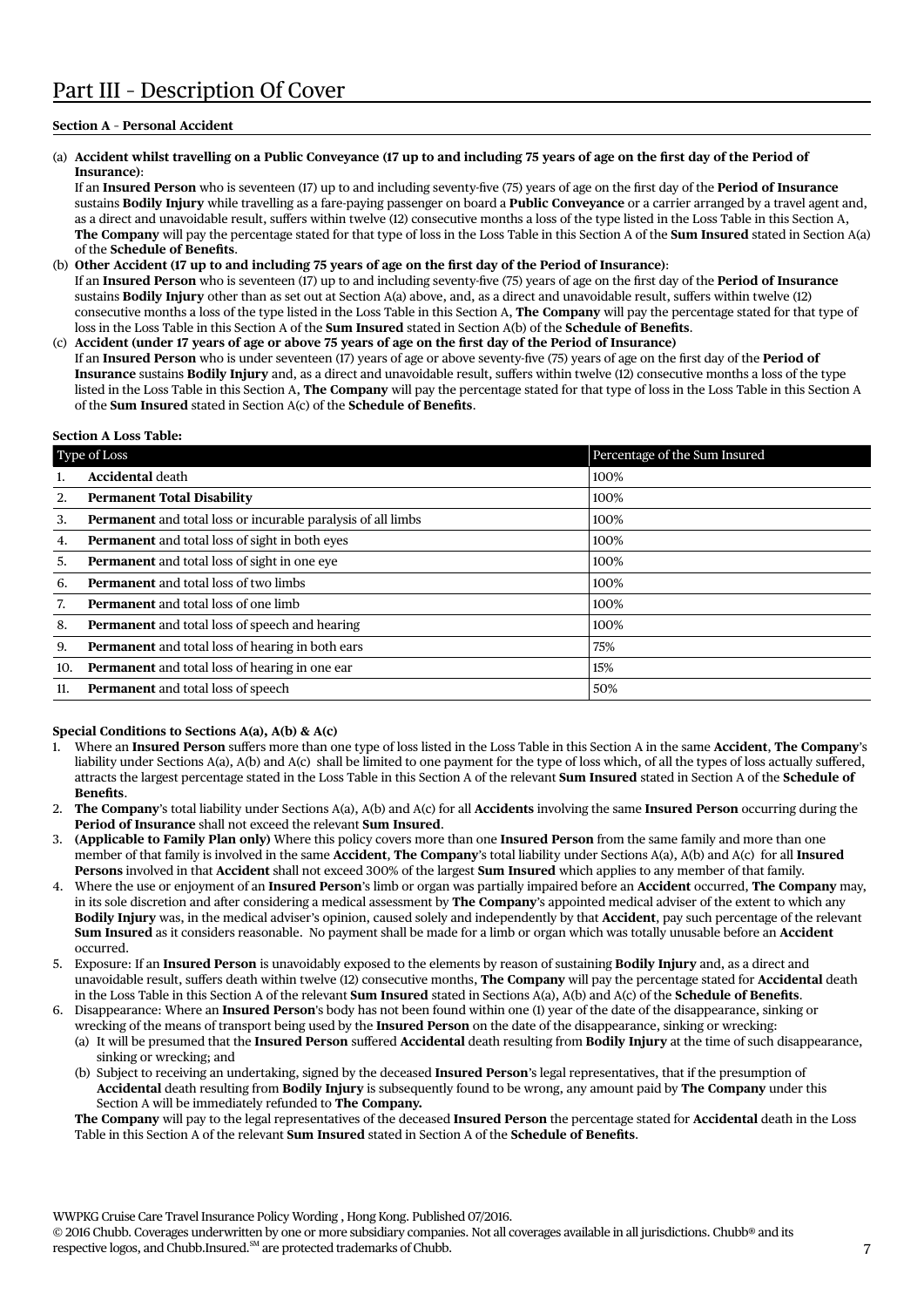## **Exclusion to Sections A(a), A(b) & A(c)**

Sections  $A(a)$ ,  $A(b)$  &  $A(c)$  do not cover:

1. **Sickness**, disease or bacterial infection.

## **Section A(d) Burns Benefit**

If an **Insured Person** sustains **Bodily Injury** and diagnosed by a **Physician** to have suffered from **A Second Degree Burn** or **A Third Degree Burn, The Company** will pay the percentage stated for the degree of burn in the Burns Table in this Section A(d) of the **Sum Insured** stated in Section A(d) of the **Schedule of Benefits**.

| <b>Burns Table</b>                             | Percentage of Compensation |
|------------------------------------------------|----------------------------|
| A Second Degree Burn or A Third Degree Burn on |                            |
| Head:                                          |                            |
| Equal to or greater than 8%                    | 100%                       |
| Equal to or greater than 5% but less than 8%   | 75%                        |
| Equal to or greater than 2% but less than 5%   | 50%                        |
| <b>Body:</b>                                   |                            |
| Equal to or greater than 20%                   | 100%                       |
| Equal to or greater than 15% but less than 20% | 75%                        |
| Equal to or greater than 10% but less than 15% | 50%                        |

## **Special Conditions to Section A(d):**

- 1. Where an **Insured Person** suffers more than one type of burn listed in the Burns Table in this Section A(d) in the same **Accident**, **The Company**'s liability under this Section A(d) shall be limited to a single payment for the type of burn which, of all the types of burn actually suffered, attracts the largest percentage stated in the Burns Table in this Section A of the **Sum Insured** stated in Section A(d) of the **Schedule of Benefits**.
- 2. Payment of benefits under this Section A(d) shall be in addition to those payable under Section A(a), A(b) or A(c) Personal Accident.

## **Section B – Medical Expenses**

## (a) **Medical Expenses:**

 If an **Insured Person** incurs **Medical Expenses** during the **Period of Insurance** arising from **Bodily Injury** or **Sickness**, **The Company** will reimburse the **Insured Person** for those **Medical Expenses** up to the **Sum Insured** stated in Section B(a) of the **Schedule of Benefits**. (b) **Follow-up Medical Expenses:**

- If an **Insured Person** incurs **Medical Expenses** outside **Hong Kong** during a **Journey** arising from **Bodily Injury** or **Sickness** and, after returning to **Hong Kong**, that **Insured Person** still requires treatment in **Hong Kong** for the same **Bodily Injury** or **Sickness** as given or prescribed by a **Physician** and/or **Chinese Medicine Practitioner**, **The Company** will continue to reimburse the **Insured Person** for:
	- (1) Reasonable medical expenses incurred for the purpose of Chinese medical treatment and charged by a **Chinese Medicine Practitioner** ; and/or
	- (2) Any **Medical Expenses** other than as set out at Section B (b)(1) above incurred in **Hong Kong** up to ninety (90) days after the **Insured Person**'s return to **Hong Kong** or until the **Sum Insured** stated in Section B(b) of the **Schedule of Benefits** has been exhausted, whichever comes first.

## **Special Conditions to Section B**

- 1. The **Authorised Assistance Service Provider** must be notified promptly if the **Insured Person** is admitted or anticipates admission to **Hospital** as a **Resident Inpatient** during the **Period of Insurance** outside **Hong Kong**. Failure to give the notice required by this condition precedent will result in **The Company** having no liability under this policy for those **Medical Expenses**.
- 2. **The Company**'s liability under Section B(a) for all **Medical Expenses** incurred during the **Period of Insurance** shall not exceed the **Sum Insured** stated in Section B(a) of the **Schedule of Benefits**.
- 3. **The Company**'s liability under Section B(b) for each and every expense incurred shall not exceed the amount stated in Section B(b) of the **Schedule of Benefits**.
- 4. **The Company**'s liability under Section B(b)(1) for all expenses charged by **Chinese Medicine Practitioner** shall not exceed the amount stated in Section B(b)(1) of the **Schedule of Benefits**. The maximum daily amount incurred by **Chinese Medicine Practitioner** shall be the amount stated in Section B(b)(2) of the **Schedule of Benefits**.
- 5. **The Company**'s liability of **Medical Expenses** (including medical expenses charged by **Chinese Medicine Practitioner**) incurred in **Hong Kong** shall not exceed the amount stated in Section B(b) of the **Schedule of Benefits**.
- 6. **The Company**'s total liability under this Section B for all **Medical Expenses**, and all medical expenses charged by **Chinese Medicine Practitioner** shall not exceed the **Sum Insured** stated in Section B(a) of the **Schedule of Benefits**.

## **Exclusions to Section B**

This Section B does not cover:

- 1. Any expense included or contemplated in the cost of a **Journey** at the time it was paid for.
- 2. Surgery or medical treatment which, in the opinion of the **Physician** attending the **Insured Person**, can reasonably be delayed until the **Insured Person** returns to **Hong Kong**.
- 3. Any expense incurred after an **Insured Person** has failed, within a reasonable period, to follow a **Physician**'s advice to return to **Hong Kong** to continue treatment for **Bodily Injury** suffered or **Sickness** contracted outside **Hong Kong**.
- 4. Any expense incurred during a **Journey** after an **Insured Person** has been advised by a **Physician** prior to the departure of the **Journey** that

WWPKG Cruise Care Travel Insurance Policy Wording , Hong Kong. Published 07/2016. © 2016 Chubb. Coverages underwritten by one or more subsidiary companies. Not all coverages available in all jurisdictions. Chubb® and its respective logos, and Chubb.Insured.<sup>SM</sup> are protected trademarks of Chubb.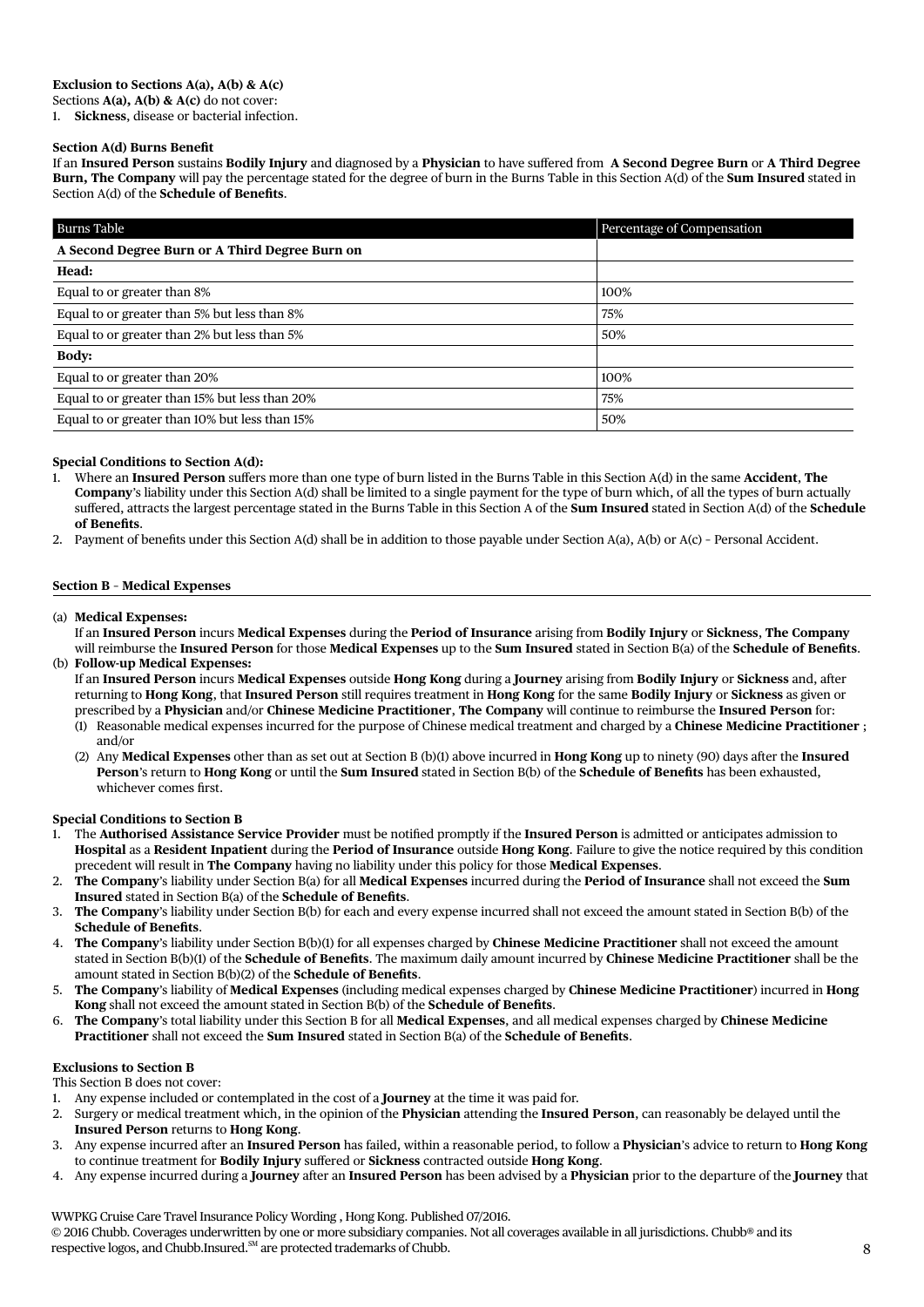he or she is unfit to travel.

- 5. Any follow-up expense incurred more than ninety (90) days after the end of the **Period of Insurance** during which the **Bodily Injury** or **Sickness** occurred.
- 6. Any expenses incurred under Section B(a) after twelve (12) months from the date the first expenses were incurred.
- 7. Health check-ups or any investigation(s) not directly related to admission diagnosis, **Bodily Injury** or **Sickness** or any treatment or investigation which is not medically necessary.
- 8. The cost of prostheses, contact lenses, spectacles, hearing aids, dentures and other medical equipment or optical treatment.

## **Section C – Chubb Assistance – 24-Hour Worldwide Assistance Services**

## (a) **Emergency Medical Evacuation and/or Repatriation**:

 Where a **Physician**, designated by an **Authorised Assistance Service Provider**, certifies that **Bodily Injury** or **Sickness** renders an **Insured Person** unfit to travel or continue with their **Journey** or is a danger to their life or health; and the necessary medical treatment is not available, either at the nearest **Hospital** where the **Insured Person** was transported to or in the immediate vicinity thereof, after suffering the **Bodily Injury** or **Sickness**, **The Company** may, based on the advice of that **Physician** that the **Insured Person** is medically fit to be evacuated, determine in its sole discretion, that the **Insured Person**, should be evacuated to another location for the necessary medical treatment.

 The **Authorised Assistance Service Provider**, shall arrange for the evacuation within a reasonable timeframe and utilise the best suited means, based on the medical severity of the **Insured Person**'s condition for the transport of the **Insured Person**, including but not limited to, air ambulance, surface ambulance, regular air transport, railroad or any other appropriate means. All decisions as to the means of transport and the final destination will be made by **Authorised Assistance Service Provider**, and will be based solely upon medical necessity. The **Insured Person** may, in appropriate circumstances, be returned to **Hong Kong**.

 **The Company** will pay the actual cost of the **Insured Person**'s emergency medical evacuation and/or repatriation and associated medical services and medical supplies directly to **Authorised Assistance Service Provider**.

## (b) **Return of Mortal Remains**:

 Upon the death of an **Insured Person** as a direct and unavoidable result of **Bodily Injury** or **Sickness**, **The Company** will pay the actual cost for transporting the **Insured Person**'s mortal remains from the place of death to **Hong Kong**, or the cost of local burial at the place of death as approved by the **Authorised Assistance Service Provider**.

## (c) **Compassionate Visit**:

 If a **Physician** certifies that **Bodily Injury** or **Sickness** renders an **Insured Person** unfit to travel or continue with their **Journey** or is a danger to their life or health or suffers death during **Journey**, **The Company** will pay, up to the **Sum Insured** stated in Section C(c) of the **Schedule of Benefits** (i) the cost of one (1) economy class round trip ticket for one (1) person to visit the **Insured Person** outside **Hong Kong**, and (ii) the cost of one (1) ordinary room accommodation in any reasonable hotel outside **Hong Kong** for a maximum period of five (5) consecutive nights, but not the cost of drinks, meals and other room services.

## (d) **Child Escort**:

Where:

- (1) An **Insured Person** is **Confined** as a direct and unavoidable result of **Bodily Injury** or **Sickness** which a **Physician** certifies as either rendering that **Insured Person** unfit to travel or continue with their **Journey** or as being a danger to their life or health or suffers death during **Journey**; and
- (2) That **Insured Person** is accompanied by a child who is an **Insured Person** and was under seventeen (17) years old on the first day of the **Period of Insurance**; and

(3) That child is at risk of being left unattended as a result of the **Insured Person**'s **Confinement** or **Insured Person**'s death.  **The Company** will arrange and pay up to the **Sum Insured** stated in Section C(d) of the **Schedule of Benefits**, for an economy class one-way ticket, together with escort services, for that child to be escorted back to **Hong Kong**.

## (e) **Chubb Assistance – Twenty Four (24) Hour Telephone Hotline And Referral Services**:

The services are provided by way of referral and arrangement only and all expenses incurred are to be borne by the **Insured Person**:

- (1) Inoculation and Visa Requirement Information services
- (2) Embassy Referral
- (3) Interpreter Referral
- (4) Loss of Luggage Assistance
- (5) Loss of Travel Document Assistance
- (6) Telephone Medical Advice
- (7) Medical Service Provider Referral
- (8) Monitoring of Medical Condition when Hospitalized
- (9) Arrangement of Appointments with Doctors
- (10)Arrangement of Hospital Admission

 For full details on this service, please refer to the telephone hotline and referral service information provided by **Chubb Assistance**. If you have any queries on this telephone hotline and referral service, please telephone **Chubb Assistance** on (852) 3723 3030.

## **Special Conditions to Section C**

1. Services under Section C are provided by the **Authorised Assistance Service Provider**, **The Company** or the **Authorised Assistance Service Provider** must be promptly notified of the occurrence of any event which may give rise to a potential claim under Section C(a)–(d) – Chubb Assistance – 24-Hour Worldwide Assistance Services. Failure to give the notice required by this condition precedent could result in **The Company** having no liability under this Section C of the policy.

WWPKG Cruise Care Travel Insurance Policy Wording , Hong Kong. Published 07/2016.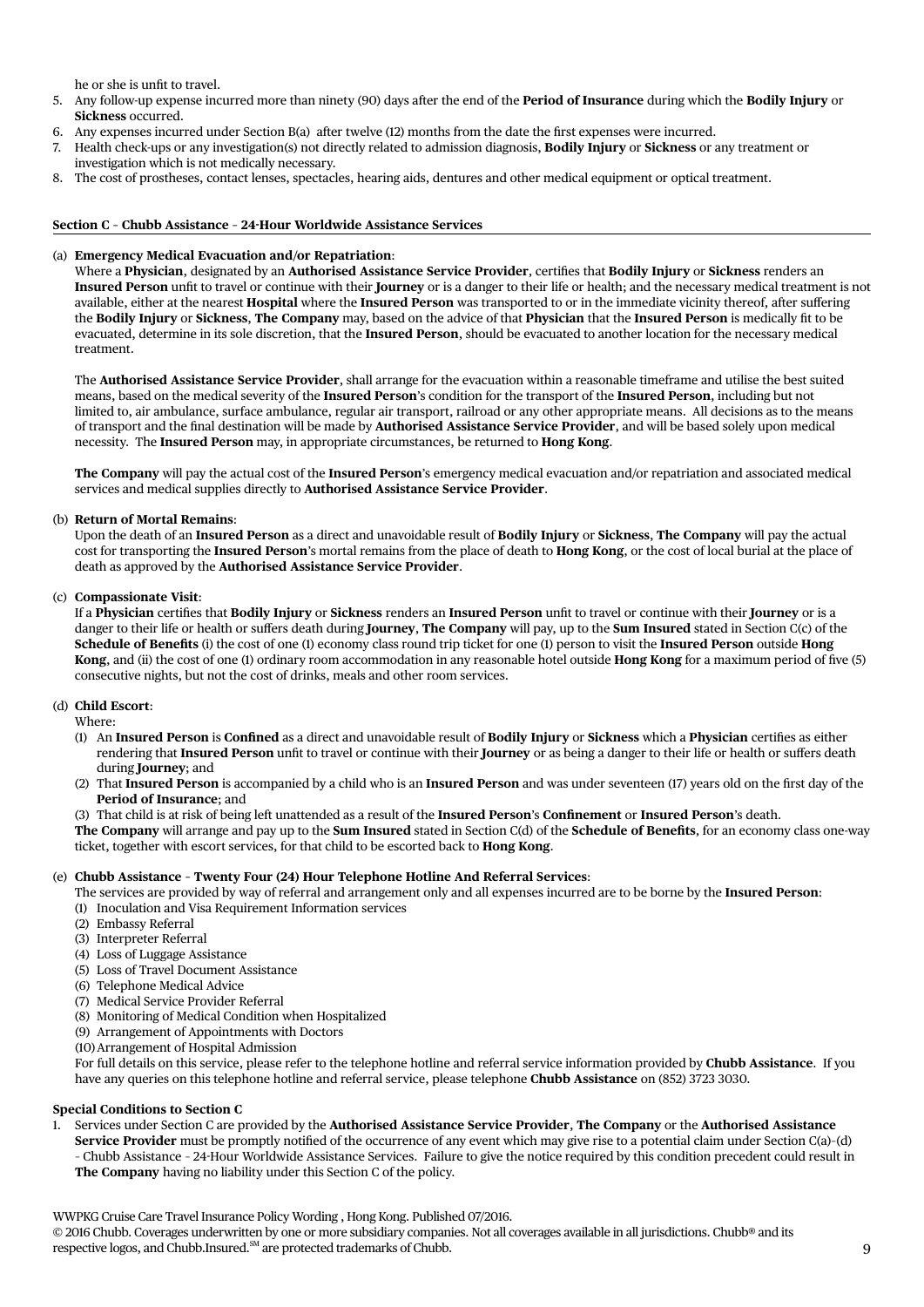- 2. The arrangements for, means and final destination of emergency medical evacuation and/or repatriation will be decided by the **Authorised Assistance Service Provider** and will be based entirely upon medical necessity.
- 3. Upon payment being made under this Section C, **The Company** shall be entitled to any monies refundable from an original return airfare.

## **Exclusions to Section C**

This Section C does not cover any:

- 1. Expenses included or contemplated in the cost of a **Journey** at the time it was paid for.
- 2. Expenses incurred during a **Journey** after an **Insured Person** has been advised by a **Physician** prior to the departure of the **Journey** that he or she is unfit to travel.
- 3. Expenses incurred for services provided by another party for which the **Insured Person** is not liable to pay.
- 4. Expenses for a service not approved and arranged by an **Authorised Assistance Service Provider**.
- 5. Treatment performed or ordered by a person who is not a **Physician**.
- 6. Expenses incurred in relation to treatment that can be reasonably delayed until the **Insured Person** returns to **Hong Kong**.

## **Section D – Hospital Cash**

Upon the **Confinement** in a **Hospital** outside **Hong Kong** of an **Insured Person** as a direct and unavoidable result of **Bodily Injury** or **Sickness**, **The Company** will pay an **Insured Person** a daily benefit of the amount stated in Section D(b) of the **Schedule of Benefits** for each day of **Confinement**, up to the **Sum Insured** stated in Section D(a) of the **Schedule of Benefits**.

## **IDD Fee During Overseas Confinement (Applicable to Cruise Worldwide Plan only)**

This benefit reimburses the actual fee incurred for international direct dialling (IDD) calls either by mobile/cell phone or land line telephone up to the **Sum Insured** stated in Section D(c) of the **Schedule of Benefits** whilst the **Insured Person** is **Confined** in a **Hospital** outside **Hong Kong** during the **Period of Insurance**.

## **Special Conditions to Section D**

- 1. Payment of benefits under this Section D shall only be made after the **Confinement** ends.
- 2. **The Company's** liability under Section D for all **Confinement** of an **Insured Person** shall not exceed the amount stated in Section D(a) of the **Schedule of Benefits**.
- 3. Payment of benefits under this Section D shall be in addition to those payable under Section B Medical Expenses.
- 4. Any claim of IDD fee for under this Section D must be accompanied by the original receipt of the international direct dialling long distance fee.

## **Section E – Personal Property**

Subject to a reduction or allowance for physical deterioration, depreciation or obsolescence, **The Company** will indemnify, at its absolute discretion, reinstate, repair or replace **Personal Property** lost, stolen or damaged during the **Period of Insurance**, up to the **Sum Insured** stated in Section E(a) of the **Schedule of Benefits**.

## **Special Conditions to Section E**

- 1. The local police or equivalent local law enforcement officials must be notified within twenty-four (24) hours of the occurrence of any **Personal Property** lost, stolen or damaged by the wilful act of a third party and which may give rise to a claim under this Section E. Failure to give the notice required by this condition precedent will result in **The Company** having no liability under this Section E.
- 2. Any claim for **Personal Property** lost, stolen or damaged by the wilful act of a third party under this Section E must be accompanied by written proof of loss having been reported to the police or equivalent local law enforcement officials. Failure to provide written proof of the notice required by this condition precedent will result in **The Company** having no liability under this Section E.
- 3. If loss, theft or damage occurs in transit, the **Public Conveyance** carrier must be promptly notified of the loss or damage within twenty-four (24) hours of the discovery of the loss or damage. Failure to give the notice required by this condition precedent will result in **The Company**  having no liability under this Section E of the policy.
- 4. **The Company**'s maximum liability for loss or theft of, or damage to, each item of **Personal Property** during the **Period of Insurance** will be restricted to the amount stated in Section E(b) of the **Schedule of Benefits**.
- 5. Where any item of lost, stolen or damaged **Personal Property** forms part of a pair or set, **The Company**'s maximum liability for that item and that pair or set will be restricted to the amount stated in Section E(b) of the **Schedule of Benefits**.
- 6. **The Company**'s total liability under this Section E for all loss, theft or damage in connection with **Personal Property** during the **Period of Insurance** shall not exceed the **Sum Insured** stated in Section E(a) of the **Schedule of Benefits**.
- 7. Upon any payment being made under this Section E, **The Company** shall be entitled to take and retain the benefit and value of any recovered or damaged **Personal Property** and to deal with salvage at its absolute discretion.

## **Exclusions to Section E**

This Section E does not cover:

- 1. Loss, theft or damage arising from an **Insured Person**'s negligence including, but not limited to, leaving **Personal Property** unattended.
- 2. Any unexplained loss.
- 3. Any loss or damage to **Personal Property** which was left unattended in a vehicle (except locked in the trunk) or **Public Conveyance** or in other public places.
- 4. Loss of, or damage to, any **Personal Property** due to moth, vermin, wear and tear, atmospheric or climatic conditions, gradual deterioration, mechanical or electrical failure, any process of cleaning, restoring, repairing, alteration, confiscation or detention or destruction by customs or any other authority.
- 5. Any hired or leased equipment;
- 6. Any loss or damage to, or any **Personal Property** forwarded in advance of a **Journey** or separately mailed or shipped in a **Public**

WWPKG Cruise Care Travel Insurance Policy Wording , Hong Kong. Published 07/2016.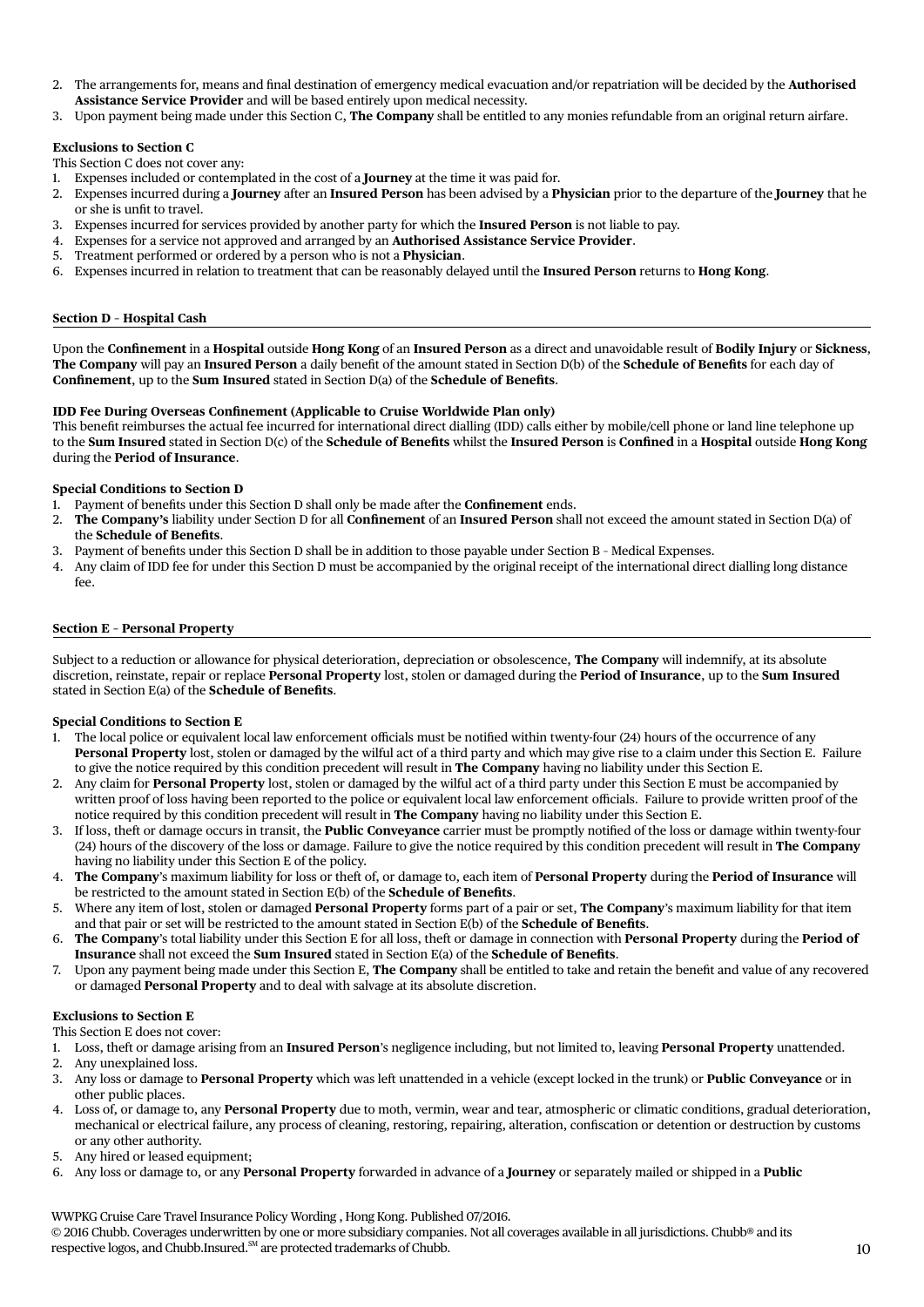**Conveyance** other than a **Public Conveyance** carrying the **Insured Person** at the same time.

7. Breakage and damage of fragile article.

8. Loss claimed under Section K – Baggage Delay for the same incident.

## **Section F – Personal Money**

**The Company** will indemnify the loss of an **Insured Person**'s **Cash** due to (i) **Accident**, (ii) theft or robbery occurring during the **Period of Insurance**, up to the **Sum Insured** stated in Section F of the **Schedule of Benefits**.

## **Special Conditions to Section F**

- 1. The local police or equivalent local law enforcement officials must be notified within twenty-four (24) hours of the occurrence of any event which may give rise to a claim under this Section F. Failure to give the notice required by this condition precedent will result in **The Company** having no liability under this Section F.
- 2. Any claim under this Section F must be accompanied by written proof of loss having been reported to the police or equivalent local law enforcement officials. Failure to provide written proof of the notice required by this condition precedent will result in **The Company** having no liability under this Section F.
- 3. **The Company**'s total liability under this Section F for all loss during the **Period of Insurance** shall not exceed the **Sum Insured** stated in Section F of the **Schedule of Benefits**.

## **Exclusions to Section F**

This Section F does not cover:

- 1. Loss arising from an **Insured Person**'s negligence including, but not limited to, leaving **Cash** unattended.
- 2. Any unexplained loss or loss due to confiscation or detention by customs or any other authority, devaluation of currency or shortages due to errors or omissions during money exchange transactions.
- 3. Loss arising from the use or misuse of any form of plastic money including, but not limited to, the credit value held on any card, electronic purse or equivalent store of credit.

## **Section G – Loss of Travel Documents**

**The Company** will reimburse an **Insured Person** up to the **Sum Insured** stated in Section G of the **Schedule of Benefits** for

- The replacement cost of travel documents necessary for immigration clearance and/or travel tickets which are lost or stolen during the **Period of Insurance**, the absence of which would otherwise lead to delay of the **Journey**; and/or
- (ii) The reasonable additional cost of transport and/or accommodation expenses necessarily incurred outside **Hong Kong** by an **Insured Person** for the sole purpose of arranging the replacement travel documents and/or travel tickets referred to in Section G(i).

## **Special Conditions to Section G**

- 1. The local police or equivalent local law enforcement officials must be notified within twenty-four (24) hours of the occurrence of any event which may give rise to a claim under this Section G. Failure to give the notice required by this condition precedent will result in **The Company** having no liability under this Section G.
- 2. Any claim under this Section G must be accompanied by written proof of loss having been reported to the police or equivalent local law enforcement officials. Failure to provide written proof of the notice required by this condition precedent will result in **The Company** having no liability under this Section G.
- 3. **The Company's** total liability under this Section G for all loss during the **Period of Insurance** shall not exceed the **Sum Insured** stated in Section G of the **Schedule of Benefits**.

## **Exclusions to Section G**

This Section G does not cover:

1. Loss arising from an **Insured Person**'s negligence including, but not limited to, leaving travel documents necessary for immigration clearance and/or travel tickets unattended.

## **Section H – Trip Cancellation**

## In the event of:

- (i) The sudden and unexpected death of an **Insured Person**, an **Immediate Family Member**, intended **Travel Companion** or **Business Partner** occurring after this policy has been purchased and within ninety (90) days of the date the **Journey** is scheduled to begin; or
- (ii) Any unexpected **Confinement** of an **Insured Person**, an **Immediate Family Member**, intended **Travel Companion** or **Business Partner** as a direct and unavoidable result of the **Bodily Injury** or **Sickness** occurring after this policy has been purchased and within ninety (90) days of the date the **Journey** is scheduled to begin; or
- (iii) The unexpected compulsory quarantine of an **Insured Person** beginning after this policy has been purchased and continuing within ninety (90) days of the date the **Journey** is scheduled to begin; or
- (iv) The jury service of an **Insured Person** or an **Insured Person** being the subject of a witness summons, notice of which was received by that **Insured Person** after this policy has been purchased and continuing within ninety (90) days of the date the **Journey** is scheduled to begin; or
- (v) The unexpected occurrence of a **Strike, Riot** or civil commotion after this policy has been purchased at a destination scheduled in the **Journey** and continuing within one (1) week of the date the **Journey** is scheduled to begin; or
- (vi) Serious damage to the **Insured Person**'s **Principal Home** from fire, flood, earthquake or similar natural disaster occurring after this policy has been purchased and within one (1) week of the date the **Journey** is scheduled to begin and which reasonably requires the **Insured Person**'s presence in **Hong Kong** on the scheduled departure date of the **Journey**; or
- (vii) The unexpected issuance of a **Black Alert** for a destination scheduled in the **Journey** at least one (1) day after this policy has been

## WWPKG Cruise Care Travel Insurance Policy Wording , Hong Kong. Published 07/2016.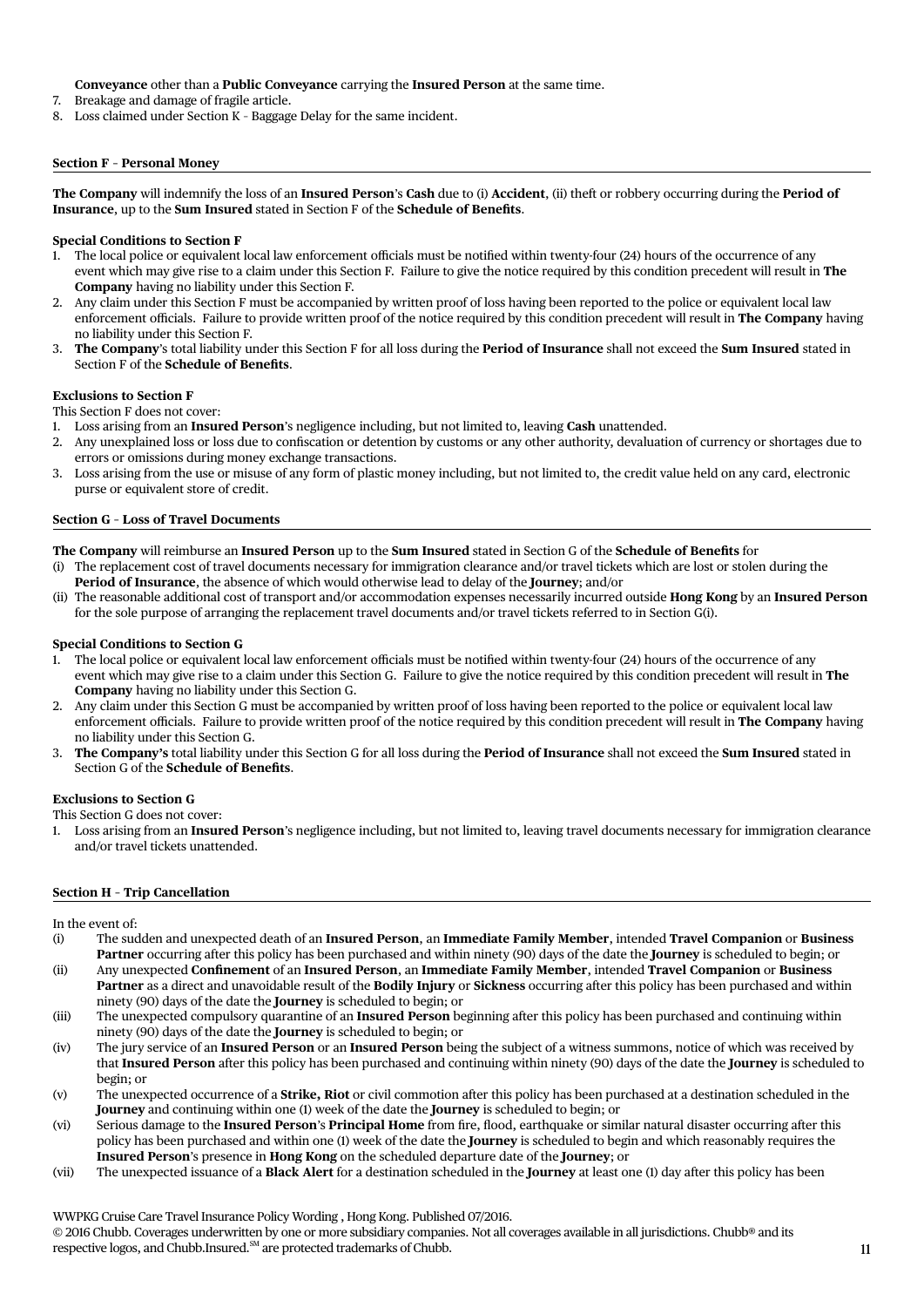purchased and which is in force at any time within one (1) week of the date the **Journey** is scheduled to begin. resulting in cancellation of the **Journey**, **The Company** will reimburse, up to the **Sum Insured** stated in Section H(a) of the **Schedule of Benefits**, the **Insured Person**'s loss of transport and/or accommodation expenses paid in advance and forfeited by the **Insured Person**.

In the event of an unexpected **Bodily Injury** or **Sickness** of an **Insured Person**, **Immediate Family Member**, intended **Travel Companion** or **Business Partner** not resulting in **Confinement** in a **Hospital**, occurring after this policy has been purchased and within ninety (90) days of the date the **Journey** is scheduled to begin resulting in cancellation of the **Journey**, **The Company** will reimburse, up to the **Sum Insured** stated in Section H(a) of the **Schedule of Benefits**, fifty (50) percent of the **Insured Person's** loss of transport and/or accommodation expenses paid in advance and forfeited by the **Insured Person**.

## (viii) **Red Alert Extension**

 In the event of an unexpected issuance of a **Red Alert** for a destination scheduled in the **Journey** at least one (1) day after the policy has been purchased and which is in force at any time within one (1) week of the date the **Journey** is scheduled to begin resulting in cancellation of the **Journey**, **The Company** will reimburse, up to the **Sum Insured** stated in Section H(b) of the **Schedule of Benefits**, fifty (50) percent of the **Insured Person's** loss of transport and/or accommodation expenses paid in advance and forfeited by the **Insured Person**.

## **Special Conditions to Section H**

- 1. Where a **Journey** is cancelled as a result of **Bodily Injury** or **Sickness** of an **Insured Person** or intended **Travel Companion**, that **Bodily Injury** or **Sickness** must be certified by a **Physician** as rendering that **Insured Person** or intended **Travel Companion** unfit to travel or as being a danger to their life or health.
- 2. Where a **Journey** is cancelled as a result of **Bodily Injury** or **Sickness** of an **Immediate Family Member** or **Business Partner**, that **Bodily Injury** or **Sickness** must be certified by a **Physician** as being a danger to the life of that **Immediate Family Member** or **Business Partner**.
- 3. Failure to obtain the certifications required by this condition precedent will result in **The Company** having no liability under this Section H for the **Insured Person**'s loss of transport and/or accommodation expenses paid in advance and forfeited.
- 4. Where an **Insured Person** is covered more than any one item above, **The Company**'s liability under this Section H shall be limited to the one which attracts the largest compensation under Section H(a) in the **Schedule of Benefits**.
- 5. **The Company**'s total liability under this Section H for all reimbursement under this Section H shall not exceed the **Sum Insured** stated in Section H(a) of the **Schedule of Benefits**.

## **Exclusions to Section H**

This Section H does not cover:

- 1. Any amount/loss which is payable to, refundable to, or recoverable by, an **Insured Person** from any other source of indemnity, reimbursement or compensation.
- 2. Any amount which an **Insured Person** is not legally obligated to pay.
- 3. Cancelled as a direct or indirect result of a prohibition or regulation issued by any national, regional or local government.
- 4. Cancelled due to the negligence, misconduct or insolvency of the travel agent through whom the **Journey** was booked.
- 5. Cancelled due to the inability of a tour operator or wholesaler to complete a group tour due to a deficiency in the number of persons.
- 6. Cancelled as a direct or indirect result of financial hardship experienced by an **Insured Person**, changes in an **Insured Person**'s circumstances or contractual obligations or an **Insured Person**'s general disinclination to proceed with the **Journey**.
- 7. Arising from a condition which, at the time of booking a **Journey**, existed or might reasonably have been anticipated as being likely to result in the **Journey** being cancelled.
- 8. Where the issuance of **Red Alert** for the destination scheduled in the **Journey** is adjusted from a **Black Alert**.
- 9. Claimed under Section B Medical Expenses arising from the same cause or event.

## **Section I – Trip Interruption**

## (a) **Trip Curtailment**

- In the event that a **Journey** is curtailed because an **Insured Person** must return directly to **Hong Kong** following:
- (i) His/her death, **Bodily Injury** or **Sickness**; or
- (ii) The sudden and unexpected death, **Bodily Injury** or **Sickness** of an **Immediate Family Member**, **Travel Companion** or **Business Partner**; or
- (iii) The unexpected occurrence of a **Strike**, **Riot,** civil commotion, epidemic, hijacking or earthquake or similar natural disaster at a destination scheduled in the **Journey** during the **Period of Insurance**, which prevents the **Insured Person** from continuing his/her scheduled **Journey**; or
- (iv) The unexpected issuance during the **Period of Insurance** of a **Black Alert** for a destination scheduled in the **Journey**;

## **The Company** will reimburse up to the **Sum Insured** stated in Section I(a) of the **Schedule of Benefits**:

- (1) The **Insured Person**'s cost of the unused transport and/or accommodation expenses paid in advance and forfeited of the **Journey**  calculated on a pro rata basis according to the number of unused days of the **Journey** after the **Insured Person** has passed through **Hong Kong** immigration control point on their return to **Hong Kong** or from the date of their death, in the event that the **Insured Person** who is unable to provide the breakdown of the transport and accommodation expenses; and
- (2) Additional transport and/or accommodation expenses incurred by the **Insured Person** after the commencement of a **Journey**; and
- (3) Loss of transport and/or accommodation expenses paid in advance and forfeited by the **Insured Person** after the commencement of a **Journey**.

## (b) **Trip Interruption due to compulsory quarantine**

 In the event that a **Journey** is interrupted due to unexpected compulsory quarantine ordered by national, regional or government or relevant authority, at a destination scheduled in the **Journey** during the **Period of Insurance**, preventing the **Insured Person** from continuing his/ her scheduled **Journey**, **The Company** will reimburse, up to the **Sum Insured** stated in Section I(b) of the **Schedule of Benefits**:

WWPKG Cruise Care Travel Insurance Policy Wording , Hong Kong. Published 07/2016.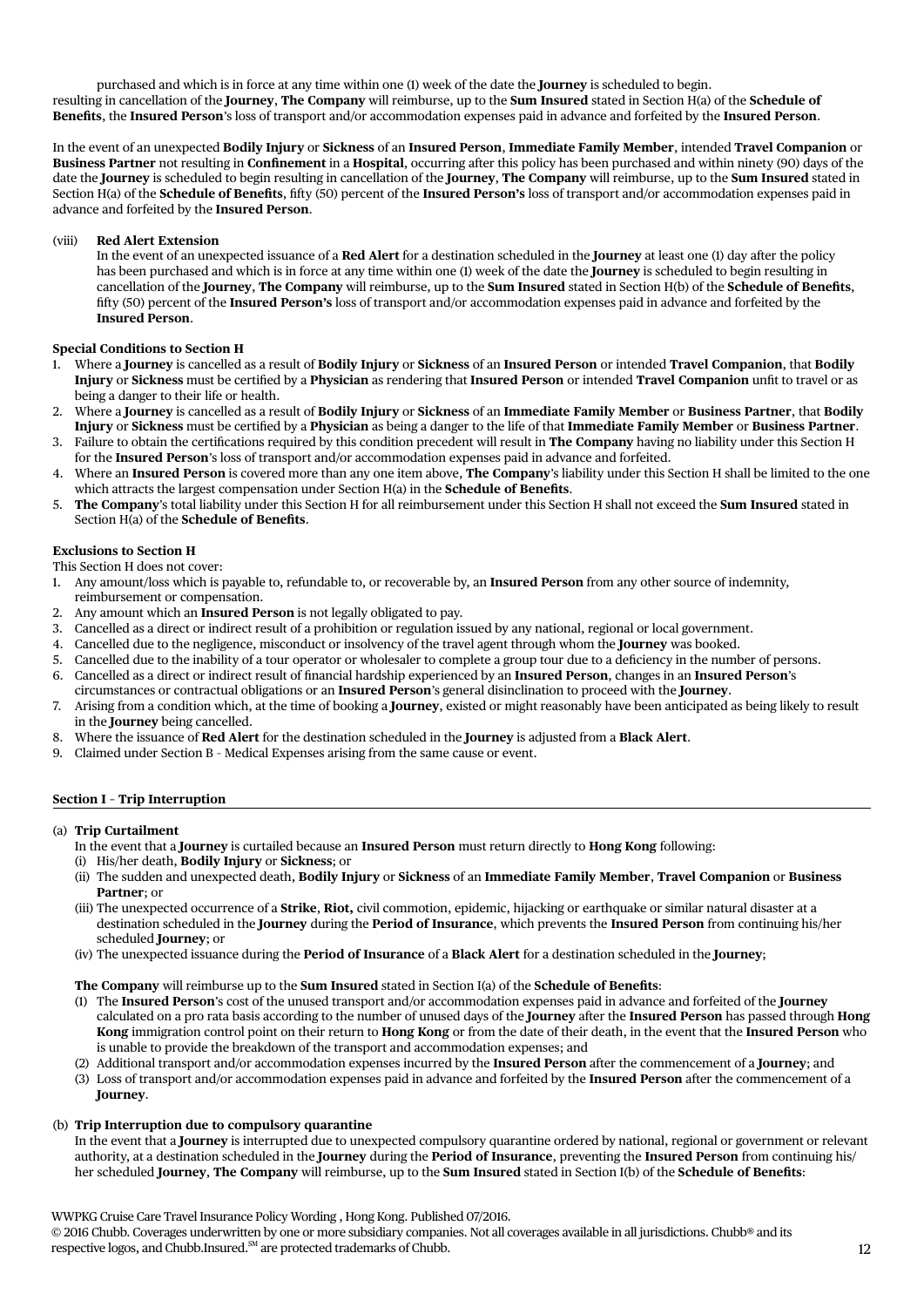- (1) Loss of transport and/or accommodation expenses paid in advance and forfeited by the **Insured Person** after the commencement of a **Journey**; and
- (2) The **Insured Person**'s unused transport and/or accommodation expenses paid in advance and forfeited of the **Journey** calculated on a pro rata basis according to the number of unused days of the **Journey** from the first date of the compulsory quarantine of the **Insured Person,** in the event that the **Insured Person** who is unable to provide the breakdown of the transport and accommodation expenses; **The Company**'s total liability under this Section I(b) for all reimbursement shall not exceed the **Sum Insured** stated in Section I(b) of the **Schedule of Benefits**.

## (c) **Cruise Re-route**

 In the event that an unanticipated occurrence, during a **Journey** outside **Hong Kong**, of (i) a **Strike** by the employees of a **Public Conveyance**; (ii) **Riot** or civil commotion; (iii) adverse weather; (iv) natural disaster; or (v) epidemic; or (vi) an **Insured Person** is **Confined** as a direct and unavoidable result of **Bodily Injury** or **Sickness** which prevents the **Insured Person** from boarding his/her scheduled cruise tour or from arriving the scheduled destination; **The Company** will reimburse the reasonable additional one-way economic class transport expenses incurred by an **Insured Person** to enable him or her to travel to the next scheduled cruise boarding port/scheduled destination, up to the **Sum Insured** stated in Section I(c) of the **Schedule of Benefits**.

## (d) **Excursion Tour Cancellation**

- In the event that after the **Insured Person** has purchased of the excursion tour and during the **Journey**, there is:
- (i) An unanticipated occurrence of (i) a **Strike** by the employees of a **Public Conveyance;** (ii) **Riot** or civil commotion; (iii) adverse weather; (iv) natural disaster; (v) epidemic at a destination of the scheduled excursion tour, and as a result that the management of the cruise tour/ excursion tour operator cancelled the excursion tour due to the foresaid event; Or
- (ii) An unanticipated occurrence of (i) a **Strike** by the employees of a **Public Conveyance;** (ii) **Riot** or civil commotion; (iii) adverse weather; (iv) natural disaster; (v) epidemic at a destination of the scheduled excursion tour and the situation renders that the cruise is unable to dock any port (including tender port) for the excursion tour; Or
- (iii) A **Confinement** in a **Hospital** outside **Hong Kong** of an **Insured Person** or of a **Travel Companion** due to a direct and unavoidable result of **Bodily Injury** or **Sickness** during the **Journey**; Or
- (iv) An unexpected death of **Insured Person** or **Travel Companion**.

## **The Company** will pay the **Insured Person** the following benefit:

- (1) The paid and forfeited cost of the cancelled excursion tour, up to the **Sum Insured** stated in Section I(d)(1) of the **Schedule of Benefits;** and/or
- (2) A cash benefit calculated at the rate stated for each scheduled excursion tour up to the **Sum Insured** stated in Section I(d)(2) of the **Schedule of Benefits**.

## (e) **Excursion Tour Curtailment**

In the event that the excursion tour is curtailed due to unanticipated occurrence of (i) adverse weather or (ii) natural disaster in a **Journey**  during the **Period of Insurance** and as a result that the **Insured Person** must return directly to the cruise, **The Company** will pay a cash benefit calculated at the stated rate for each excursion tour up to the **Sum Insured** stated in Section I(e) of the **Schedule of Benefits**, provided that the excursion tour has been shortened by more than half of the original scheduled time.

## **Special Conditions to Section I**

- 1. Where a **Journey** is curtailed as a result of **Bodily Injury** or **Sickness** of an **Insured Person** or **Travel Companion**, that **Bodily Injury** or **Sickness** must be certified by a **Physician** as rendering that **Insured Person** or **Travel Companion** unfit to travel or as being a danger to their life or health.
- 2. Where a **Journey** is curtailed as a result of **Bodily Injury** or **Sickness** of an **Immediate Family Member** or **Business Partner**, that **Bodily Injury** or **Sickness** must be certified by a **Physician** as being a danger to the life of that **Immediate Family Member** or **Business Partner**.
- 3. Failure to obtain the certifications required by this condition precedent will result in **The Company** having no liability for the **Insured Person**'s loss which may otherwise have been covered by this Section I.
- 4. **The Company**'s total liability for all loss, under Section I, during the **Period of Insurance** shall not exceed the **Sum Insured** stated in Section I of the **Schedule of Benefits**.

## **Exclusions to Section I**

- This Section I does not cover:
- 1. Any amount/loss which is payable to, refundable to, or recoverable by, an **Insured Person** from any other source of indemnity, reimbursement or compensation.
- 2. Incurred as a direct or indirect result of a prohibition or regulation issued by any national, regional or local government.
- 3. Incurred due to the negligence, misconduct or insolvency of the travel agent through whom the **Journey** was booked.
- 4. Incurred due to the inability of a tour operator or wholesaler to complete a group tour due to a deficiency in the number of persons. 5. Incurred as a direct or indirect result of financial hardship experienced by an **Insured Person**, changes in an **Insured Person**'s
- circumstances or contractual obligations or an **Insured Person**'s general disinclination to proceed with the **Journey**.
- 6. Arising from a condition which, at the time of booking a **Journey**/excursion tour or on the date the **Journey**/excursion tour first begins, existed or might reasonably have been anticipated, as being likely to result in the **Journey**/excursion tour being interrupted.
- 7. Incurred due to failure to follow the advice of a **Physician**.
- 8. If the **Insured Person** fails to obtain and provide a written confirmation/report of the cancellation / interruption with its reason from the **Public Conveyance** or cruise management.
- 9. If the **Insured Person** fails to obtain and provide the original receipts/invoices in relation to the excursion tour organised.
- 10. Claimed under Section J Travel Delay arising from the same cause or event.

WWPKG Cruise Care Travel Insurance Policy Wording , Hong Kong. Published 07/2016.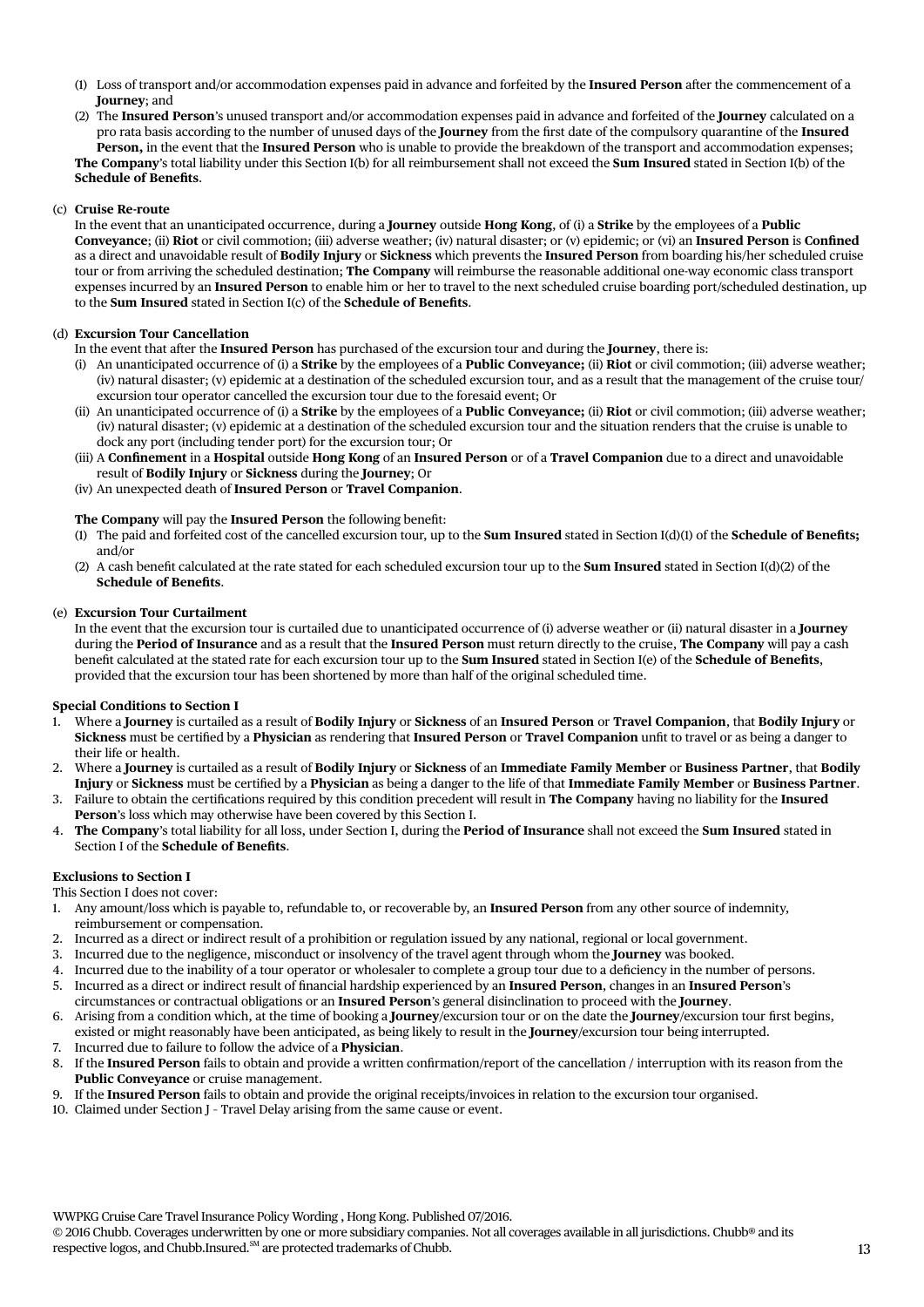## **Section J – Travel Delay**

If a **Public Conveyance** is delayed due to an unanticipated event specified in the Travel Delay Event Table mentioned respectively under Section J(a) to J(d) during the **Period of Insurance, The Company** will pay for any one respective item under Section J(a) to J(d) only, up to the corresponding **Sum Insured** stated in Section J of the **Schedule of Benefits,** provided that the **Insured Person** is travelling on a regular route as a fare-paying passenger holding a valid boarding pass/ticket, bearing the scheduled departure and/or arrival time and the scheduled route and destination, issued by the operator of the **Public Conveyance** which is legally licenced for such scheduled regular transport.

## (a) **Cash Benefit**

 **The Company** will pay a cash benefit calculated for period of delay due to any unanticipated event specified in item one(1) to seven(7) of Travel Delay Event Table during the **Period of Insurance** at the stated rate in Section J(a)(2) of the **Schedule of Benefits** for each and every ten (10) consecutive hours period of delay; except where the delayed **Public Conveyance** is a public air transport, **The Company** will otherwise pay a cash benefit calculated up to the maximum rates stated in Section J(a)(1) of the **Schedule of Benefits** for first five (5) consecutive hours of delay, then each and every subsequent ten(10) consecutive hours of delay.

## (b) **Additional Accommodation Expenses**

 Where the period of delay, which is due to any unanticipated event specified in the Travel Delay Accident Table during the **Period of Insurance,** is more than ten (10) consecutive hours, **The Company** will reimburse the additional, reasonable and irrecoverable accommodation expense incurred during a **Journey** outside **Hong Kong** until the first alternative transport arranged by the operator of a **Public Conveyance**, up to the amount stated in Section J(b) of the **Schedule of Benefits**.

(c) **Additional Transport for Cruise Boarding** 

 If a **Public Conveyance** is delayed due to any unanticipated event specified in the Travel Delay Event Table during the **Period of Insurance** for more than ten (10) consecutive hours and as a direct and unavoidable result prevents the **Insured Person** from boarding his/her scheduled cruise tour; **The Company** will reimburse the reasonable additional one-way economic class transport expenses incurred by an **Insured Person** to enable him or her to travel to the next scheduled cruise boarding port, up to the **Sum Insured** stated in Section J(c) of the **Schedule of Benefits**.

## (d) **Cruise Cancellation**

 If a **Public Conveyance** is delayed due to any unanticipated event specified in the Travel Delay Event Table during the **Period of Insurance** for more than twenty-four (24) consecutive hours and the **Insured Person** eventually decides to cancel the cruise tour**, The Company** will reimburse the paid and forfeited cost of the cancelled tour up to the amount stated in Section J(d) of the **Schedule of Benefits**.

## **Travel Delay Event Table:**

| The unanticipated events |                                                                                     |  |
|--------------------------|-------------------------------------------------------------------------------------|--|
|                          | Adverse weather                                                                     |  |
| 2                        | Natural disaster                                                                    |  |
| 3                        | <b>Strike</b> involving the employees of the operator of a <b>Public Conveyance</b> |  |
| 4                        | Mechanical fault of a Public Conveyance                                             |  |
| 5                        | <b>Hijacking</b>                                                                    |  |
| 6                        | <b>Riot</b>                                                                         |  |
|                          | Civil commotion                                                                     |  |
|                          |                                                                                     |  |

## **Special Conditions to Section J**

- 1. The period of delay will be calculated by reference to only one of the following periods: either (i) the difference between the scheduled local arrival time stated in the **Insured Person**'s original itinerary for the **Journey** and the **Insured Person**'s actual local arrival time at the same destination; or (ii) the difference between the scheduled local departure time stated in the **Insured Person**'s original itinerary for the **Journey** and the **Insured Person**'s actual local departure time for the same destination.
- 2. For a **Journey** eventually cancelled after delay, the period of delay will be calculated by reference to only one of the following periods: either (i) by reference to the difference between the scheduled local arrival time stated in the **Insured Person**'s original itinerary for the **Journey** and the **Insured Person**'s scheduled local arrival time at the same destination of the first alternative transport arranged by the **Public Conveyance** that the **Insured Person** could have taken if the trip had not been cancelled; or (ii) by reference to the scheduled local departure time stated in the **Insured Person**'s original itinerary for the **Journey** and the **Insured Person**'s scheduled local departure time for the same destination of the first alternative transport arranged by the **Public Conveyance** that the **Insured Person** could have taken if the trip had not been cancelled.
- 3. Where a **Journey** involves a sequence of connecting transport, the total period of delay will be calculated by reference to the difference between the original scheduled local arrival time at the final destination stated in the **Insured Person**'s original itinerary for the **Journey** and the actual local arrival time at the same destination of the last transport in the sequence. For a **Journey** eventually cancelled after delay, the period of delay will be calculated by reference to the difference between the original scheduled local arrival time at the final destination stated in the **Insured Person**'s original itinerary for the **Journey** and the scheduled local arrival time at the same destination of the last transport in the sequence if the trip had not been cancelled and the **Insured Person** had taken the first available alternative transport arranged by the **Public Conveyance**.
- 4. An **Insured Person** must take reasonable steps to mitigate any period of delay. Failure to take reasonable steps to mitigate any period of delay as required by this condition precedent will result in **The Company** having no liability under this Section J.
- 5. Any claim under this Section J must be accompanied by written confirmation from the carrier associated with the delay stating the scheduled and actual departure time at the stated departure point and/or the scheduled and actual local arrival time at the stated destination and the reason for the delay in departing the departure point and/or reaching that destination. Failure to provide the written confirmation required by this condition precedent will result in **The Company** having no liability under this Section J.
- 6. Where an **Insured Person** suffers more than one type of loss listed above in this Section J as a result of the same delay, **The Company**'s liability under this Section J shall be limited to payment for any one (1) item: J(a) to J(d) only. The item shall be the applicable item which

WWPKG Cruise Care Travel Insurance Policy Wording , Hong Kong. Published 07/2016.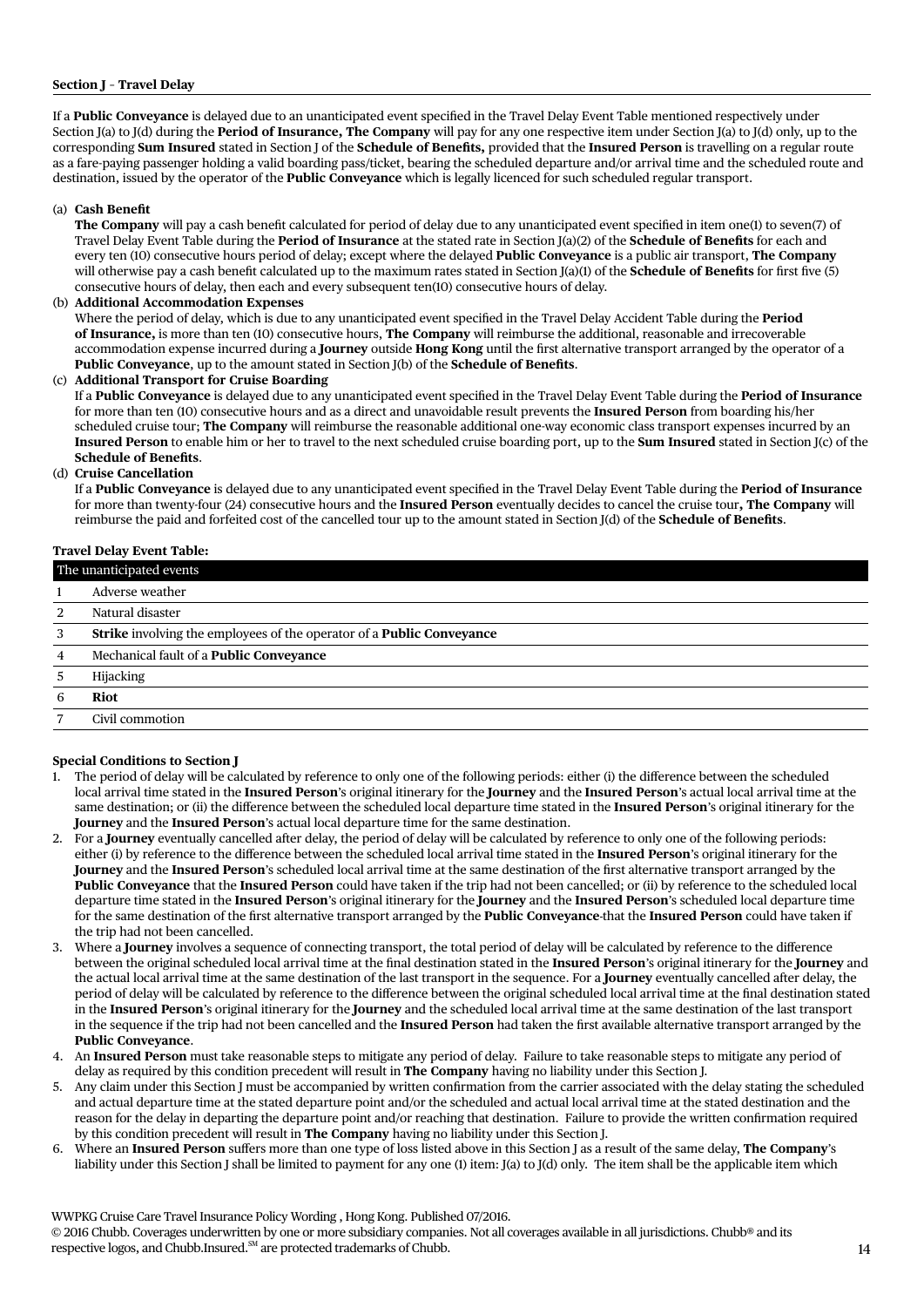attracts the largest **Sum Insured** stated in Section J of the **Schedule of Benefits.**

## 7. **The Company**'s total liability under this Section J during the **Period of Insurance** shall not exceed the maximum amount under Section J of the **Schedule of Benefits**.

## **Exclusions to Section J**

This Section J does not cover loss:

- 1. Arising from an event or occurrence announced before the insurance is purchased which might reasonably have been anticipated, at that time, would be likely to result in the **Journey** being delayed.
- 2. Any amount/loss which is payable to, refundable to, or recoverable by, an **Insured Person** from any other source of indemnity,
- reimbursement or compensation.
- 3. Claimed under Section I Trip Interruption arising from the same cause or event.
- 4. Any amount which an **Insured Person** is not legally obliged to pay.

## **Section K – Baggage Delay**

In the event that, during the **Period of Insurance,** checked-in baggage is delayed, misdirected or temporarily misplaced by a **Public Conveyance** for more than six (6) consecutive hours after an **Insured Person**'s arrival at the transport terminal of the destination stated in the **Insured Person**'s original itinerary for the **Journey**, **The Company** will reimburse the **Insured Person** for the cost of purchasing essential toiletries and clothing, up to the **Sum Insured** stated in Section K of the **Schedule of Benefits**.

## **Special Condition to Section K**

1. Any claim under this Section K must be accompanied by written confirmation from the carrier associated with the delay, misdirection or temporary misplacement of the baggage for more than six (6) consecutive hours after an **Insured Person**'s arrival at the destination's transport terminal stated in the **Insured Person**'s original itinerary for the **Journey**. Failure to provide the written confirmation required by this condition precedent will result in **The Company** having no liability under this Section K.

## **Exclusions to Section K**

This Section K does not cover the cost of purchasing essential toiletries and clothing:

- 1. For which an **Insured Person** has received or is duly compensated from the carrier or operator responsible for the delay, misdirection or
- temporary misplacement of the baggage. 2. Where the arrival terminal is in **Hong Kong**.
- 3. Where the delay, misdirection or temporary misplacement of baggage is unexplained or is due to confiscation or detention by customs or any other authority.
- 4. For any baggage forwarded in advance of a **Journey** or separately mailed or shipped in a **Public Conveyance** other than a **Public Conveyance** carrying the **Insured Person** at the same time.
- 5. Claimed under Section E Personal Property and arising from the same cause or event.

## **Section L – Personal Liability**

In the event that an **Insured Person** becomes legally liable to pay compensation for an **Accident** occurring during the **Period of Insurance** which causes **Bodily Injury** to any other person or destruction of the property of others, **The Company** will pay that compensation on behalf of the **Insured Person** up to the **Sum Insured** stated in Section L of the **Schedule of Benefits**.

## **Exclusions to Section L**

This Section L does not cover compensation:

- 1. Arising from **Bodily Injury** sustained by an **Immediate Family Member** or by a person in the **Insured Person**'s custody or control.
- 2. Arising from damage to property which belongs to the **Insured Person** or an **Immediate Family Member** or a **Travel Companion** or which is in the **Insured Person**'s custody or control.
- 3. By way of damages for breach of any liability assumed under a contract.
- 4. For liability arising from the ownership, possession, lease or rental of any vehicle, aircraft, firearm or animal.
- 5. For liability arising from the undertaking of any trade or profession.
- 6. For any claim of whatever nature directly or indirectly caused by (a) ionizing radiation or contamination by radioactivity from any nuclear fuel or from any nuclear waste or from combustion of nuclear fuel, or (b) the radioactive, toxic, explosive or other hazardous properties of any explosive nuclear assembly or nuclear component of such assembly.

## **Section M – Home Contents Protection (Applicable to Cruise Worldwide Plan Only)**

In the event of loss of or damage to **Household Contents** as a result of burglary during the **Period of Insurance** involving the use of forcible and violent entry to or exit from the **Principal Home** whilst the **Principal Home** is uninhabited, **The Company** will pay an **Insured Person** the replacement cost of the **Household Contents** up to the **Sum Insured** stated in Section M of the **Schedule of Benefits**.

## **Special Conditions to Section M:**

- 1. The local police or equivalent local law enforcement officials must be notified within twenty-four (24) hours of the discovery of the occurrence of any event which may give rise to a claim under this Section M. Failure to give the notice required by this condition precedent will result in **The Company** having no liability under this Section M.
- 2. Any claim under this Section M must be accompanied by written proof of loss having been reported to the police or equivalent local law enforcement officials. Failure to provide written proof of the notice required by this condition precedent will result in **The Company** having no liability under this Section M.

WWPKG Cruise Care Travel Insurance Policy Wording , Hong Kong. Published 07/2016. © 2016 Chubb. Coverages underwritten by one or more subsidiary companies. Not all coverages available in all jurisdictions. Chubb® and its respective logos, and Chubb.Insured.<sup>SM</sup> are protected trademarks of Chubb.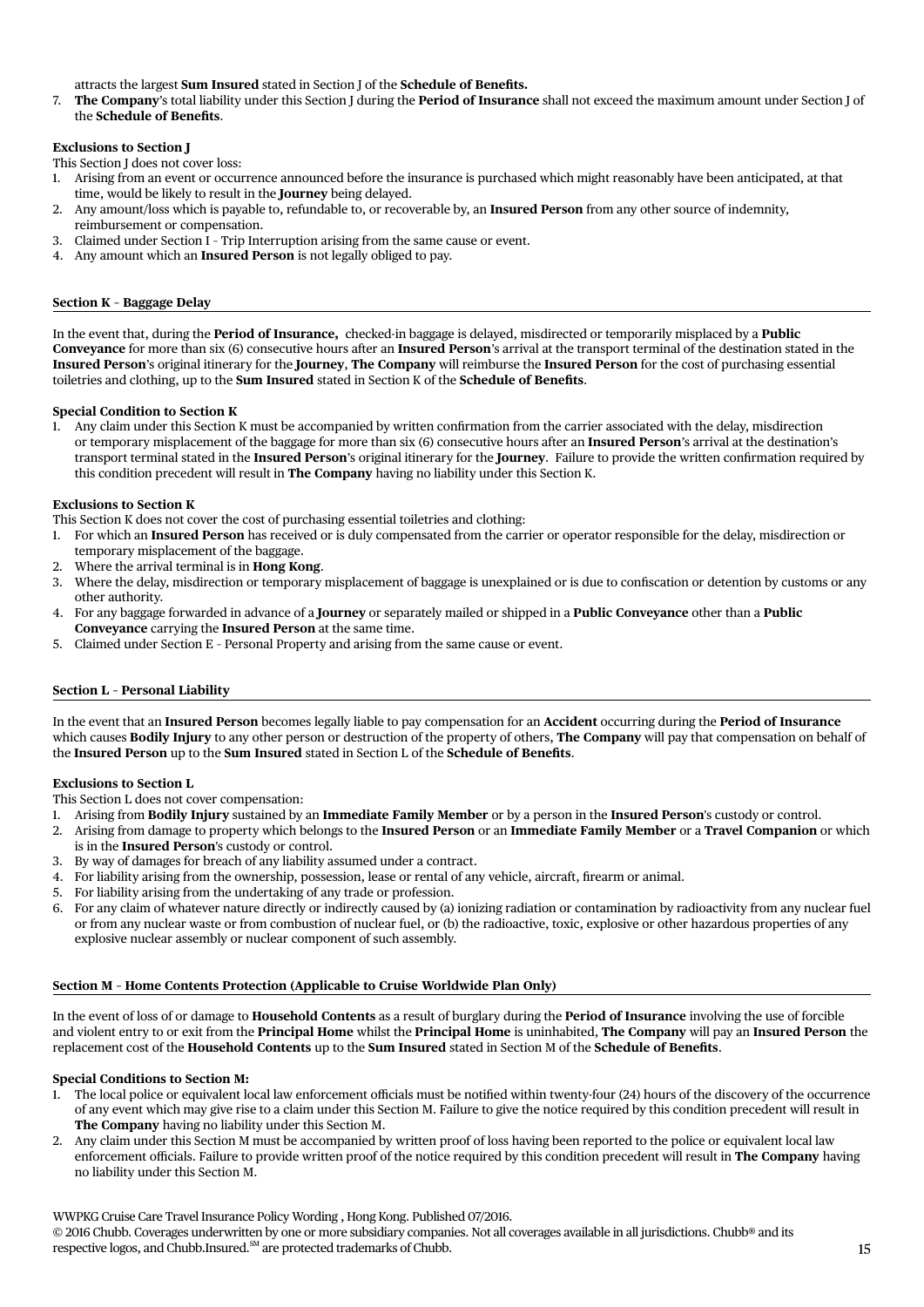3. **The Company**'s total liability under this Section M for all items of **Household Contents** owned by the same **Insured Person** and lost or damaged as a result of burglary during the **Period of Insurance** shall not exceed the **Sum Insured** stated in Section M of the **Schedule of Benefits**.

## **Exclusions to Section M:**

This Section M does not cover:

- 1. Any special or unique value possessed by any item of lost or damaged **Household Contents** forming part of a pair or set.
- 2. Any amount/loss which is payable to, refundable to, or recoverable by, an **Insured Person** from any other source of indemnity,
- reimbursement or compensation.

## **Section N – Credit Card Protection (Applicable to Cruise Worldwide Plan Only)**

If an **Insured Person** sustains **Bodily Injury** and, as a direct and unavoidable result, suffers **Accidental** death within twelve (12) consecutive months of that **Bodily Injury**, **The Company** will pay up to the **Sum Insured** stated in Section N of the **Schedule of Benefits** for any outstanding balance on the deceased **Insured Person**'s credit card(s) for goods purchased by the deceased **Insured Person** during the **Period of Insurance**.

## **Exclusions to Section N:**

This Section N does not cover:

- 1. Interest accrued or financial charges on the outstanding expenses of the deceased **Insured Person**'s credit card.
- 2. Any outstanding balance on the deceased **Insured Person**'s credit card which is covered for the same risk by any other insurance.
- 3. **Sickness**, disease or bacterial infection.

## **Section O – Satellite Phone Fee**

**The Company** will reimburse the **Insured Person** up to the **Sum Insured** stated in Section O of the **Schedule of Benefits** for satellite phone call expense incurred by the **Insured Person** whilst on board a cruise during the **Period of Insurance**, in the event that the **Insured Person** must return directly to **Hong Kong** following **Bodily Injury** or **Sickness** of the **Insured Person** or **Travel Companion** which prevents the **Insured Person** from continuing the **Journey**.

## **Exclusions to Section O:**

This Section O does not cover:

- 1. For failure to furnish an official receipt issued by the satellite phone service provider as proof of satellite phone call expenses incurred by the **Insured Person**.
- 2. For failure to obtain and provide a written report from the **Physician** certifying the **Bodily Injury** or **Sickness** suffered by the **Insured Person** or **Travel Companion** whilst on board the cruise.
- 3. Any amount/loss which is payable to, refundable to, or recoverable by, an **Insured Person** from any other source of indemnity, reimbursement or compensation.
- 4. Any loss that arises from any circumstances leading to the cancellation and/ or disruption of his/her **Journey** before the purchase of this policy.

## **Section P – Income Allowance (Applicable to Cruise Worldwide Plan Only)**

If the **Insured Person** sustains **Bodily Injury** during the **Period of Insurance** and, upon returning to **Hong Kong**, the **Bodily Injury** entirely prevents him/her from engaging in his/her usual gainful occupation for seven (7) consecutive days, **The Company** will pay the weekly income benefit amount stated in Section P(b) of the **Schedule of Benefits** for each full week (seven (7) consecutive days) that the **Insured Person** has been unable to return to work, not exceeding a maximum period of twenty-four (24) weeks and up to the **Sum Insured** stated in Section P(a) of the **Schedule of Benefits**.

## **Exclusions to Section P:**

This Section P does not cover:

- 1. When the **Insured Person** fails to submit official or legal documentation issued by his/her employer to prove his/her employment status.
- 2. For failure to obtain a written medical report from the **Physician** certifying that the **Insured Person** is unable to work in his/her gainful occupation.
- 3. For failure to obtain and provide a written proof from **Insured Person**'s employer regarding his/her inability to engage in his/her usual gainful occupation.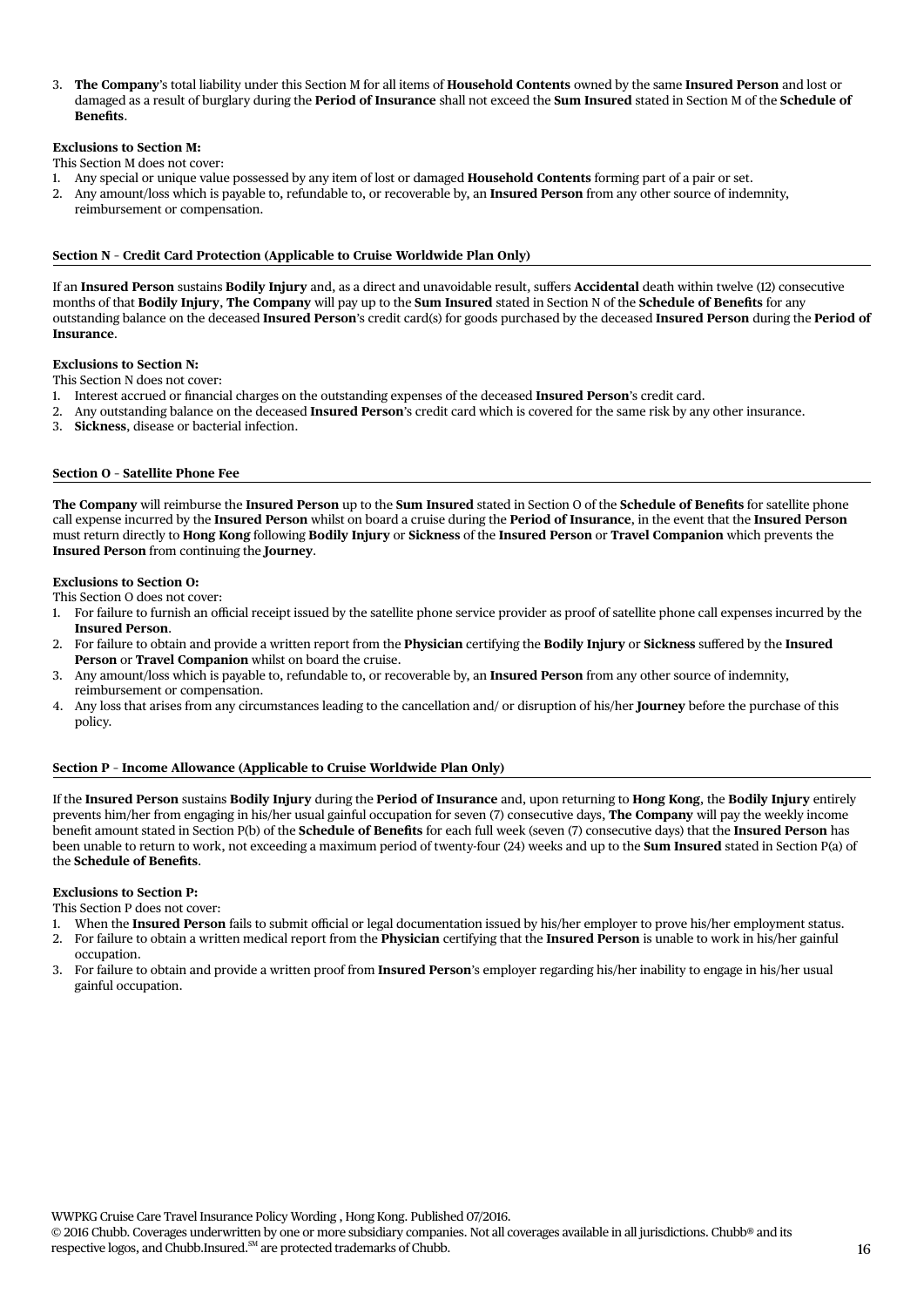# Part IV – General Exclusions

## **General Exclusions Applicable To All Sections:**

This policy does not cover loss, consequential loss or liability arising from:

- 1. Any **Pre-existing Medical Condition**, congenital or heredity condition.
- 2. Travelling abroad contrary to the advice of a **Physician**, or for the purpose of obtaining medical treatment or services.
- 3. Suicide, attempted suicide or intentional self-infliction of **Bodily Injury**.
- 4. Any condition resulting from pregnancy, abortion, childbirth, miscarriage, infertility and other complications arising therefrom, cosmetic surgery or venereal disease.
- 5. Dental care (unless resulting from **Accidental Bodily Injury** to teeth which were sound and natural before the **Accident**).
- 6. Mental or nervous disorders, insanity, psychiatric condition or any behavioural disorder.
- 7. War (whether declared or not), invasion, act of foreign enemies, civil war, revolution, rebellion, insurrection, coup, hostilities (whether war is declared or not).
- 8. Direct participation in a **Strike**/ **Riot/**civil commotion or from the **Insured Person** performing duties as a member of armed forces, or armed service or disciplined forces (which shall include but not be limited to policemen, customs officers, firemen, immigration officers/inspectors and correctional service officers/inspectors etc.), or as a volunteer and engaged in war or crime suppression.
- 9. Participation in:
	- (a) Any extreme sports and sporting activities that presents a high level of inherent danger (i.e. involves a high level of expertise, exceptional physical exertion, highly specialized gear or stunts) including but not limited to cliff jumping, horse jumping, ultra-marathons, stunt riding, big wave surfing and canoeing down rapids; unless such sports or sporting activities are usual tourist activities that are accessible to the general public without restriction (other than height or general health or fitness warnings) and which are provided by a recognized local tour operator, providing that an **Insured Person** is acting under the guidance and supervision of qualified guides and/ or instructors of the tour operators when carrying out such tourist activities,
	- (b) Any professional competitions or sports in which an **Insured Person** receives remuneration, sponsorship or any forms of financial rewards, any stunt activity, off-piste skiing,
	- (c) Racing, other than on foot but this does not include long-distance running more than 10 kilometres, biathlons and triathlons,
	- (d) Private white water rafting grade 4 and above,
	- (e) Any kind of climbing , Mountaineering or Trekking or ordinarily necessitating the use of specialized equipment including but not limited to crampons, pickaxes, anchors, bolts, carabineers and lead-rope or top-rope anchoring equipment,
	- (f ) Scuba diving unless an **Insured Person** holds a PADI certification (or similar recognized qualification) or when diving with a qualified instructor. The maximum depth that this policy covers is as specified under the **Insured Person**'s PADI certification (or similar recognized qualification). However, in any situation, it should not be deeper than thirty (30) meters and he/she must not be diving alone.
- 10. Prohibition or regulation by any government, or detention or destruction by customs or any other authority.
- 11. An unlawful, wilful, malicious or reckless act or omission of an **Insured Person**.
- 12. The actions of an **Insured Person** while under the influence of alcohol or drugs to the extent of legal impairment.
- 13. Riding in any aircraft other than as a passenger in an aircraft.
- 14. Any dishonest or criminal activity.
- 15. An **Insured Person**'s failure to mitigate the loss or the claim under this policy.
- 16. AIDS or AIDS Related Complex, any **Bodily Injury** or **Sickness** commencing at the time of or subsequent to a zero-positive test for HIV or related disease, or any other sexually transmitted diseases.
- 17. The **Insured Person** engaging in manual labour or non-clerical or hazardous work including but not limited to offshore drilling, mineral extraction, handling of explosives, site working, stunt works and aerial photography.
- 18. Any coverage or claims arising directly or indirectly from, caused by, a consequence of, arising in connection with or contributed to by any loss or expenses with respect to any applicable trade and economic sanction, law or regulation or a **Specially Designated List** or which if reimbursed or paid by **The Company** would result in **The Company** being in breach of trade or economic sanctions or other such similar laws or regulations.

## Part V – Extensions

- 1. Hijack Extension: where the **Journey** is delayed due to an **Insured Person** being a victim of a hijacking during the **Period of Insurance**, the **Period of Insurance** shall be automatically extended by a maximum period of twelve (12) consecutive months from the date of the hijacking or, until the **Insured Person** passes through **Hong Kong** immigration control point on their return to **Hong Kong,** whichever is earliest.
- 2. Travel Extension: where the duration of a **Journey** exceeds the **Period of Insurance** for any reason outside an **Insured Person**'s control, the **Period of Insurance** shall be automatically extended without charge by a maximum period of ten (10) calendar days or until the **Insured Person** passes through **Hong Kong** immigration control point on their return to **Hong Kong**, whichever is the earliest.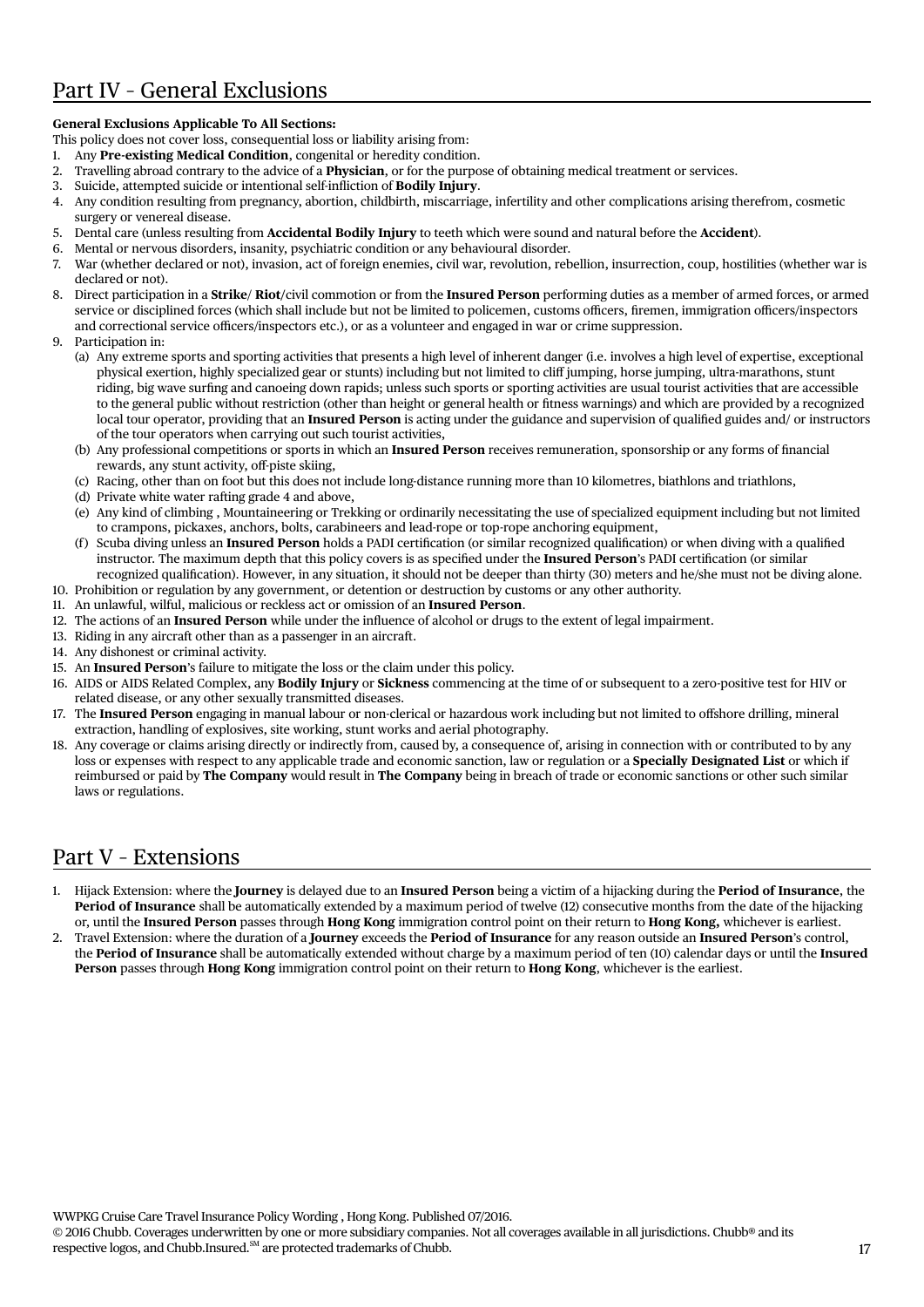# Part VI – General Conditions

- 1. Validity of Policy: This policy is only valid for leisure travel or business travel (limited to administrative, clerical and non-manual works only) and shall not apply to persons undertaking expeditions, treks or similar journeys. The **Insured Person** must be fit to travel.
- 2. Entire Contract: This policy, together with its endorsement(s), attachment(s) (if any), any application form completed by an **Insured Person**, together with any document(s) attached to that application form or referred to in it, comprise and constitute the entire contract of insurance. This policy shall not be modified except by written amendment signed by an authorized representative of **The Company**.
- 3. Sum Insured under each Section: Once the **Sum Insured** available to an **Insured Person** under any Section of this policy has been exhausted, that **Sum Insured** will not be reinstated and **The Company** will have no further liability under that Section to that **Insured Person**.
- 4. Sum Insured paid out: Each and every benefit paid under this policy will erode the relevant **Sum Insured** available to an **Insured Person**, leaving only the balance of the relevant **Sum Insured** available to pay any remaining benefit claims which may be presented to **The Company** by that **Insured Person**. **The Company**'s total liability under each Section of this policy for each **Insured Person** involved in an **Accident** shall not exceed the relevant **Sum Insured**.
- 5. Duplicate Coverages: Each **Insured Person** agrees that, if they are covered under more than one WWPKG Cruise Care Travel Insurance or other travel insurance issued by **The Company**:

 (a) **The Company** will consider the **Insured Person** to be insured under the policy which provides the highest amount of benefit; or (b) **The Company** will consider the **Insured Person** to be insured under the policy which was issued first if the benefit amount is the same**.** In any case, **The Company** will refund the premium paid, without interest, to the **Insured Person** for the policy that does not provide cover.

- 6. Notice and Sufficiency of Claim: Written notice of claim must be given to **The Company** as soon as is reasonably possible and in any event within thirty (30) days from the first day of the event giving rise to the claim under this policy. Notice given by or on behalf of an **Insured Person** to **The Company** with information sufficient to identify the **Insured Person** shall be deemed valid notice to **The Company**. **The Company**, upon receiving a notice of claim, will provide to an **Insured Person** such forms as it usually provides for filing proof of claim. The **Insured Person** shall, at his/her own expense, provide such certificates, information and evidence to **The Company** as it may from time to time require in connection with any claim under this policy and in the form prescribed. Proof of all claims must be submitted to **The Company** within one-hundred-eighty (180) days from the first day of the event giving rise to a claim.
- 7. Claims Investigation: In the event of a claim, **The Company** may make any investigation it deems necessary and the **Insured Person** shall cooperate fully with such investigation. Failure by the **Insured Person** to co-operate with **The Company**'s investigation may result in denial of the claim.
- 8. Examination of Books and Records: **The Company** may examine the **Insured Person**'s books and records relating to this policy at any time during the **Period of Insurance** and up to three (3) years after the expiration of this policy or until final adjustment and settlement of all claims under this policy.
- 9. Physical Examinations and Autopsy: **The Company**, at its expense, has the right to have the **Insured Person** examined as often as reasonably necessary while a claim is pending. It may also have an autopsy carried out unless prohibited by law.
- 10. Other Insurance (Applicable to Sections B, D, E, F, G, H, I, J, K, L, M, N and O): If a loss covered by this policy is also covered under any other valid insurance (and regardless of whether that other insurance is stated to be primary, contributory, excess, contingent or otherwise) or is compensated by other party, this policy will be subject to all of its terms and conditions, only cover that loss to the extent that the loss exceeds any amount recovered under the other insurance or other party. In any circumstances, the **Insured Person** should discover and reveal to **The Company** any compensation which is/will be recoverable from any other source.
- 11. Legal Action: No legal action shall be brought to recover on this policy until sixty (60) days after **The Company** has been given written proof of loss. No such action shall be brought after three (3) years from the date of loss.
- 12. Rights of Recovery: In the event that authorization of payment and/or payment is made by **The Company** or on its behalf by its authorized representatives, to include the **Authorised Assistance Service Provider**, **The Company** reserves the right to recover against the **Insured Person** the full sum which has been paid, or for which **The Company** is liable, to the **Hospital** to which the **Insured Person** has been admitted, less the liability of **The Company** under the terms of this policy.
- 13. Subrogation: **The Company** is entitled to subrogate the **Insured Person**'s right of recovery/indemnity against any third party and has the right to proceed at its own expense in the name of **Insured Person** against third parties who may be responsible for an event giving rise to a claim under this policy. The **Insured Person** should co-operate and endeavour to secure such rights and shall not take any action to prejudice such rights.
- 14. Assignment: No assignment of interest under this policy shall be binding upon **The Company**.
- 15. To Whom Indemnities Payable: Any death payment will be paid to the deceased **Insured Person**'s legal representatives. Any payment under Section C – Chubb Assistance – 24**-**Hour Worldwide Assistance Services will be paid to the **Authorised Assistance Service Provider** or another provider of services rendered to the **Insured Person**. All other benefits will be paid to the **Insured Person**.
- 16. Geographical Limit and Operative Time: For **Cruise Care Worldwide Plan** , the geographical limit and operative time shall apply twenty-four (24) hours a day anywhere in the world during the **Journey** except for Section C – Chubb Assistance – 24**-**Hour Worldwide Assistance Services, when the geographical limit shall apply anywhere in the world outside **Hong Kong** unless otherwise stated in any endorsement issued by **The Company**. For **Cruise Asia Plan**, the geographical limit and operative time shall apply twenty-four (24) hours a day 1) anywhere in any one of the following: Brunei, Cambodia, Mainland China, Indonesia, Japan, Korea, Malaysia, Maldives, Myanmar (Burma), Singapore, Taiwan, Thailand, and Vietnam; and 2) when the **Insured Person** is travelling between the countries enlisted for **Cruise Asia Plan** above as a farepaying passenger on board a **Public Conveyance** or a carrier arranged by a travel agent.
- 17. Disclaimer: Section C Chubb Assistance 24-Hour Worldwide Assistance Services are arranged by the **Authorised Assistance Service Provider** and the **Authorised Assistance Service Provider** is solely responsible for these services. The **Authorised Assistance Service Provider** is not a subsidiary or an affiliate of Chubb Insurance Hong Kong Limited and Chubb Insurance Hong Kong Limited will not be liable for any loss or damage caused by or relating to this service or any act or omission of the **Authorised Assistance Service Provider**.
- 18. Cancellation by The Company: **The Company** may cancel this policy at any time by sending written notice, stating the effective date of cancellation, to the **Insured Person**'s last known address as shown in **The Company**'s records. Cancellation will not affect valid claims already notified to **The Company** in accordance with General Condition 6 of this policy.
- 19. Premium: **The Company** has no liability under this policy until the premium is paid. The premium is deemed to be fully earned on the date this policy is purchased. No refund shall be allowed once the policy has been issued.
- 20. Mediation: Any dispute or difference arising out of, or in connection with, this policy must first be referred to mediation at the **Hong Kong**

## WWPKG Cruise Care Travel Insurance Policy Wording , Hong Kong. Published 07/2016.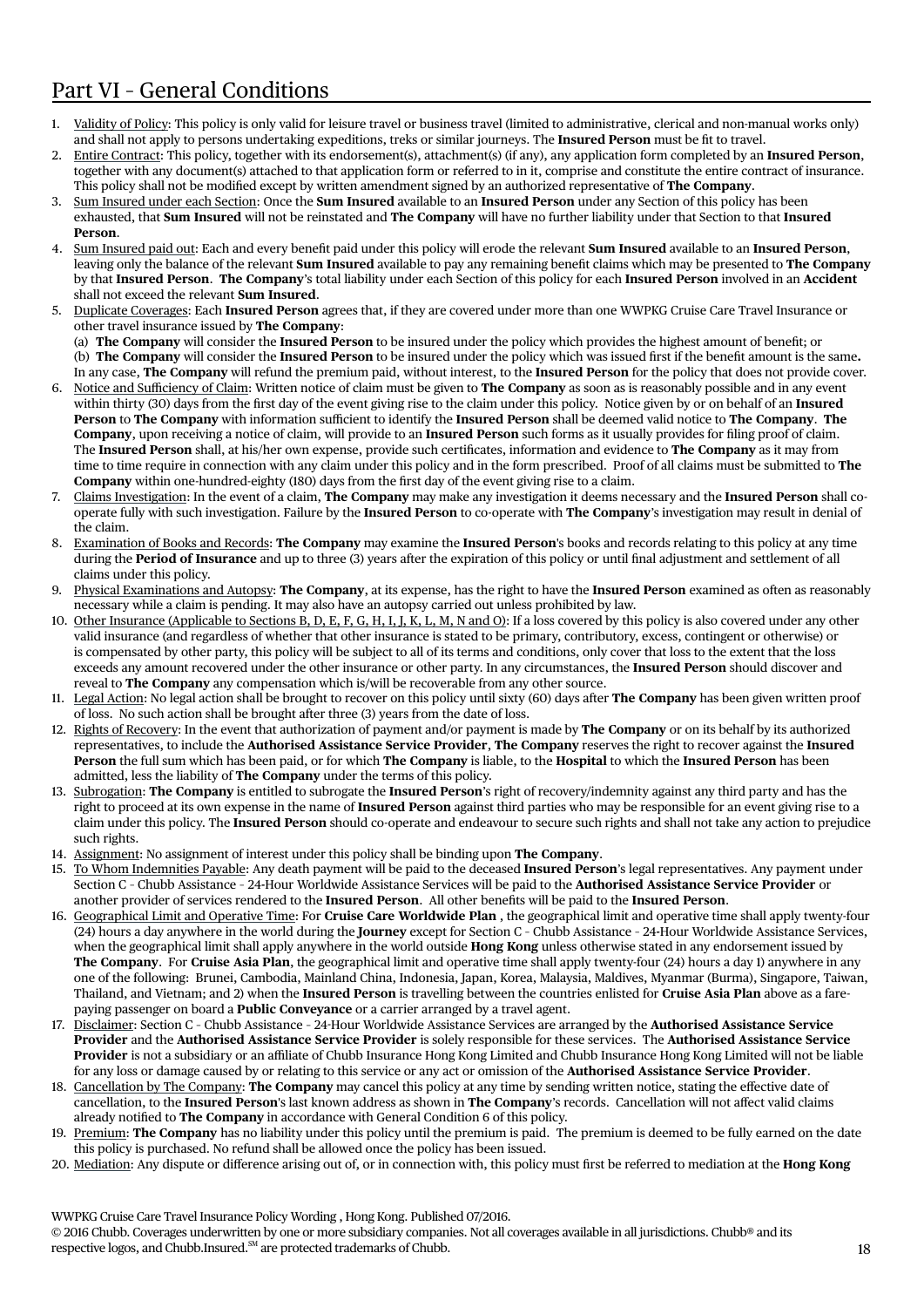International Arbitration Centre (HKIAC) and in accordance with the HKIAC's mediation rules. If the mediation is abandoned by the mediator or otherwise ends without the dispute or difference being resolved, the dispute or difference must be referred to, and resolved by, arbitration at the HKIAC and in accordance with the HKIAC's domestic arbitration rules. If the dispute or difference arising out of, or in connection with, this policy requires medical knowledge (including, but not limited to, questions relating to the **Sum Insured** for any medical service or an operation not listed in the **Schedule of Benefits**) the mediator or arbitrator may, in **The Company**'s reasonable discretion, be a registered medical practitioner or a consultant specialist, surgeon, or **Physician**. If **The Company** refuses to pay any claim under this policy and a dispute or difference arising from that refusal is not referred to mediation and, if necessary, arbitration, within twelve (12) months from the date of refusal, any claim against **The Company** arising from that dispute or difference will be barred.

- 21. Fraud or Mis-statement: Any false statement made by an **Insured Person** or concerning any claim shall result in **The Company** having the right to void this policy or repudiate liability under it.
- 22. Jurisdiction: This policy shall be governed and construed in accordance with the laws of **Hong Kong**. Subject to General Condition 20, any dispute under this policy shall be settled in accordance with the laws of **Hong Kong**.
- 23. Clerical Error: Clerical errors by **The Company** shall not invalidate insurance otherwise valid nor continue insurance otherwise not valid.
- 24. Breach of Conditions: If the **Insured Person** is in breach of any of the conditions or provisions of the policy (including a claims condition), we may decline to pay a claim, to the extent permitted by law.
- 25. Contracts (Rights of Third Parties) Ordinance: Any person or entity who is not a party to this policy shall have no rights under the Contracts (Rights of Third Parties) Ordinance (Cap 623 of the Laws of Hong Kong) to enforce any terms of this policy.
- 26. Interpretation of this Policy: Please note that the English version of this policy is the official version. This policy has been provided to you in both English and Chinese languages for ease of reference only. The English version of the policy will prevail if any dispute arises regarding the interpretation of any part of the Policy.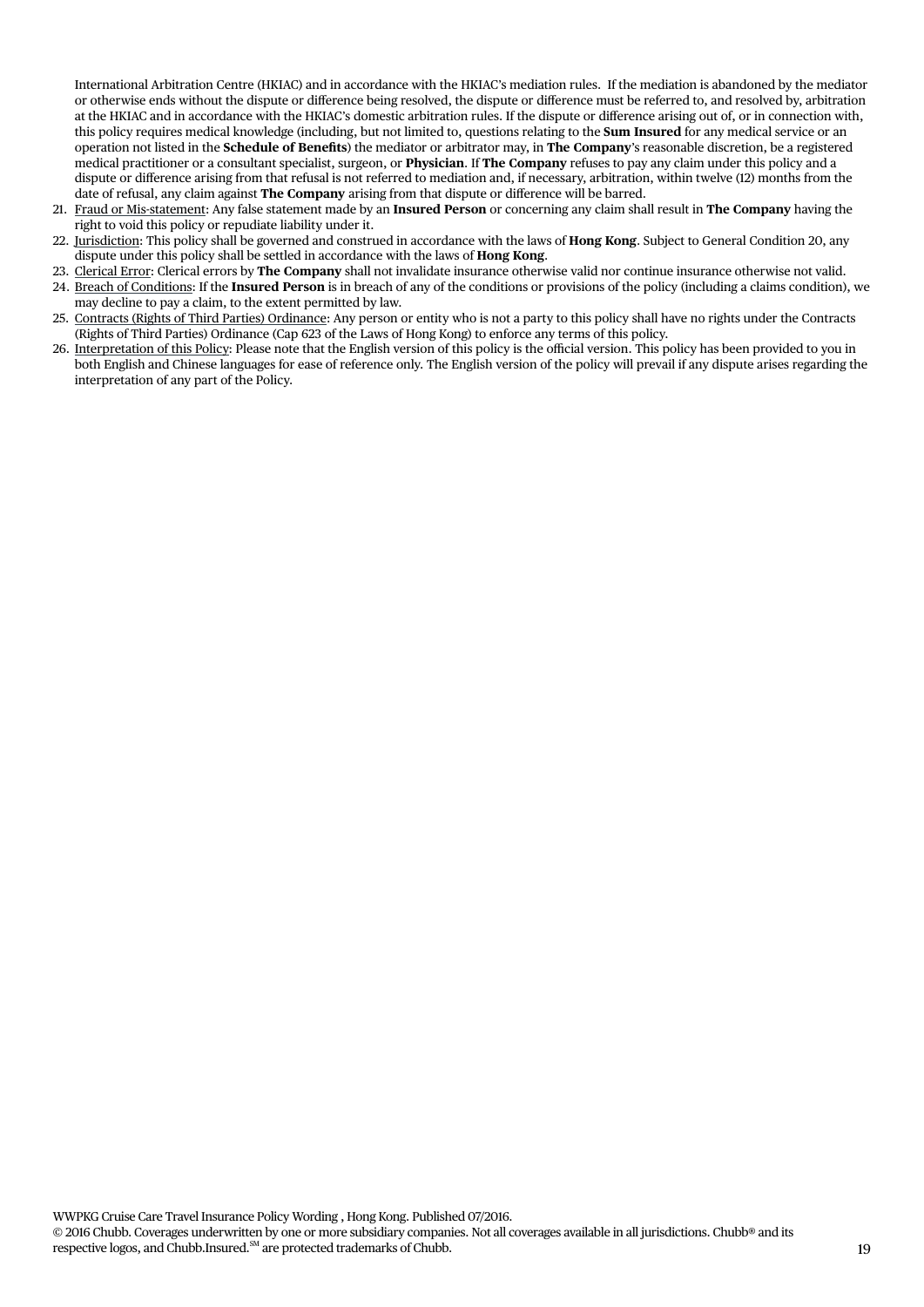## **The claimant should submit a claim form together with travel documents and the following documents as appropriate to: Chubb Insurance Hong Kong Limited**

25th Floor, Shui On Centre No. 6-8 Harbour Road Wanchai, Hong Kong O +852 3191 6611 F +852 2519 3233

## **Personal Accident Cover / Burns Benefit / Credit Card Protection / Income Allowance**

- Medical report or certificate issued by a **Physician** certifying the degree or severity of disability;
- Police report, where relevant:
- Official/legal document of the employment status, where relevant

## **Accidental Death**

- Death certificate:
- Coroner's report;
- Police report, where relevant;
- In the event of a disappearance, presumption of death as proclaimed by court.

#### **Medical Expenses**

- Diagnosis and treatment, including patient name and date of diagnosis, certified by a **Physician**;
- • Original **Hospital** bill/receipt with itemized list issued by a **Hospital;**

## **Personal Property / Personal Money / Loss of Documents**

- Original receipts, including date of purchase, price, model and type of items lost or damaged;
- Photos of the damaged items showing the extent of the damage;
- Copy of notification to airline/**Public Conveyance** and their official acknowledgement in writing when loss of damage has occurred in transit;
- Police report (which must be made within 24 hours of the occurrence);
- • Copy of notification to the issuing authority in respect of loss of traveller's cheques (which must be made within 24 hours of the occurrence).

#### **Trip Cancellation / Trip Interruption / Trip Curtailment / Cruise Interruption / Cancellation of Excursion Tour / Satellite Phone Fee** All bills, receipts and coupons;

- Diagnosis and treatment, including patient name and date of diagnosis, certified by a **Physician**;
- Official documentation from airline/Public Conveyance/cruise management including victim's name, date, time, duration and reason for delay/interruption/cancellation.

## **Travel Delay/Baggage Delay**

- Official documentation from the airline/**Public Conveyance** including victim's name, date, time, duration and reason of delay;
- Original bill/ receipt issued by hotel/airline/**Public Conveyance.**
- Original bill/receipt of essential toiletries and clothing.
- Original boarding pass/ticket, bearing the scheduled departure and/or arrival time and the scheduled route and destination, issued by the operator of the **Public Conveyance.**

## **Home Contents Protection**

- Receipts, including date of purchase, price, model and type of items lost or damaged;
- Police report and statement (which must be made within 24 hours upon return from the **Journey**).

## **Personal Liability**

- Statement on the nature and circumstances of the incident or event (No admission of liability or settlement can be made or agreed upon without our written consent);
- All associated documentation received in connection with the incident or event (including copies of summons, all court documents, solicitors' and other legal correspondence).

## **These are some of the required documents for claims. The Company reserves the right to request the Insured Person to provide any other information or documents which are not specified above, if necessary**.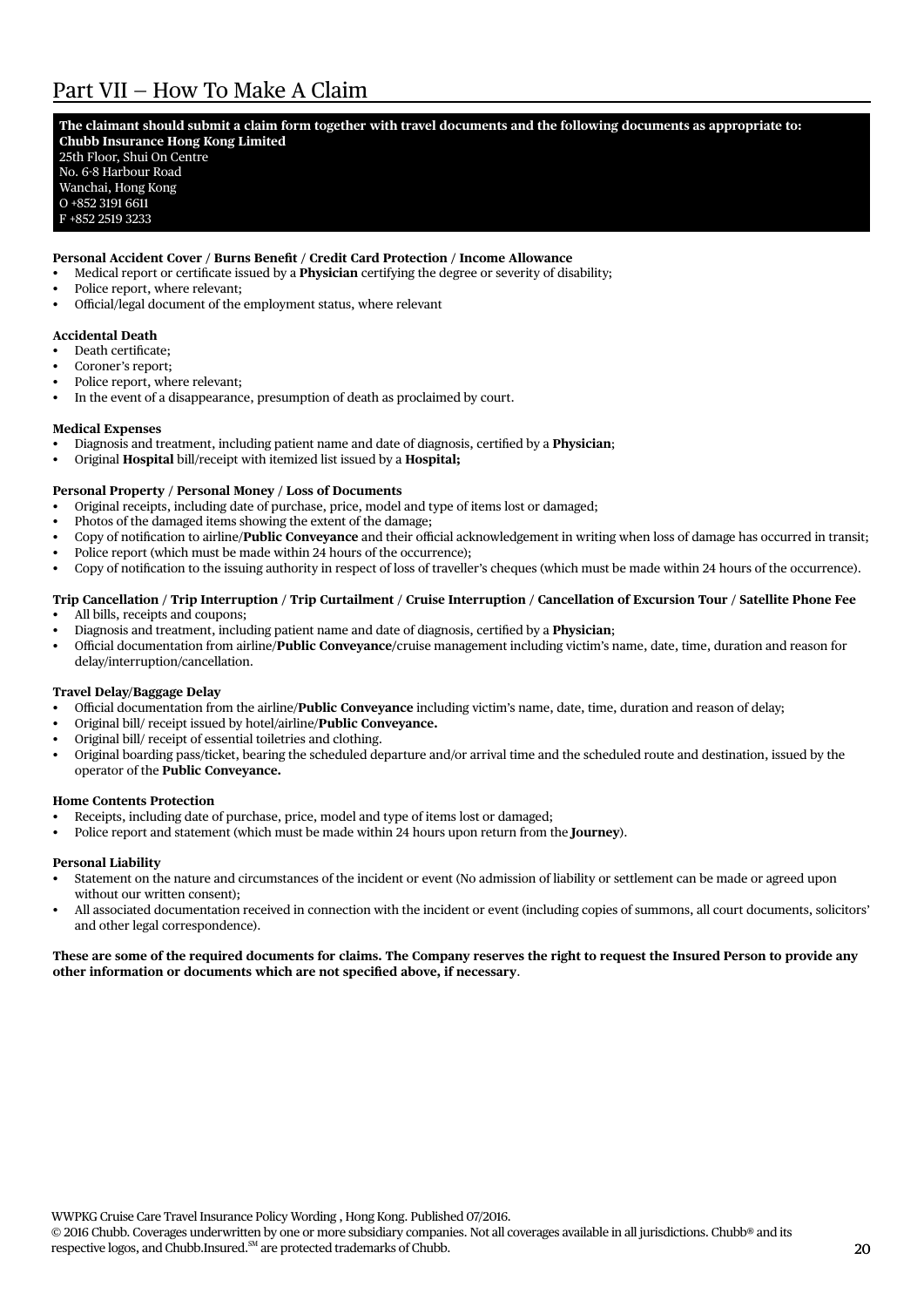根據向本公司所支付保費,並按照本保單所載的條文及條款,本公司同意按照本保單所載的方式及範圍提供保障。

## 請詳閱本保單

| 保障 |                                                                                                                                                                            |                                                                                  | 環球郵輪<br>(港幣)                                                                                 | 亞洲郵輪<br>(港幣)                                                                          |
|----|----------------------------------------------------------------------------------------------------------------------------------------------------------------------------|----------------------------------------------------------------------------------|----------------------------------------------------------------------------------------------|---------------------------------------------------------------------------------------|
|    | A. 個人意外<br>(a) 乘搭公共交通工具時發生的意外 (17歲至75歲)<br>(b) 其他意外 (17 歲至 75 歲)<br>(c) 意外 (17 歲以下或 75 歲以上)<br>(d) 燒傷保障                                                                    | 保額<br>保額<br>保額<br>保額                                                             | 1,200,000<br>600,000<br>250,000<br>120,000                                                   | 1,000,000<br>500,000<br>250,000<br>100,000                                            |
|    | B. 醫療費用<br>(a) 醫療費用<br>(b) 覆診醫療費用<br>中醫最高限額<br>(b)(1)<br>中醫每日最高限額<br>(b)(2)                                                                                                | 保額<br>保額<br>保額                                                                   | 1,200,000<br>120,000<br>1,800<br>150                                                         | 1,000,000<br>100,000<br>1,800<br>150                                                  |
|    | C. Chubb Assistance - 24 小時環球支援服務<br>(a) 緊急醫療運送及 / 或運返<br>(b) 遺體運返<br>(c) 親友探望<br>(d) 小童護送<br>(e) Chubb Assistance - 二十四 (24) 小時電話熱線及轉介服務                                  | 保額<br>保額                                                                         | 不設上限<br>不設上限<br>50,000<br>40,000<br>適用                                                       | 不設上限<br>不設上限<br>50,000<br>40,000<br>適用                                                |
|    | D. 住院現金<br>(a) 住院現金最高限額<br>(b) 住院現金每日最高限額<br>(c) 長途電話額外保障                                                                                                                  | 保額<br>保額                                                                         | 10,000<br>500<br>500                                                                         | 10,000<br>500<br>不適用                                                                  |
|    | E. 個人財物<br>(a) 最高限額<br>(b) 每件/套/對物件的最高限額                                                                                                                                   | 保額                                                                               | 20,000<br>2,000                                                                              | 15,000<br>2,000                                                                       |
|    | F. 個人金錢                                                                                                                                                                    | 保額                                                                               | 3,000                                                                                        | 3,000                                                                                 |
|    | G. 遺失證件                                                                                                                                                                    | 保額                                                                               | 30,000                                                                                       | 30,000                                                                                |
|    | H. 取消旅程<br>(a) 最高限額<br>(b) 紅色警示最高限額                                                                                                                                        | 保額<br>保額                                                                         | 60,000<br>5,000                                                                              | 30,000<br>2,000                                                                       |
| L. | 旅程阻礙<br>章節I最高限額<br>(a) 縮短旅程<br>(b) 因被強制性隔離而中斷旅程<br>(c) 重新安排郵輪旅程<br>(d) 取消岸上觀光旅程<br>章節 I(d) 最高限額<br>取消岸上觀光之實際費用<br>(d)(1)<br>現金保障最高限額<br>(d)(2)<br>(e) 縮短岸上觀光旅程<br>現金保障最高限額 | 保額<br>保額<br>保額<br>保額<br>保額<br>保額<br>保額<br>每一岸上觀光旅程計<br>保額<br>每一岸上觀光旅程計           | 70,000<br>70,000<br>70,000<br>10,000<br>10,000<br>10,000<br>2,000<br>1,000<br>2,000<br>1,000 | 15,000<br>15,000<br>15,000<br>5,000<br>5,000<br>5,000<br>1,000<br>500<br>1,000<br>500 |
| J. | 旅程延誤<br>僅支付章節 J(a) 至 (d) 內任何一 (1) 項:<br>(a) 現金賠償最高限額<br>公共航空之延誤<br>(a)(1)<br>(a)(2) 其他公共交通之延誤<br>(b) 額外海外住宿費用<br>(c) 重新接駁郵輪旅程費用<br>(d) 取消郵輪旅程保障                            | 保額<br>首 5 小時延誤<br>其後每滿 10 小時延誤<br>每滿10小時延誤<br>滿10 小時延誤<br>滿 10 小時延誤<br>滿 24 小時延誤 | 4,000<br>300<br>700<br>250<br>2,000<br>20,000<br>60,000                                      | 2,000<br>300<br>700<br>250<br>1,000<br>10,000<br>30,000                               |
|    | K. 行李延誤                                                                                                                                                                    | 滿 6 小時延誤                                                                         | 1,000                                                                                        | 1,000                                                                                 |
|    | L. 個人責任                                                                                                                                                                    | 保額                                                                               | 2,000,000                                                                                    | 2,000,000                                                                             |
|    | M. 家居財物保障                                                                                                                                                                  | 保額                                                                               | 3,000                                                                                        | 不適用                                                                                   |
|    | N. 信用卡保障                                                                                                                                                                   | 保額                                                                               | 20,000                                                                                       | 不適用                                                                                   |

縱橫郵輪旅安心保險保單條款,香港。Published 07/2016.

20 21 乃安達的保護註冊商標。 © 2016 安達。保障由一間或多間附屬公司所承保。並非所有保障可於所有司法管轄區提供。Chubb® 及其相關標誌,以及 Chubb. Insured.SM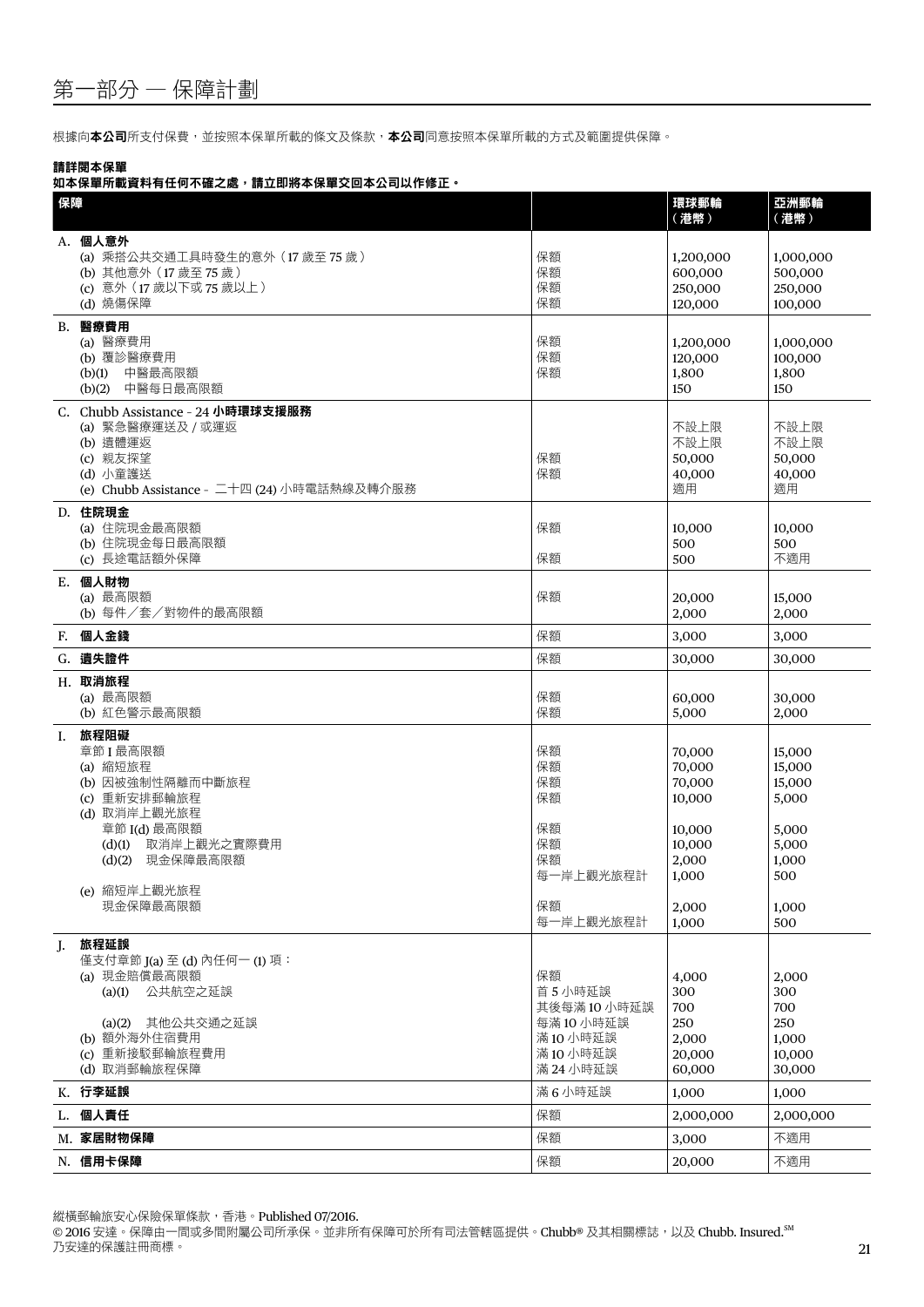| 保障 |                                                    |    | 環球郵輪<br>(港幣)    | 亞洲郵輪<br>(港幣) |
|----|----------------------------------------------------|----|-----------------|--------------|
|    | 衛星電話費用                                             | 保額 | 3,000           | 1,500        |
| Р. | 收入津貼<br>最高限額<br>(a)<br>每週收入保障(<br>(每滿一(1)週)<br>(b) | 保額 | 30,000<br>1,250 | 不適用<br>不適用   |

滴用於**受保期間**首日其年齡為 75 歲以上的**受保人**之每一**旅程**的總責任限額:

若**受保人於受保期間**首日其年齡為七十五 (75) 歲以上,每一**旅程**在所有章節 ( 章節 C(a) 及章節 C(b) 除外 ) 的總責任限額不超過港幣 500,000。

## 客戶服務熱線:**(852) 3191 6611 24** 小時緊急支援熱線: **(852) 3723 3030**

## 第二部分 - 詞彙釋義

在本保單內,下列詞彙應具有以下涵義:

- 1. 二級程度燒傷指因燒傷導致的身體損傷及經醫生診斷為表皮及相連真皮均受損的情況。
- 2. 三**級程度燒傷**指因燒傷導致的**身體損傷**及經**醫生**診斷為皮膚已完全受損或破壞且傷及皮下組織的情況。
- 3. 意外或意外的指偶然發生的突發、不可預見及意料之外的事件。
- 4. Chubb Assistance或**授權支援服務供應商指本公司**所指定向受保人提供海外支援服務的獨立服務供應商。
- 5. 黑色警示指由香港政府保安局於「外遊警示制度」下就旅遊目的地發出的黑色外遊警示級別,就此定義,本公司會配合香港政府保安局就「外遊警 示制度」的修訂不時作出修改。
- 6. 身體損傷指於受保期間純粹及完全由意外造成的身體損傷。
- 7. 商業伙伴指一名或多名與受保人從事同一商業企業並共享利潤及分擔風險的人仕。
- 8. 現金指屬於受保人並由受保人於旅程期間攜帶的現金、鈔票或旅遊支票。
- 9. 中醫師指根據《中醫藥條例》(第549章)正式註冊為中醫師,惟有關人士不得為**受保人**或直系家庭成員。
- 10. 住院指須以住院病人形式持續入住醫院, 且醫院亦收取病房及膳食費用。
- 11. 醫院指按照其國家法律營運的合法機構,並符合以下所有要求:
	- (a) 營運的主要目的是以**住院病人**形式為患病、抱恙或受傷人士提供接待、醫療護理及治療;及
	- (b) 在一名或多名駐診醫生的監督下接納以住院病人形式入院,而其中一位醫生必須隨時當值診症;及
	- (c) 維持妥善設施以為住院病人提供醫學診斷及治療,並於機構內或由機構控管之地方內提供進行各主要手術之設備;及
	- (d) 設有由合資格護士人員提供及監督之全日制護理服務;及
	- (e) 任何時候均有最少一名醫生及一名合資格護士當值;及
	- (f) 「醫院」一詞之釋義不包括以下:
		- 精神病院,主要提供精神科或包括弱智等心理病治療之機構,以及醫院之精神科病院;
		- 老人院、療養院、戒毒中心或戒酒中心;
		- 水療或自然療法診所、療養或復康中心,醫院內主要為吸毒者或酗酒者提供地方或作為護理、復康、康復治療、延續護理設施或療養院的 特別單位。
- 12. 香港指香港特別行政區。
- 13. 家居財物指被爆竊時由受保人擁有且位於其主要住所的財物,惟不包括鑽石、寶石、古董、名畫、藝術品、珠寶和配件(包括但不只限於例如水 晶、耳飾、項鏈、戒指或領針) 或現金。
- 14. 直系家庭成員指受保人的配偶、父母、配偶之父母、祖父母、子女、兄弟姐妹、孫子女或法定監護人。
- 15. 受保人指名列保單承保表或後續批註(如有)內的一名或多名人士。
- 16. 旅程指保單承保表所述的香港以外旅程。
- 17. 醫療費用指受保人因遭受身體損傷或患病,於接受住院、手術、醫療或由醫生給予或處方的其他診斷或治療 (包括聘請護士、X光檢查或因緊急情 況使用救護車)而必須引致的所有**正常、合理及慣常的醫療費用**。
- 18. 受保期間指下列期間:
	- (a) 只關乎本保單章節H-取消旅程, 指由保單承保表所列購買本保單日子開始;或
	- (b) 關乎本保單其他章節,於下列時間開始(j)受保人由香港開始旅程之三(3)個小時前,或(ii)受保人由香港任何一處直接前往香港入境處出入境管制 站以展開其**旅程**的時間,以較後的時間為準;至
	- (c) 關乎本保單所有章節,於下列時間結束(i)受保人離開香港展開其旅程後一百八十(180)天,或 (ii)由受保人於完成旅程返回香港通過香港入境處 出入境管制站後三(3)個小時,或 (iii) 本保單終止之日期(以最早者為準)結束。
- 19. 永久指:
	- (a) 就單或雙肢而言,由**意外**發生之日期起喪失功用連續十二(12)個月,且於該期間結束時情況仍無改善希望或無法透過手術或其他治療治癒,或 因於該期間內自手腕或足踝關節以上從身體分離而喪失有關肢體;或
- (b) 就任何其他類型喪失而言,由**意外**發生之日期起計連續十二(12)個月結束時,仍無改善希望或無法透過手術或其他治療治癒。
- 20. 永久完全傷殘指純粹、直接及不受其他因素影響下由身體損傷導致的傷殘,其相關身體損傷須於意外後的一百八十(180)日內發生出現;而該傷殘 由意外發生之日期起計, 須連續及無間斷持續十二(12)個月;及須在所有的可能性下, 將完全妨礙**受保人**於餘生從事任何類型有報酬的工作及永無改 善希望。
- 21. 個人財物指是屬於受保人的及在旅程中攜帶或取得的個人物品,惟不包括任何形式的金錢、任何種類的文件、任何種類的食物或飲料、古董、合 約、債券、證券、動物、軟件、流動電訊設備及配件、運輸工具及配件以及於遺失或損毀時**受保人**並未佩戴或攜帶的珠寶(包括但不只限於例如水 晶、耳飾、項鏈、戒指或領針)。
- 22. 醫生指合資格執業的醫師,在提供治療予他人時,所處司法管轄區的主管醫療當局已發出牌照予他/她,他/她於提供治療已領有合資格執業的醫 師牌照並提供其接受培訓的範圍內的醫療服務,惟有關人士不包括**受保人**及**直系家庭成員**。

縱橫郵輪旅安心保險保單條款,香港。 Published 07/2016.

© 2016 安達。保障由一間或多間附屬公司所承保。並非所有保障可於所有司法管轄區提供。Chubb® 及其相關標誌,以及 Chubb. Insured. SM 乃安達的保護註冊商標。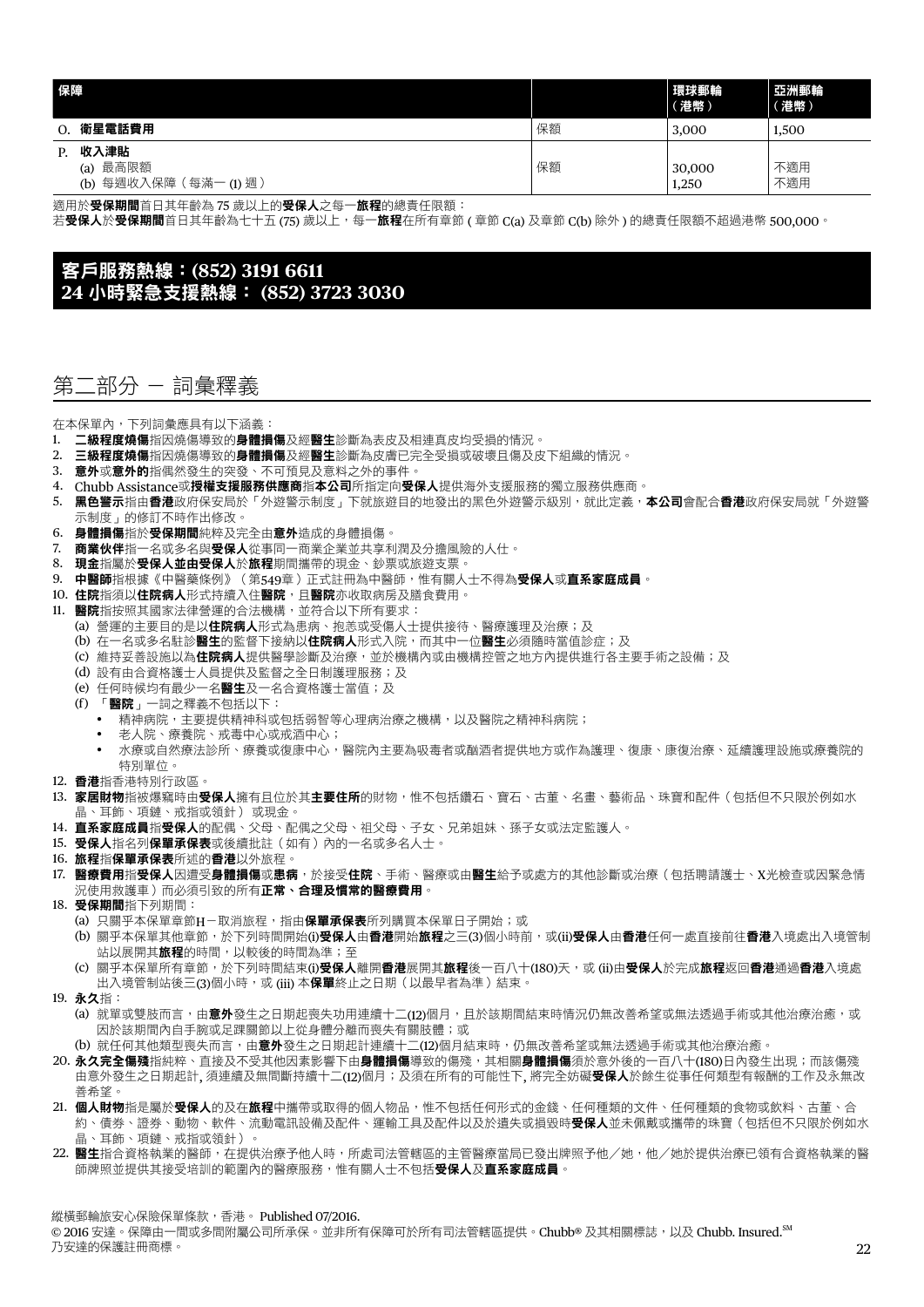- 23. 保單承保表指(i)容許以姓名識別各受保人,(ii)載有受保人的旅程表,及(iii)顯示選定計劃的保單號碼一份(多份)文件。
- 24. 受保前已存在之傷病指於受保期間首日前連續六(6)個月內, 受保人、直系家庭成員、同行伙伴或商業伙伴出現跡象或症狀, 或於同一期間, 受保 人、直系家庭成員、同行伙伴或商業伙伴已尋求或接受(或理應經已尋求或接受)醫生給予醫療、會診、處方藥物、診症或診斷的任何患病或傷 害。
- 25. 主要住所指受保人於香港的一個主要居住地點。
- 26. 公共交通工具指由持有效牌照可以出租方式運載乘客的公司或個人營運並以機械推動的任何運載工具。
- 27. 紅色警示指由香港政府保安局於「外遊警示制度」下就旅遊目的地發出的紅色外遊警示級別,就此定義,本公司會配合香港政府保安局就「外遊警 示制度」的修訂不時作出修改。
- 28. 住院病人指因身體損傷或患病\須作為住院病人住院接受醫療、診斷及治療的受保人 (而非僅僅是任何形式的護理、療養、康復、休養或延展看 護)。
- 29. 暴亂指人群參與擾亂公共治安的行為 (不論是否與罷工或停工有關),及任何依法成立的政府機關為鎮壓或試圖鎮壓任何上述擾亂行為或將上述擾 亂行為的影響降至最低而採取的行動。
- 30. 保障計劃指本保單第一部分所載的保障計劃表。
- 31. 患病指於受保期間遇上身體不適或罹患疾病。
- 32. 特別指定名單指於美國、澳洲、聯合國、歐盟或英國之經貿制裁或其他近似的法律或條例內相關的名單上所列之人士、實體、團體或企業。
- 33. **罷工**指任何罷工工人或停工工人為推動罷工或抵制停工而蓄意作出的行為;或任何依法成立的機關為阻止或試圖阻止任何上述行為或將任何上述行 為的影響降至最低而採取的行動。
- 34. 保額指,就受保人根據本保單可享用的各項保障而言,在保障計劃或該保障的任何相應批註中所列最高金額。
- 35. 本公司指安達保險香港有限公司。
- 36. 同行伙伴指在整個旅程中陪伴受保人的人士。
- 37. 正常、合理及慣常的醫療費用指在醫療方面用於治療受保人的病症所需的治療、物品或醫療服務的費用,且該費用不高於產生有關費用地區的類似 治療、物品或醫療服務費用的正常水平。此釋義並不包括假如並無保險則不會產生的費用。

## 第三部分 - 項目説明

#### 章節A - 個人意外

#### (a) 乘搭公共交通工具時發生的意外(適用於受保期間首日其年齡為17至75歲的人士):

若**受保人**(於**受保期間**首日其年齡介乎十七(17)歲至七十五(75)歲),以繳費乘客身份乘搭**公共交通工具**或乘坐旅行代理安排的交通工具時遭受**身**<br>**體損傷**,而直接及無可避免地於連續十二(12)個月內蒙受本章節A的損傷表所列的任何類別的損失,**本公司**將按照本章節A損傷表上所列損失類別的 ,<br>- (12)個月內蒙受本章節A的損傷表所列的任何類別的損失,**本公司**將按照本章節A損傷表上所列損失類別的 百分比,支付**保障計劃**章節A(a)所列**保額** 

(b) 其他意外(適用於受保期間首日其年齡為17至75歲的人士):

若受保人(於受保期間首日其年齡介乎十七(17)歲至七十五(75)歲),遇上上文章節A(a)所載者之外的**意外**並遭受身體損傷,而直接及無可避免地 於連續十二(12)個月內蒙受本章節A的損傷表所列的任何類別的損失,**本公司**將按照本章節A的損傷表上所列損失類別的百分比,支付**保障計劃**章節 A(b)所列保額。

(c) 意外(適用於受保期間首日其年齡為17歲以下或75歲以上的人士): 若**受保人**(於**受保期間**首日其年齡為十七(17)歲以下或七十五(75)歲以上)因遭受**身體損傷**,而直接及無可避免地於連續十二(12)個月內蒙受本章 節A的損傷表所列的任何類別的損失,**本公司**將按照本章節A的的損傷表上所列損失類別的百分比,支付**保障計劃**章節A(c)所列**保額**。

#### 章節A損傷表:

| 損失類別 |                     | 保額百分比 |
|------|---------------------|-------|
| 1.   | 意外死亡                | 100%  |
| 2.   | 永久完全傷殘              | 100%  |
| 3.   | 永久及完全喪失四肢或無法治癒的四肢癱瘓 | 100%  |
| 4.   | 永久及完全喪失雙眼視力         | 100%  |
| 5.   | 永久及完全喪失單眼視力         | 100%  |
| 6.   | 永久及完全喪失雙肢           | 100%  |
| 7.   | 永久及完全喪失單肢           | 100%  |
| 8.   | 永久及完全喪失語言能力及聽覺      | 100%  |
| 9.   | 永久及完全喪失雙耳聽覺         | 75%   |
| 10.  | 永久及完全喪失單耳聽覺         | 15%   |
| 11.  | 永久及完全喪失語言能力         | 50%   |

#### 章節A(a), A(b) 及 A(c)的特別條款

- 1. 假若**受保人**在同一次**意外**中遭遇超過一類章節A的損傷表所列的損失,**本公司**於本章節A(a)、A(b)及A(c)的責任僅限於支付一種損失類別,即根據 所有實際遭遇的損失類別中,在本章節A的損傷表列百分比為最高的一種損失類別,而本公司只會支付保障計劃章節A所列相關保額。
- 2. 本公司根據本章節A(a)、A(b)及A(c)就涉及同一受保人於受保期間內發生的所有意外而承擔的總責任不會超逾相關保額。
- 3. (只適用於家庭計劃) 假若本保單保障超過一名來自同一家庭的**受保人**,且該家庭超過一名成員涉及同一次**意外,本公司**於本章節A(a), A(b) 及 A(c) 對所有涉及該意外的所有受保人的總責任不會超逾適用於該家庭任何成員的最高保額的300%。
- 4. 假若**受保人**的肢體或器官於**意外**發生前在運用上或感覺上已部分受損,則**本公司**可按其酌情決定及經考慮由**本公司**委任的醫療顧問所作的醫療評估 後,按醫療顧問的意見認為純粹及單獨由該**意外**導致的任何**身體損傷**程度,支付其認為合理的相關**保額**百分比。**本公司**不會就**意外**發生前完全不能 運用的肢體或器官支付費用。
- 5. 風險:假若**受保人**因遭遇**身體損傷**而面對不可避免地致命風險因素,以及因此直接及不可避免地導致於連續十二(12)個月內身故,**本公司**將按照本 章節A的損傷表內**意外**死亡所列百分比,支付**保障計劃**章節A(a)、A(b)及A(c) 所列相關**保額**。

縱橫郵輪旅安心保險保單條款,香港。Published 07/2016.

22 23 © 2016 安達。保障由一間或多間附屬公司所承保。並非所有保障可於所有司法管轄區提供。Chubb® 及其相關標誌,以及 Chubb. Insured.<sup>SM</sup> 乃安達的保護註冊商標。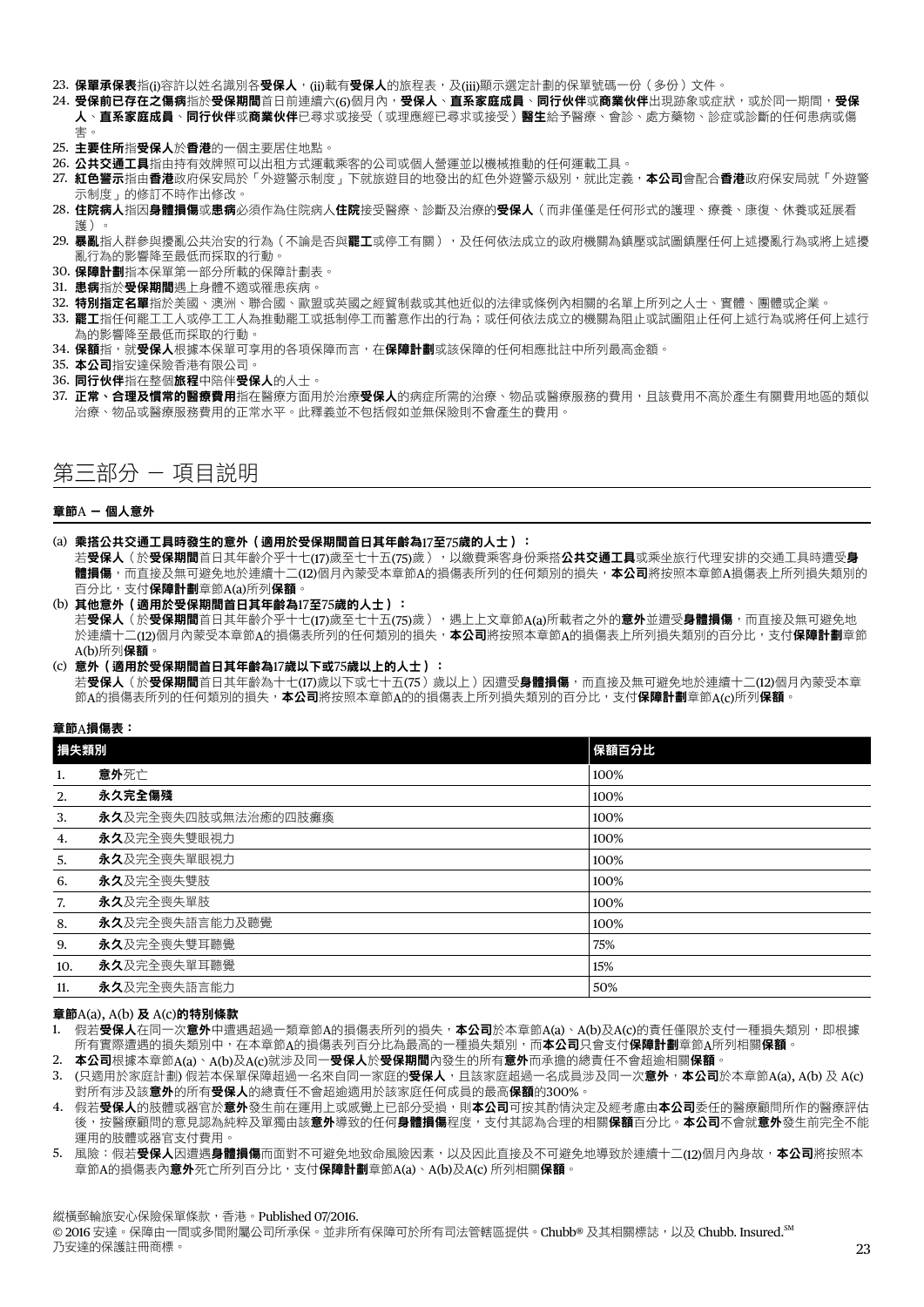#### 6. 失蹤:假若受保人的身體於受保人所使用的交通工具失蹤、沉沒、毀壞,當日起計一(1)年內未能尋回:

(a) 則假設受保人已於上述失蹤、沉沒或毀壞時因身體損傷而導致意外死亡;及

(b) 在收到由已故受保人的法定代表簽署的承諾書後 (假若因身體損傷而導致意外死亡的假設其後被證實有誤,則本公司根據本章節A支付的任何款 值將即時退還木公司)

本公司將按照本章節A的損傷表就意外死亡所列百分比,向已故受保人的法定代表支付保障計劃章節A所列相關保額。

## 章節 A(a)、A(b)及A(c)的不受保事項

本章節A(a)、A(b)及A(c)並不保障:

1. 患病、疾病或細菌感染。

## 章節A(d) 燒傷保障

若受保人遭遇包括二級程度燒傷或三級程度燒傷在內的身體損傷,本公司將按照本章節A(d)的燒傷表就燒傷程度所列百分比,支付保障計劃章節A(d)所 列保額。

| 燒傷表               | 賠償百分比 |
|-------------------|-------|
| 二級程度燒傷或三級程度燒傷     |       |
| 頭部:               |       |
| 等於或超過 8%          | 100%  |
| 等於或超過 5% 但少於 8%   | 75%   |
| 等於或超過 2% 但少於 5%   | 50%   |
| 身體:               |       |
| 等於或超過 20%         | 100%  |
| 等於或超過 15% 但少於 20% | 75%   |
| 等於或超過 10% 但少於 15% | 50%   |

## 章節A(d)的特別條款

- 1. 若**受保人**在同一次**意外**中遭遇超過一類在本章節A(d)的燒傷表上所列的燒傷,**本公司**於本章節A的責任應限於支付一項燒傷類別,即根據所有實際 遭遇的燒傷類別中,在本章節A(d)的燒傷表所列百分比為最高的一項燒傷類別,而**本公司**只會支付**保障計劃**章節A(d)所列相關**保額**。
- 2. 於本章節A(d)的保障與章節A(a)、A(b)或A(c)–個人意外項下應付的保障為累加保障。

#### 章節B - 醫療費用

#### (a) 醫療費用:

- 假若受保人因身體損傷或患病於受保期間內而引致的醫療費用,本公司將向受保人補償相關醫療費用,惟金額上限為保障計劃章節B(a)所列保額。 (b) 覆診醫療費用:
- 假若**受保人因身體損傷**或患病而在香港以外引致醫療費用,返回香港後,**受保人**仍須就同一**身體損傷**或患病在香港求診,而醫生及/或中醫師給予 治療或處方藥物,則本公司將繼續向受保人補償因此所引致
	- (1) 因接受中醫診治而引致的合理醫療費用,而該費用由中醫師收取;及/或
	- (2) 在以上本章節B(b)(1)以外的任何醫療費用
	- 直至受保人返回香港後九十(90)天或保障計劃第B(b)項所列保額耗盡為止 (以較早達到者為準)。

#### 章節B的特別條款

- 1. 於受保期間於香港以外作為或預備作為住院病人,須立即通知授權支援服務供應商。如未能按照此項先決條款規定而發出通知,本公司恕不承擔本 保單項下有關**醫療費用**的任何責任。
- 2. 本公司根據本章節B(a)對於在受保期間內引致的所有醫療費用的責任,不會超逾保障計劃 章節B(a)項所列保額。
- 3. 本公司根據本章節B(b)內引致的各項費用的責任,不會超逾保障計劃章節B(b)項所列金額。
- 4. 本公司根據本章節B(b)(1)對於中醫師收取的所有費用的責任,不會超逾保障計劃第 B(b)(1)項所列金額。由中醫師收取的每日最高金額應為保障計劃 的章節B(b)(2)項所列金額。
- 5. 本公司根據本章節在香港引致的醫療費用責任(包括中醫師收取的所有費用)不會超逾保障計劃章節B(b)項所列金額。
- 6. 本公司根據本章節B對所有醫療費用及由中醫師收取的費用的總責任,不可超逾保障計劃章節B(a)項所列保額。

## 章節B的不受保事項

本章節B並不保障:

- 1. 於支付旅程費用當時已包括或預期的任何費用。
- 2. 按照診治受保人的醫生認為,可合理地延遲至受保人返回香港後才接受的手術或醫治。
- 3. 受保人未有於合理時間內遵循醫生的意見,逐回香港繼續治療於香港以外遭受的身體損傷或患病,因而在其後引致的任何費用。
- 4. 受保人在旅程出發前,經醫生診斷認為不適宜旅行後,他/她在旅程內引致的任何費用。
- 5. 在該遭受的身體損傷或患病的受保期間結束後九十(90)天以外引致的任何覆診費用。
- 6. 引致首次費用之日期起計十二(12)個月後根據章節B(a) 引致的任何費用。
- 7. 健康檢查或任何並非與診斷、身體損傷或患病直接有關的檢驗,或並非醫療上必需的任何治療或檢驗。
- 8. 義肢、隱形眼鏡、眼鏡、助聽器、假牙及其他醫療設備或眼科治療的費用。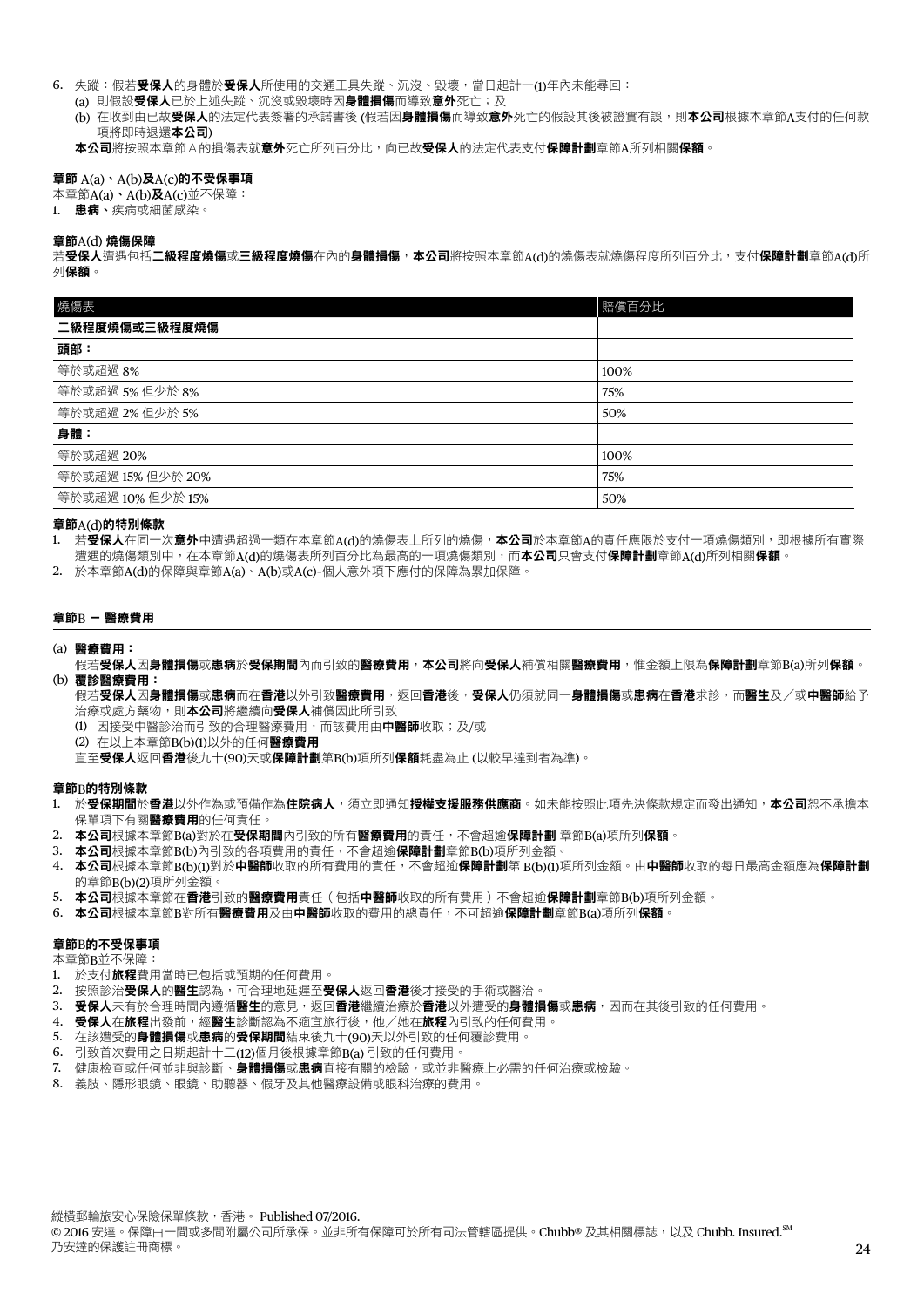#### (a) 緊急醫療運送及/或運返:

若**授權支援服務供應商**指定的醫生證實**受保人**的身體損傷或患病令其不適宜旅行或繼續其**旅程**或危及其生命或健康,以及在**受保人**蒙受身體損傷或 **患病**後,**受保人**已經被送往最近的醫院或近處接受治療,而該處並無所須之治療,**本公司**可在醫生認為在醫療上適宜運送**受保人**的情況下,全權決 定將受保人運送往其他地點接受所需治療。

授權支援服務供應商將於合理時間內安排運送,以及按照受保人的健康狀況,以最佳方式運送受保人,包括但不限於空中救護車、陸上救護車、定 期航班、鐵路或其他合適交通工具。運送的工具及最終目的地將由**授權支援服務供應商**決定,並完全以醫療必要性決定。授權支援服務供應商會在 適當情況下,將受保人送返香港。

本公司將直接向授權支援服務供應商支付受保人的緊急醫療運送及/或運返、相關醫療服務及醫療物品的實際費用。

#### (b) 遺體運返

於受保人因身體損傷或患病而直接及不可避免地導致其身故時,本公司將支付把受保人的遺體由死亡地點運返香港的實際費用,或經由**授權支援服** 務供應商批准在死亡地點當地安葬的費用。

#### (c) 親友探望

若醫生證實受保人的身體損傷或患病令其不適宜旅行或繼續其旅程或危及其生命或健康或在旅程中身故,本公司將支付(i)一(1)張來回經濟客位機票 的費用予一(1)位人士前往探望於**香港**以外的**受保人**,及(ii)於任何**香港**以外酒店內的一(1)間普通客房的合理住宿費用,以最多連續五(5)晚為限(但 不包括飲料、膳食及其他房間服務的費用),惟金額上限為保障計劃章節C(c)所列保額。

#### (d) 小童護送

在發生以下情況時:

(1) 當受保人因身體損傷或患病而直接及無可避免地需住院,並獲醫生證明受保人不適宜旅行或繼續其旅程或危及其生命或健康或在旅程中身故; 及

(2) 該受保人同行之小童 (該小童必須為受保人) 於受保期間首日年齡未滿十七(17)歲;及

(3) 該小童因受保人的住院或身故而面對無人照顧的風險。

本公司將安排及支付一張單程經濟客位機票,議送該名小童返回香港,惟金額上限為保障計劃章節C(d)所列保額。

## (e) Chubb Assistance – 二十四(24)小時電話熱線及轉介服務

下列服務僅以轉介及安排的方式提供,且所有費用須由**受保人**支付:

- (1) 預防注射及簽證規定的資訊服務
- (2) 領使館轉介
- (3) 傳譯員轉介
- (4) 遺失行李支援
- (5) 遺失旅遊證件支援
- (6) 電話醫療諮詢
- (7) 醫療服務供應商轉介
- (8) 住院時醫療狀況監察
- (9) 預約醫生安排
- (10) 醫院入住安排

有關本服務之詳情,請致電電話熱線查詢或參閱由Chubb Assistance提供的轉介服務資料。若您對本電話熱線及轉介服務有任何查詢,可致電電 話熱線 (852) 3723 3030向Chubb Assistance查詢。

#### 章節C的特別條款

- 1. 本章節C的服務由**授權支援服務供應商**提供。假若發生根據章節C(a)-(d) Chubb Assistance 24小時環球支援服務可能導致潛在索償的任何事件, 須立即通知本公司或授權支援服務供應商。如未能發出本先決條款規定的通知,本公司恕不承擔於保單本章節C下的任何責任
- 2. 運送的安排、方式及最終目的地將由**授權支援服務供應商**決定,並完全以醫療必要性決定。
- 3. 本公司根據本章節C支付款項後,本公司有權收取來自原有回程機票的任何應退還款項。

## 章節C的不受保事項

- 本章節C並不保障任何:
- 1. 於支付**旅程**費用時已包括或預期的費用。
- 2. 受保人在旅程出發前,經醫生診斷認為不適宜旅行後,他/她在旅程內引致的費用。
- 3. 由其他人士提供服務而產生的費用,該等費用受保人並不應負責的。
- 4. 不是由授權支援服務供應商批准及安排的服務而產生的費用。
- 5. 非由醫生給予或處方的治療。
- 6. 可合理地延遲至受保人返回香港後才接受治療而產生的費用。

#### 章節D -住院現金

於**受保人因身體損傷**或**患病**而直接及不可避免地在**香港**以外**住院**時,**本公司**將按照**保障計劃**章節D(b)項所列金額,就每日**住院向受保人**支付每日保 障,惟上限為**保障計劃**章節D(a)項所列**保額**。

## 長途電話額外保障 (只適用於環球郵輪計劃)

此保障賠償受保人在受保期間內於香港以外住院時以流動電話/手機或固網電話撥打國際長途電話(IDD)實際產生的費用,惟上限為保障計劃章節D(c) 項所列保額。

#### 章節D的特別條款

- 1. 於本章節D 的保障僅在住院結束後方會支付。
- 2. 本公司根據本章節D就涉及受保人的住院總責任不會超逾保障計劃章節D(a)項所列保額。

24 25 乃安達的保護註冊商標。 縱橫郵輪旅安心保險保單條款,香港。Published 07/2016. © 2016 安達。保障由一間或多間附屬公司所承保。並非所有保障可於所有司法管轄區提供。Chubb® 及其相關標誌,以及 Chubb. Insured. SM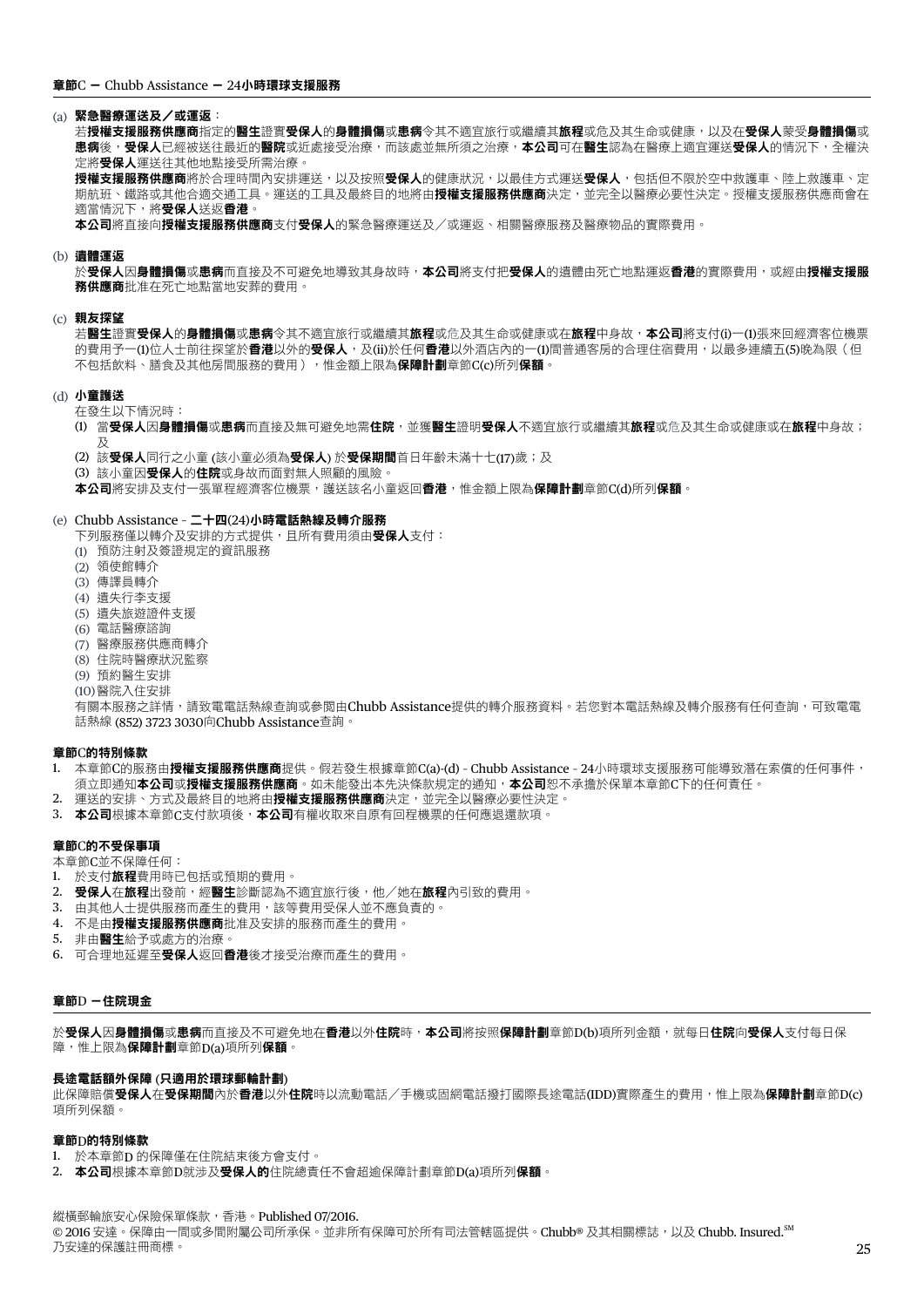- 3. 於本章節D的保障與章節B–醫療費用項下應付的保障為累加保障。
- 4. 任何長途電話費用的索償,受保人必須提供國際長途電話費正本單據以作證明。

#### 章節E - 個人財物

就實際損耗、折舊及陳舊進行扣減或撥備後,**本公司**將按其絕對酌情權賠償對於在**受保期間**內遺失或被盜或損毀的**個人財物**進行修復、修理或更換, 惟上限為保障計劃章節E(a)所列保額。

#### 章節E的特別條款

- 1. 假若發生任何**個人財物**遺失、被盜或因第三方的蓄意行為而損毀的情況可能導致本章節E的索償的事件,須在發生有關事件的二十四(24)小時內通 知當地警方或相應的當地執法人員。如未能發出此項先決條款規定的通知,**本公司**恕不承擔本章節E的任何責任。
- 2. 根據本章節E提出的任何**個人財物**遺失、被盜或因第三方的蓄意行為而損毀的索償須附上顯示已向警方或相應的當地執法人員報告損失的書面證 明。如未能提供此項先決條款規定的書面證明, 本公司恕不承擔本章節E的任何責任。
- 3. 促若遺失、盜竊或損毀在運送時發生,須於發現遺失或損毀起計二十四(24)小時內,立即將有關遺失或損毀通知**公共交通工具**的承運人。如未能發 出此項先決條款規定的通知, 本公司恕不承擔本章節E的任何責任。
- 4. 本公司對於在受保期間內遺失、盜竊或損毀的每件個人財物的最大責任,將以保障計劃章節E(b)所列金額為限。
- 5. 假若任何一件遺失、被盜或損毀的**個人財物**為一對或一套物品的一部分,本公司對該件及該對或該套物品的最大責任,將以保障計劃第E(b)項所列 金額為限。
- 6. 本公司根據本章節E對於在受保期間內所有遺失、盜竊或損毀的個人財物的總責任,不可超逾保障計劃章節E(a)所列保額。
- 7. 於根據本章節E支付任何款項後,**本公司**有權獲得及保留任何尋回或損毀的**個人財物**的利益及價值,並按其絕對酌情權處理剩餘價值。

#### 章節E的不受保事項

本章節E並不保障:

- 1. 因受保人疏忽所致的潰失、被盜或損毀,當中包括但不限於將個人財物置於無人看管的狀態。
- 2. 任何原因不明的遺失、被盜或損毀。
- 3. 個人財物因被置於汽車(鎖於車箱除外)或公共交通工具內或其他公共地方且無人看管而導致的遺失、被盜或損毀。
- 4. 任何**個人財物**因蟲蛀、蟲蝕、磨損、大氣或氣候狀況、逐漸損耗、機件或電力故障、任何清潔、修復、修理、改造的程序、海關或任何其他機關的 充公或扣押而導致的遺失或損毀或由他們造成的破壞。
- 5. 任何租借或租賃設備遺失、被盜或損毀
- 6. 在旅程前託運或單獨郵寄或以公共交通工具(同時運載受保人的公共交通工具除外)運載的任何個人財物遺失、被盜或損毀。
- 7. 易碎品之破損或毀壞。
- 8. 已根據章節K–行李延誤就同一事件提出索償的損失。

## 章節F - 個人金錢

本公司將賠償受保人在受保期間內因發生(i) 意外、(ii) 盜竊或搶劫而損失受保人的現金,惟上限為保障計劃章節F所列保額。

#### 章節F的特別條款

- 1. 假若發生任何可能導致本章節F的索償的事件,須在發生有關事件的二十四(24)小時內通知當地警方或相應的當地執法人員。如未能發出此項先決 條款規定的通知, 本公司恕不承擔本章節F的任何責任。
- 根據本章節F提出的任何索償須附上顯示已向警方或相應的當地執法人員報告損失的書面證明。如未能提供此項先決條款規定的書面證明,**本公司** 恕不承擔本章節F的任何責任。
- 3. 本公司根據本章節F對於受保期間內所有損失的總責任,不會超逾保障計劃章節F所列保額。

#### 章節F的不受保事項

本章節F並不保障:

- 1. 因受保人疏忽所致的損失,當中包括但不限於將現金置於無人看管的狀態。
- 2. 任何原因不明的損失,或因海關或任何其他機關充公或扣押、貨幣貶值或因貨幣兑換交易期間的過失或疏忽而產生不足所致的損失。
- 3. 因使用或不當使用任何形式的電子貨幣所致的損失,當中包括但不限於任何卡類、電子錢包或等同信貸儲值媒介中所持的信貸價值。

#### 章節G - 遺失證件

#### 本公司將向受保人補償

- (i) 受保人於受保期間內補領因遺失或被盜且如不補領則會導致旅程延誤的出入境檢查所需旅遊證件及/或車船機票的費用,及/或
- (ii) 受保人僅為安排補領G(i) 所提及的旅遊證件及/或車船機票而引致的合理額外交通費用及/或必須的住宿費用,惟金額上限為保障計劃章節G所列 保額。

## 章節G的特別條款

- 1. 假若發牛任何可能導致本章節G的索償事件,須在發牛有關事件的二十四(24)小時內通知當地警方或相應的當地執法人員。如未能發出此項先決條 款規定的通知, 本公司恕不承擔本章節G的任何責任。
- 2. 根據本章節G提出的任何索償須附上顯示已向警方或相應的當地執法人員報告捐失的書面證明。如未能提供此項先決條款規定的書面證明,**本公司** 恕不承擔本章節G的任何責任。
- 3. 本公司根據本章節G對於在受保期間內所有損失的總責任,不可超逾保障計劃章節G所列保額。

#### 章節G的不受保事項

本章節G並不保障:

1. 因**受保人**疏忽所致的損失,當中包括但不限於將出入境檢查所需的旅遊證件及/或車船機票置於無人看管狀態。

縱橫郵輪旅安心保險保單條款,香港。 Published 07/2016. © 2016 安達。保障由一間或多間附屬公司所承保。並非所有保障可於所有司法管轄區提供。Chubb® 及其相關標誌,以及 Chubb. Insured.<sup>SM</sup> 乃安達的保護註冊商標。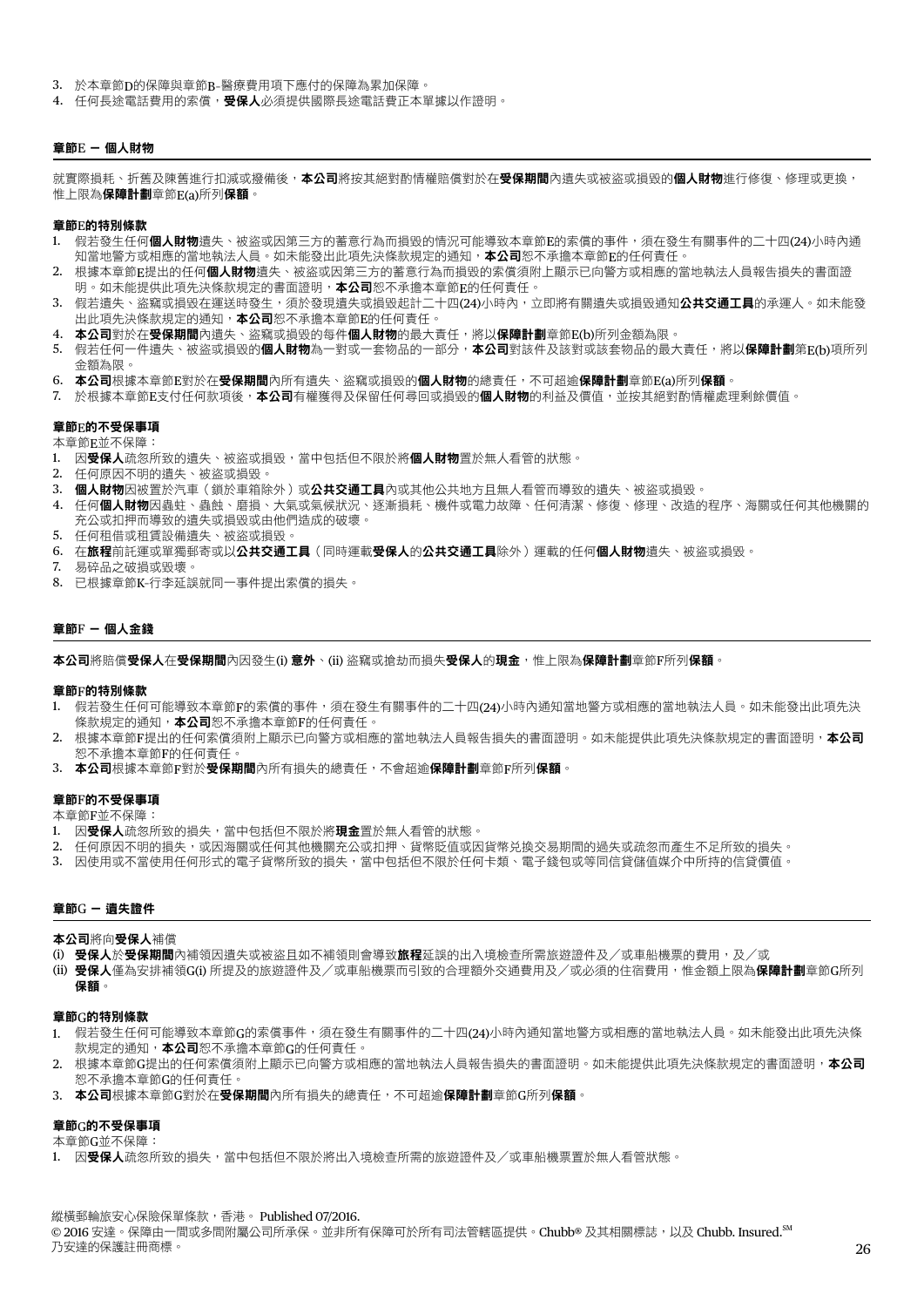假若:

- (<mark>i) **受保人、直系家庭成員**、擬定**同行伙伴或商業伙伴在保單承保表**所列購買本保單日子後及在旅程計劃開始日期前九十(90)天內突然身故;或<br>(ii) **受保人、直系家庭成員**、擬定**同行伙伴或商業伙伴在保單承保表**所列購買本保單日子後及在**旅程**計劃開始日期前九十(90)天內因意料之外遭</mark>
- 受保人、直系家庭成員、擬定同行伙伴或商業伙伴在保單承保表所列購買本保單日子後及在旅程計劃開始日期前九十(90)天內因意料之外遭受 身體損傷或患病而住院;或
- (iii) 受保人在保單承保表所列購買本保單日子後及旅程計劃開始日期前九十(90)天內,在未能預計地,受保人持續被強制性隔離;或
- (iv) 在保單承保表所列購買本保單日子後及旅程計劃開始日前九十(90)天內,受保人須出任陪審員或受保人收到出任證人傳票;或
- (v) 在保單承保表所列購買本保單日子後及旅程的計劃目的地在旅程計劃開始日期前一(1)週內發生未能預計的罷工、暴亂或內亂;或
- (vi) 受保人的主要住所在保單承保表所列購買本保單日子後及旅程計劃開始日期前一(1)週內因火災、水災、地震或類似自然災害而嚴重損毀,且受 保人就此理應於旅程計劃出發日期身在香港;或
- (vii) 於購買保單不少於一(1)天後及**旅程**計劃開始日期前一(1)週內,在未能預計的情況下計劃目的地被發出**黑色警示**;

而導致旅程必須取消,本公司將補償受保人因預付及被沒收的交通及/或住宿費用的損失,惟上限為保障計劃章節H(a)所列保額。

假若**受保人、直系家庭成員、**擬定**同行伙伴**或**商業伙伴**在購買本保單後及在**旅程**計劃開始日期前九十(90)天內遭受**身體損傷**或**患病**但無須**住院,**其**身體 損傷**或**患病**導致**旅程**必須取消,**本公司**將就**受保人**因預付及被沒收的交通及/或住宿費用所致的百分之五十(50)的損失,向**受保人**作出補償,惟上限為 保障計劃章節H(a)所列保額。

(viii) 紅色警示保障

假若於購買保單不少於一(1)天後及**旅程**計劃開始日期前一(1)週內,在未能預計的情況下計劃目的地被發出**紅色警示**而導致**旅程**必須取消,而此 紅色警示在旅程計劃開始日期前一(1)週內的任何時間內生效,本公司將就受保人因預付及被沒收的交通及/或住宿費用所致的百分之五十(50) 的損失,向受保人作出補償,惟上限為保障計劃章節H(b)所列保額。

#### 章節H的特別條款

- 1. 若旅程取消是由於**受保人**或擬定**同行伙伴的身體損傷或患病,該身體損傷或患病**須得到**醫生**證明該**身體損傷或患病令受保人**或擬定**同行伙伴**不適宜 旅行或危及其生命或健康。
- 2. 若**旅程**取消是由於**直系家庭成員或商業伙伴的身體損傷或患病,該身體損傷或患病包得到醫生**證明該身體損傷或患病危及其生命。
- 3. 如未能提供此項先決條件規定的證明,**本公司**恕不承擔在章節H,**受保人**因預付及被沒收的交通及/或住宿費用所致的損失的責任。
- 4. 假若**受保人**的損失同屬於多於一個章節H的保障範圍,**本公司**於本章節H(a)的責任僅限於賠償兩者中最高的一項損失。
- 5. 本公司根據本各章節H 對於在受保期間內所有損失的總責任,不會超逾保障計劃章節H(a)所列保額。

#### 章節H的不受保事項

本章節H並不保障下列項目:

- 1. 受保人可從任何其他來源獲得彌償或賠償退款或收回款項。
- 2. 受保人在法律上沒有責任支付的有關款項。
- 3. 由於任何國家、地區或地方政府頒發禁令或規例而直接或間接取消。
- 4. 由於接受旅程預訂的旅行代理的疏忽、行為失當或周轉不靈而取消。
- 5. 由於人數不足導致旅遊經營商或批發商無法令旅行團成行而取消。
- 6. 由於受保人出現財務困難;或受保人的情況或所承擔的合約責任改變;或受保人不願繼續旅程而直接或間接取消。
- 7. 因在預訂**旅程**時,已存在或於當時可合理地預計可能導致**旅程**取消的事件或情況所致的損失。
- 8. 該計劃目的地的**紅色警示**是由黑色警示調整至的。
- 9. 已根據章節B–醫療費用就同一事件提出索償的損失。

#### 章節I - 旅程阻礙

#### (a) 縮短旅程

- 若受保人因下列原因而須縮短旅程並須直接返回香港:
- (i) 其身故、身體損傷或患病;或
- (ii) 直系家庭成員、同行伙伴或商業伙伴突然身故、身體損傷或患病;或
- (iii) 旅程的計劃目的地在受保期間內發生未能預計的罷工、暴亂、內亂、爆發疫症、遭到劫持、地震或類似自然災害而導致受保人不能繼續其計劃 的旅程;或

(iv) 在未能預計的情況下保安局於受保期間發出黑色警示予旅程的計劃目的地

本公司將補償下列費用,惟最大金額上限為保障計劃章節I(a)所列保額:

- (1) 如受保人未能提供已付的交通及住宿費用明細的,根據受保人在返回香港途中通過香港入境處出入境管制站後,或由受保人身故日起計,仍未 使用的旅程天數,按比例計算受保人的未使用旅程費用;及
- (2) 在旅程開始後由受保人引致額外的交通及/或住宿費用;及
- (3) 受保人在旅程開始後因預付及被沒收交通及/或住宿費用所致的損失。

#### (b) 因被強制性隔離而中斷旅程

假若旅程計劃目的地之內的任何國家、地區或地方政府,在未能預計的情況下,頒發強制性隔離命令於**受保人**,使**受保人**不能繼續其計劃**旅程,本** 公司將向受保人賠償以下之損失,惟上限為保障計劃章節I(b)所列保額:

- (1) 受保人在旅程開始後因預付及被沒收的交通及/或住宿費用所致的損失;及
- (2) 如受保人未能提供已付的交通及/或住宿費用明細的,由受保人第一天被強制隔離日起計仍未使用的旅程天數,按比例計算受保人的未使用旅 程費用。

本公司根據本章節I(b)內所有損失的總責任,不可超逾保障計劃章節I(b)所列保額。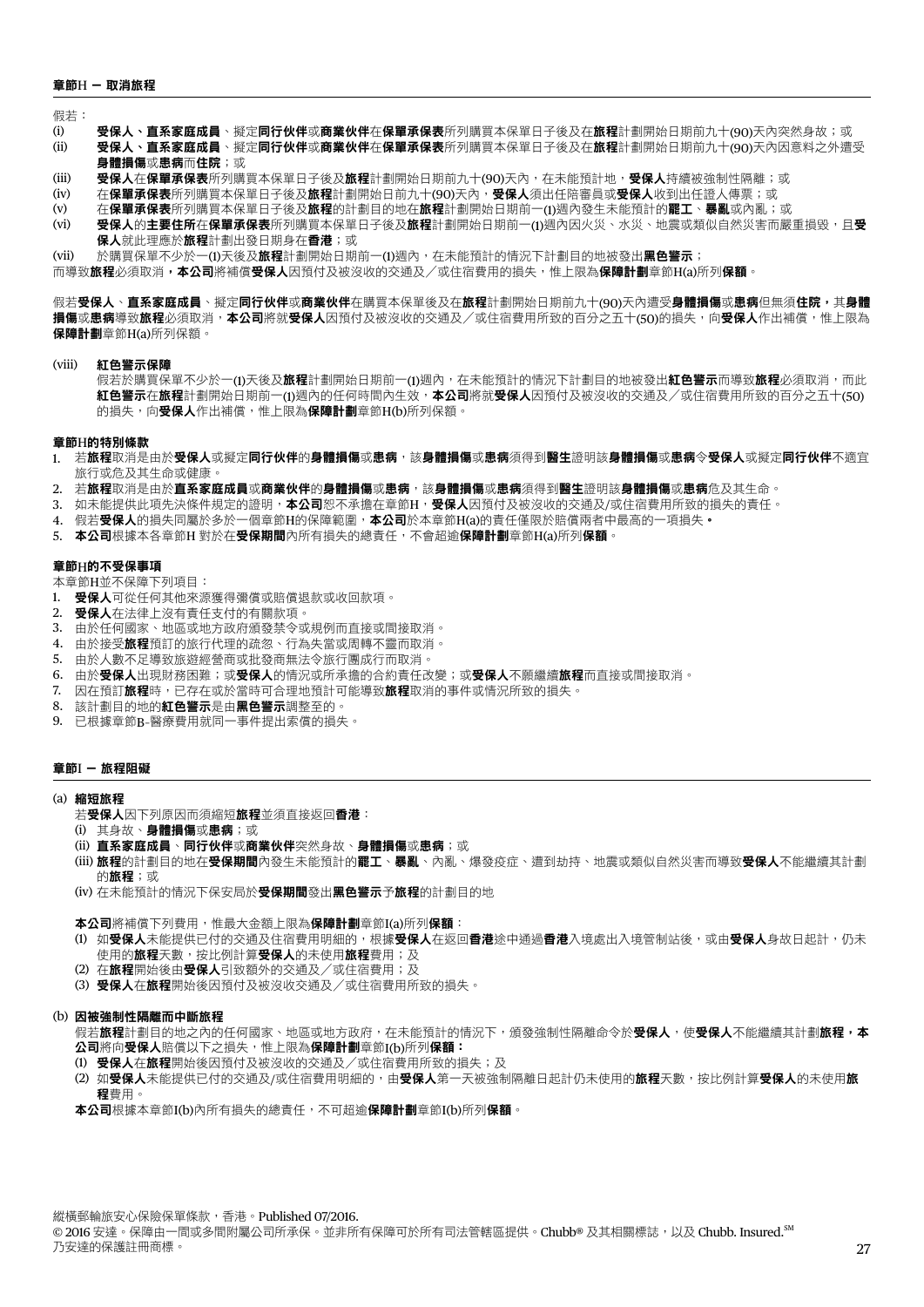#### (c) 重新安排郵輪旅程

假若**旅程**因計劃目的地於**受保期間**內在**香港**以外時發生未能預計的 (i) 公共交通工具僱員罷工、(ii) 暴亂或內亂、(iii) 惡劣天氣、(iv) 自然災害、(v) 爆發疫症或(vi) 受保人因身體損傷或患病而直接及不可避免地須住院,而導致受保人不能登上其已計劃的郵輪旅程或到達其計劃的目的地;本公司 將賠償一班經濟艙級別的單程交通費用,以使**受保人**到達下一個原定計劃的口岸/計劃目的地,惟上限為**保障計劃**章節I(c)所列之**保額**。

#### (d) 取消岸上觀光旅程

- 假若受保人於購買岸上觀光旅程後,在旅程中發生:
- (i) 未能預計的(i) 公共交通工具僱員罷工、(ii) 暴亂或內亂、(iii) 惡劣天氣、(iv) 自然災害、(v) 爆發疫症,因此而導致郵輪公司或觀光旅程營運商 取消相關觀光旅程;或
- (ii) 未能預計的(i) 公共交通工具僱員罷工、(ii) 暴亂或內亂、(iii) 惡劣天氣、(iv) 自然災害、(v) 爆發疫症,因此而導致郵輪無法停泊任何可前住觀 光旅程目的地的口岸(包括接駁口岸)。
- (iii) 受保人或同行伙伴因身體損傷或患病而直接及不可避免地在香港以外之地點住院。
- (iv) 受保人或同行伙伴意外身故。

#### 本公司將賠償:

- (1) 已付及被沒收的被取消岸上觀光旅程費用,惟金額上限為保**障計劃**章節I(d)(1)所列**保額**;及/或
- (2) 以每一觀光旅程計,按照保障計劃第I(d)(2)項作現金賠償;

#### (e) 縮短岸上觀光旅程

假若**受保人於旅程**中及**受保期間**內,因突然的(i) 惡劣天氣或(ii) 自然災害須直接返回郵輪,而所縮短的岸上觀光旅程時間多於一 半,本公司將以每 -觀光旅程計,按照**保障計劃**第I(e)項所列金額作賠償。

#### 章節 I 的特別條款

- 1. 若旅程縮短是由於受保人或同行伙伴的身體損傷或患病,須得到醫生證明該身體損傷或患病令受保人或同行伙伴不適宜旅行或危及其生命或健康。
- 2. 若旅程縮短是由於**直系家庭成員或商業伙伴的身體損傷或患病,**須得到**醫生**證明該**身體損傷或患病**危及上述人士之生命。
- 3. 如未能提供此項先決條件規定的證明,本公司恕不承擔在章節I,要保人所蒙受任何損失的責任。
- 4. 本公司根據本章節I對於在受保期間內所有損失的總責任,不可超逾保障計劃章節I所列保額。

#### 章節 I 的不受保事項

- 章節 I 並不保障下列項目:
- 1. 受保人可從任何其他來源獲得彌償或賠償退款或收回款項。
- 2. 由於任何國家、地區或地方政府頒發禁令或規例而直接或間接引致。
- 3. 由於接受旅程預訂的旅行代理的疏忽、行為失當或周轉不靈而引致。
- 4. 由於人數不足導致旅遊經營商或批發商無法令旅行團成行而引致。
- 5. 由於受保人出現財務困難;或受保人的情況或合約附加責任改變;或受保人不願繼續旅程而直接或間接引致。
- 6. 因在預訂**旅程/**觀光旅程時或於開始第一日**旅程/**觀光旅程時,已存在或於當時可合理地預計可能會導致**旅程/**觀光旅程被阻礙的事件或情況所致的 損失。
- 7. 因違反醫生意見導致的。
- 8. 未能提供由公共交通工具營運商或郵輪公司發出的書面證明相關觀光旅程的取消或縮短情況及原因。
- 9. 未能提供相關觀光旅程收據或發票正本。
- 10. 已根據章節I-旅程延誤就同一事件提出索償的損失。

## 章節J - 旅程延誤

假若於**受保期間**內,**旅程**因遇上於《旅程延誤意外表》中列明的相關未能預計的事件而延誤,而且**受保人**必須以繳費乘客身份乘搭由合法**公共交通工 具**經營商提供的固定路線,並持有由**公共交通工具**經營商發出之(列明其固定路線及目的地和計劃離開及/或抵達時間的)有效登機證/車船票,**本公司** 將賠償章節J(a) 至 (d) 內其中一項,惟上限為保障計劃章節J相關章節所列之保額。

#### (a) 現金賠償

假若於**受保期間**內,**旅程**因遇上於旅程延誤事件表中第一至七項列明的任何不能預計的事件而延誤,**本公司**將按照以下方式計算賠償。每連續十 (10)個小時延誤按照保障計劃第J(a)(2)項所列金額賠償;除非其乘搭之延誤公共交通工具為公共航空交通工具,本公司則將以首連續五(5)個小時延 誤按照保障計劃第I(a)(1)項所列金額賠償,隨後每連續十(10)個小時延誤按照保障計劃第I(a)(1)項所列金額賠償。

#### (b) 額外海外住宿費用

因**受保期間**內出現旅程延誤事件表中第一至五項列明的不能預計的事件導致延誤超過連續十(10)個小時,**本公司**將賠償在**香港**以外的**旅程**中引致的 額外、合理及不能追回的住宿費用,直至公共交通工具經營商提供首班可啟程的替代班次,惟上限為保障計劃章節J(b)所列之保額。

#### (c) 重新接駁郵輪旅程費用

因**受保期間**內出現旅程延誤事件表中任何一項不能預計的事件導致延誤超過連續十(10)個小時,而直接及無可避免地導致受保人未能登上原訂的郵 輪旅程,本公司將賠償一班經濟艙級別的單程交通費用,以使受保人到達下一個原定計劃的口岸,惟上限為保障計劃章節I(c)所列之保額。

#### (d) 取消郵輪旅程保障

**受保期間**內出現旅程延誤事件表中任何一項不能預計的事件導致延誤超過連續<sup>一</sup>十四(24)個小時,使**受保人**最終決定取消其郵輪**旅程,本公司**將補 償已預付但未享用的郵輪費用,惟金額上限為保障計劃章節 J(d)所列金額。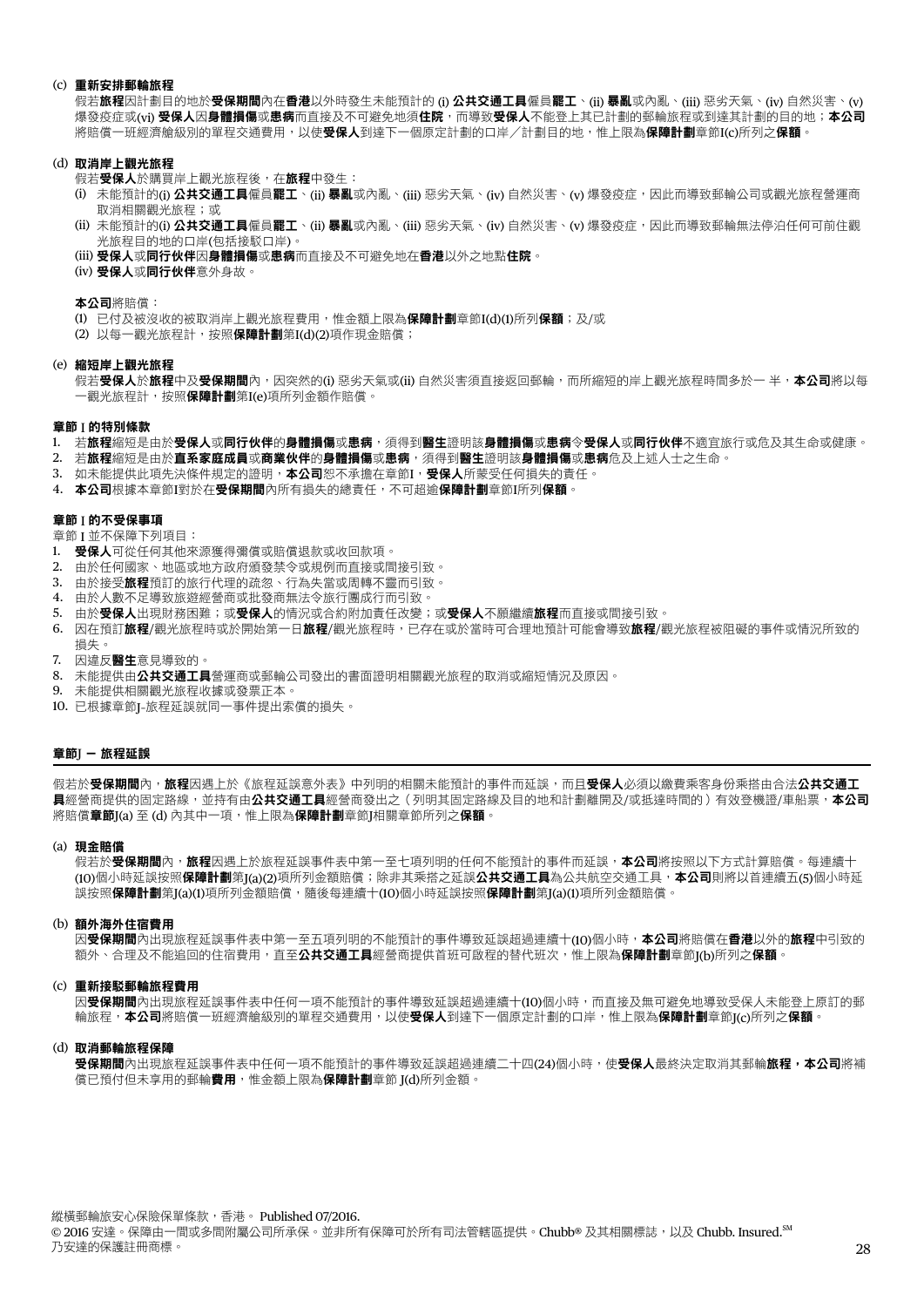## 旅程延誤事件表:

| 不能預計的事件        |                  |
|----------------|------------------|
| 1              | 惡劣天氣             |
| 2              | 自然災害             |
| 3              | 涉及公共交通工具營運商的僱員罷工 |
| $\overline{4}$ | 公共交通工具機件故障       |
| 5              | 遭到劫持             |
| 6              | 暴亂               |
| -              | 內亂               |

#### 章節 J 的特別條款:

- 1. 延誤時數將只參照以下兩者其一的延誤差異作計算:(i)**受保人**旅程的原定旅程表計劃抵達的當地時間,與**受保人**實際抵達同一目的地的當地時間之 差異,或(ii)受保人旅程的原定旅程表計劃離開的當地時間,與受保人實際離開同一目的地的當地時間之差異。
- 2. 如因延誤最終取消旅程,延誤時數將只參照以下兩者其一的延誤差異作計算:(i)**受保人旅程**的原定旅程表計劃抵達的當地時間與最早可啟程的由公 共交通工具安排替代交通工具原定計劃抵達當地時間之差異,或(ii) **受保人旅程**的原定旅程表計劃離開的當地時間與最早可啟程的由**公共交通工具** 安排替代交通工具原定計劃離開同一目的地時間之差異。
- 3. 若**旅程**涉及轉乘連串交通工具,總延誤時間則將參照最後交通工具的原定計劃抵達與實際抵達的當地時間之差異計算。如因延誤最終取消**旅程**,各 連續延誤時數將參照**受保人旅程**的原定**旅程**計劃抵達的當地時間與最早可啟程的由**公共交通工具**安排替代交通工具原定計劃抵達當地時間之差異計 算。
- 4. 受保人須採取合理措施縮短任何延誤時間。如未能按照此項先決條款的規定採取合理措施縮短任何延誤時間,本公司恕不承擔本章節I的任何責 任。
- 5. 任何根據本章節I提出的索償,須附上來自實際抵達所列目的地的當地時間發生延誤的相關承運人的確認書,當中須列明發生延誤抵達該目的地的 原因。如未能提供此項先決條款規定的確認書,本公司恕不承擔本章節I的任何責任。
- 6. 假若**受保人**在同一次延誤中遭遇超過一類章節I所列的損失,**本公司**於本章節I的責任僅限於支付在I(a)至I(d)內其中一項。**本公司**將支付**保障計劃**章 節J所列可獲最高**保額**的項目。
- 7. 本公司根據本章節I於受保期間內發生的所有損失而承擔的總責任不會超逾保障計劃章節I上所列的保額。

#### 章節 J 的不受保事項:

本章節 J 並不保障下列損失:

- 1. 因在購買保險前已宣佈且於當時可合理地預計可能導致旅程延誤的事件或情況所致的損失。
- 2. 受保人可從任何其他來源獲得彌償或賠償退款或收回款項。
- 3. 已根據章節I –旅程阻礙提出索償且因同一原因或事件所致的損失。
- 4. 受保人在法律上沒有責任支付的有關款項。

## 章節K - 行李延誤

於**受保期間**內,假若已托運的行李在**受保人**抵達**受保人旅程**原定旅程表所列目的地的口岸後,因**公共交通工具**營運商延誤、誤送或暫時丟失該行李超 過連續六(6)個小時,**本公司**將向**受保人**補償購買必需盥洗用品及衣物的費用,惟上限為**保障計劃**章節K所列**保額**。

#### 章節K的特別條款:

1. 根據章節K提出的任何索償,須附上**公共交通工具**營運商發出的確認書,以証明相關已托運的行李(於**受保人**抵達其原定旅程表所列目的地的口岸 後計)延誤、誤送或暫時丟失超過連續六(6)個小時。如未能提供此項先決條款規定的確認書,**本公司**恕不承擔本章節K的任何責任。

#### 章節K的不受保事項:

- 本章節K並不保障因下列原因購買必需盥洗用品及衣物費用:
- 1. 受保人已收取或準備收取須對行李的延誤、誤送或暫時丟失負責的承運人或營運商所作出賠償。
- 2. 受保人抵達香港時所發生。
- 3. 任何財物的延誤、誤送或暫時丟失屬於原因不明或因海關或任何其他機關充公或扣押而導致。
- 4. 於有關旅程前託運或單獨郵寄或以公共交通工具(同時運載受保人的公共交通工具除外)運送的任何財物。
- 5. 已根據章節E–個人財物提出索償且因同一原因或事件所致。

#### 章節L - 個人責任

假若因受保人於受保期間內發生對任何其他人士造成身體損傷或損毀他人財物的意外,因而須承擔作出賠償的法律責任,本公司將代表受保人支付該 賠償,惟上限為保障計劃章節L所列保額。

#### 章節L的不受保事項

- 本章節L並不保障符合下列各項的賠償:
- 1. 直系家庭成員或受到受保人監護或控制的人士遭受身體損傷引起。
- 2. 屬於受保人或直系家庭成員或同行伙伴或受到受保人監護或控制的人士的財物損毀引起。
- 3. 屬於違反根據合約須承擔的任何責任的賠償。
- 4. 因擁有、管有、租賃或租用任何運輸工具、飛機、火器或動物所產生責任。
- 5. 因進行任何交易或專業所產生的責任。
- 6. 因(a)來自任何核子燃料或任何燃燒核子燃料而產生的任何核廢料的離子化輻射或輻射污染,或(b)任何因爆炸性核子裝配設施或該裝配設施的核子 成分所產生的輻射、毒性、爆炸性或其他危險特性,而直接或間接導致的任何索償(不論任何性質)。

28 29 乃安達的保護註冊商標。 縱橫郵輪旅安心保險保單條款,香港。Published 07/2016. © 2016 安達。保障由一間或多間附屬公司所承保。並非所有保障可於所有司法管轄區提供。Chubb® 及其相關標誌,以及 Chubb. Insured. SM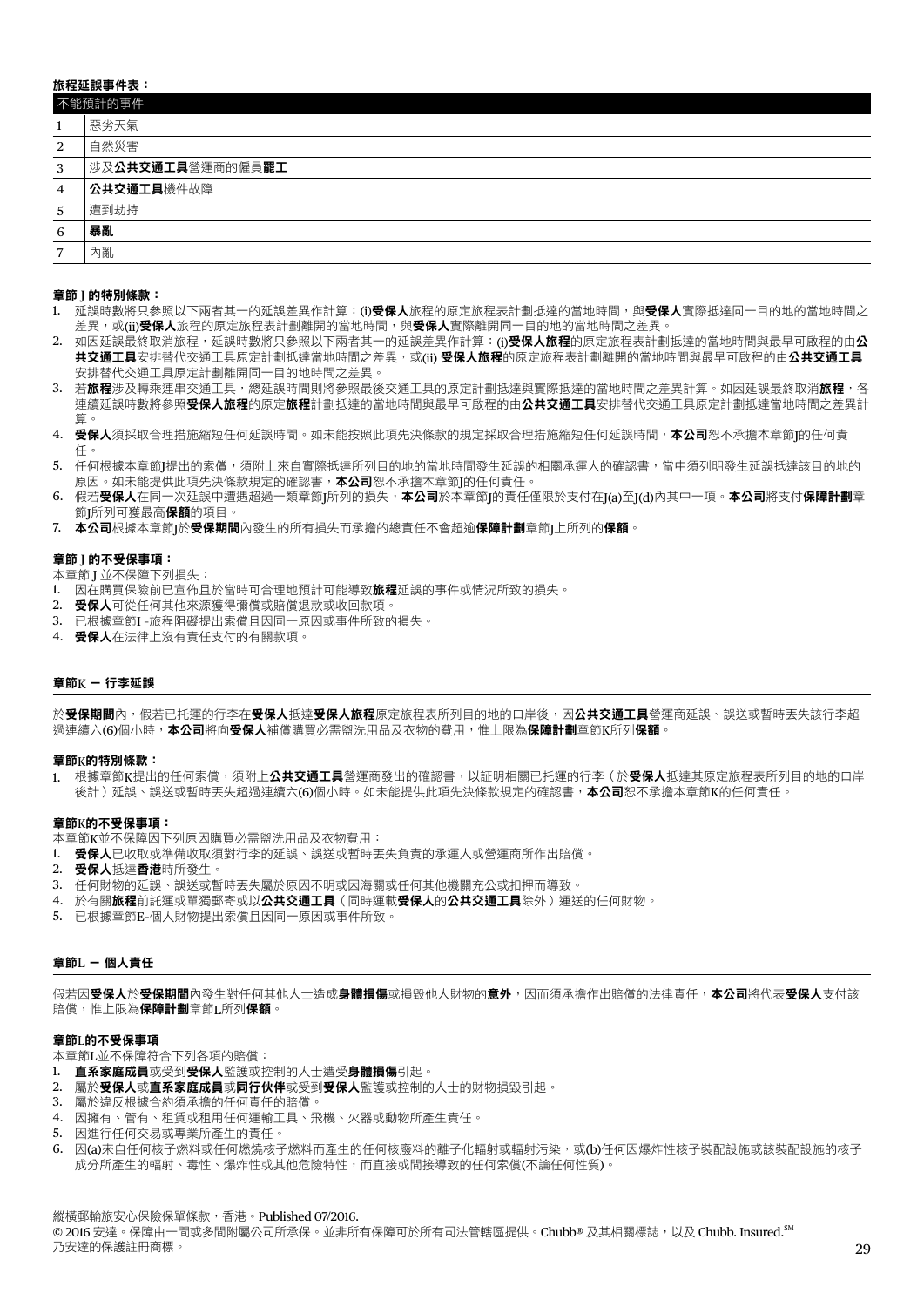#### 章節M - 家居財物保障(只適用於環球郵輪計劃)

假若**家居財物**於**受保期間**內因爆竊而遺失或損毀,且該爆竊發生於**主要住所**無人居住期間,並涉及以強行或暴力方式進入或離開**主要住所,本公司**將 賠償受保人更換家居財物的費用,惟上限為保障計劃章節M所列保額。

#### 章節M的特別條款

- 1. 假若發生任何可能導致本章節M的索償事件,須於發現事件起計二十四(24)小時內通知當地警方或相應的當地執法人員。如未能發出此項先決條款 規定的通知, 本公司恕不承擔本章節M的任何責任。
- 2. 根據本章節M提出的任何索償須附上顯示已向警方或相應的當地執法人員報告損失的書面證明。如未能提供此項先決條款規定的書面證明,**本公司** 恕不承擔本章節M的任何責任。
- 3. 本公司根據本章節M對所有由同一受保人擁有且於受保期間內因爆竊而遺失或損毀的家居財物的總責任,不可超逾保障計劃第M項所列保額。
- 章節M的不受保事項:

本章節M並不保障:

- 1. 任何遺失或損毀且構成一對或一套的**家居財物**所擁有的任何特殊或獨有價值。
- 2. 受保人可從任何其他來源獲得彌償或賠償退款或收回款項。

#### 章節N - 信用卡保障(只適用於環球郵輪計劃)

假若**受保人(於受保期間首日其年齡介乎十七(17)歲至七十五(75)歲)**遭受**身體損傷**,並因該**身體損傷**直接及不可避免地於連續十二(12)個月內**意外**身 故,**本公司**將向已故**受保人**的法定代表,支付已故**受保人**的信用卡中因已故**受保人**在**旅程**內購買商品而結欠的任何未繳結餘,惟上限為**保障計劃**章節N 所列保額。

#### 章節N 的不受保事項:

本章節N並不保障:

- 1. 已故受保人的信用卡的未繳費用累計利息或財務費用。
- 2. 已故受保人的信用卡由任何其他保險或其他途徑就同一風險提供保障的任何未繳結餘。
- 3. 患病、疾病或細菌感染。

#### 章節O - 衛星電話費用

於**受保期間**,如在郵輪旅程中,**受保人**或其**同行伙伴因身體損傷或患病**而導致**受保人**不能繼續其**旅程**及必須返回**香港,本公司**會賠償**受保人**因此原因 而需於郵輪上使用衛星電話的費用,惟以保障計劃章節O 所述保額為上限。

#### 章節 O 的不受保事項

本章節O 並不保障:

- 1. 未能提供由衛星電話服務供應商發出證明受保人使用衛星電話費用的正式收據。
- 2. 未能獲取及提供由郵輪上的醫生發出的書面報告,證明受保人或同行伙伴於郵輪上蒙受身體損傷或患病。
- 3. 受保人可從任何其他來源獲得彌償或賠償退款或收回款項。
- 4. 因在購買此保單前,可能已存在引致取消及/或中斷其旅程的任何情況而導致的損失。

#### 章節P - 收入津貼(只適用於環球郵輪計劃)

如受保人於**受保期間**蒙受**身體損傷**並於返回**香港**後,該**身體損傷**完全導致他/ 她不能返回其慣常及可賺取收入的工作崗位連續七(7)天,本公司會按保障 計劃章節第P(b) 項所述:當**受保人**不能返回工作崗位每滿1週(連續七(7)天)賠償每週收入保障,最高賠償二十四(24) 週及以**保障計劃**章節第P(a) 項所列 保額為上限。

#### 章節P的不受保事項

本章節P並不保障:

- 1. 受保人未能出示由其僱主發出有關受保人受僱狀況的正式或合法證明文件。
- 2. 未能提供由醫生發出證明受保人不能返回其慣常及可賺收入的工作崗位之書面醫療報告。
- 3. 未能獲得及提供由受保人僱主書面證明以證明他/ 她沒能力返回其慣常及可賺取收入的工作崗位。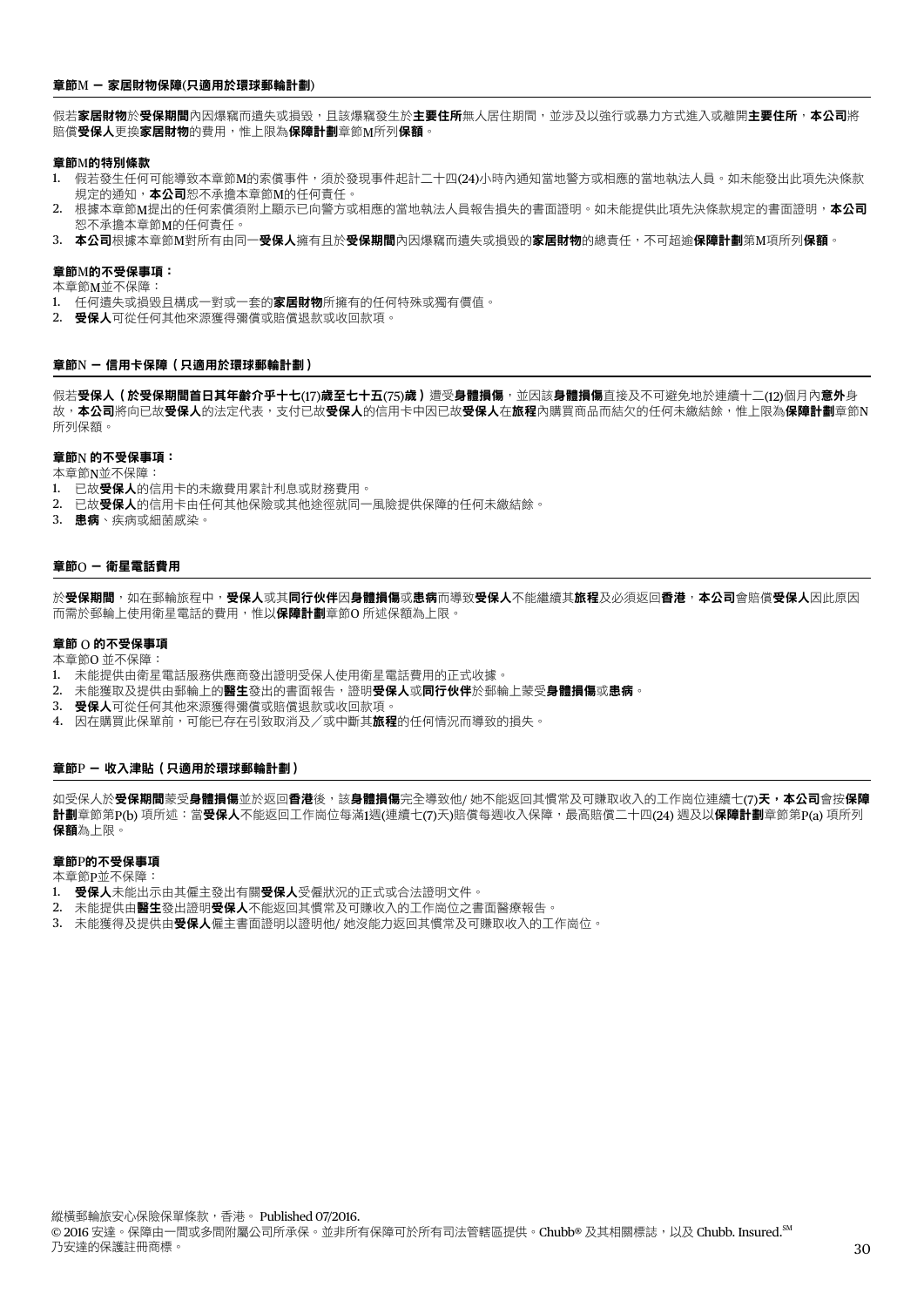適用於所有章節的一般不受保事項:

本保單並不保障因下列各項所致的損失或後繼損失或責任:

- 1. 任何受保前已存在之傷病、先天性或遺傳狀況。
- 2. 違反醫生意見而外出旅遊,或為了獲取醫治或醫療服務而外出旅遊。
- 3. 自殺、企圖自殺或故意引致自身的身體損傷。
- 4. 因懷孕、墮胎、分娩、流產、不育而引致的任何情況及其所致的其他併發症,整容手術或性病。
- 5. 牙醫護理(意外前為天然及健全的牙齒但因意外身體損傷所引致除外)。
- 6. 精神或神經失常、精神錯亂、精神狀況或任何行為失常。
- 7. 戰爭(不論宣戰與否)、侵略、外敵行動、內戰、革命、叛亂、暴動、敵對行為(不論宣戰與否)。
- 8. 直接參與**罷工/暴亂/**內亂,或因**受保人**履行身為軍隊、武裝部隊或紀律部隊(包括但不限於警員、海關職員、消防員、入境處職員/督察及懲教 處職員/督察等)成員或身為戰爭或滅罪行動志願者的職責。
- 9. 參與
	- (a) 任何極限的運動或體育活動,其性質存有高度的危險性(即涉及高度專門技術、超乎正常的體力運用、使用專門工具或特技等),包括但不只 限於跳懸崖、馬術障礙賽、超級馬拉松賽、特技表演、衝巨浪及獨木舟激流。除非該項活動是由當地合資格的旅遊活動經營者主辦,而且是項 活動是開放給一般大眾及遊客參與,而對參與者並無特殊限制的旅遊活動(除身高或一般健康狀況警告外)。在參與活動時,受保人必須跟從 按照合資格的導師及/或旅遊經營商的指導員之指導和監督。
	- (b) 職業體育賽事或運動,而受保人可透過從事該運動而取得報酬、贊助或任何形式的財政報酬、任何特技活動、偏離滑雪道之滑雪活動,
	- (c) 競賽(除徒步的競賽外,但不包括超過十公里的跑步、冬季兩項競賽及三項全能運動),
	- (d) 第四級程度之私人水域橡皮艇漂流,
	- (e) 任何一般需利用專用裝備的攀石或攀山活動,裝備包括但不限於鉤、鶴嘴鋤、錨、螺、繩索或嚮導等工具,
	- (f) 潛水活動,除非**受保人**持PADI証書(或同類認可的資格)、或在合資格的導師指導下陪同之下進行潛水。深度限制不能超過**受保人**的 PADI証 書(或同類認可的資格)所注明的深度,惟在任何情況下都不得超過三十(30)米深及不得單獨進行潛水。
- 10. 任何政府的禁令或規例,或海關或任何其他機關扣押或破壞。
- 11. 受保人的非法、蓄意或惡意行為或魯莽行為或疏忽。
- 12. 受保人因服用超越法定水平之酒精或藥物引起的有關損失。
- 13. 乘搭任何飛機,但作為飛機搭客除外。
- 14. 任何不誠實或犯罪活動
- 15. 受保人未有減輕損失或本保單之索償。
- 16. 愛滋病或愛滋病相關綜合症、任何於人體免疫力衰減症或相關疾病的陽性測試當時或其後開始的任何身體損傷或患病、或任何其他經性接觸傳染之 疾病。
- 17. 受保人從事體力勞動或非文職或危險工作,當中包括但不限於離岸鑽探、礦物提煉、處理爆炸品、地盤作業、特技工作及空中攝影。
- 18. 任何與**特別指定名單**所列人士、實體、團體或公司有關之損失或費用;或任何導致本公司違反經貿制裁規定或相關法律或條例之損失或費用。

## 第五部分 - 延期條款

- 1. 劫機延期:若**旅程因受保人**於**受保期間**內成為劫機的受害者而延誤的情況下,**受保期間**將由劫機日期起計自動延長最多連續十二(12)個月,或直至 受保人返回香港時通過香港入境處出入境管制站為止(以較早者為準)。
- 2. 旅行延期:若**旅程**期間因在**受保人**控制以外的任何原因而超過**受保期間,受保期間**將自動免費延長最多十(10)個曆日,或直至**受保人**返回**香港**時通 過香港入境處出入境管制站為止(以較早者為準)。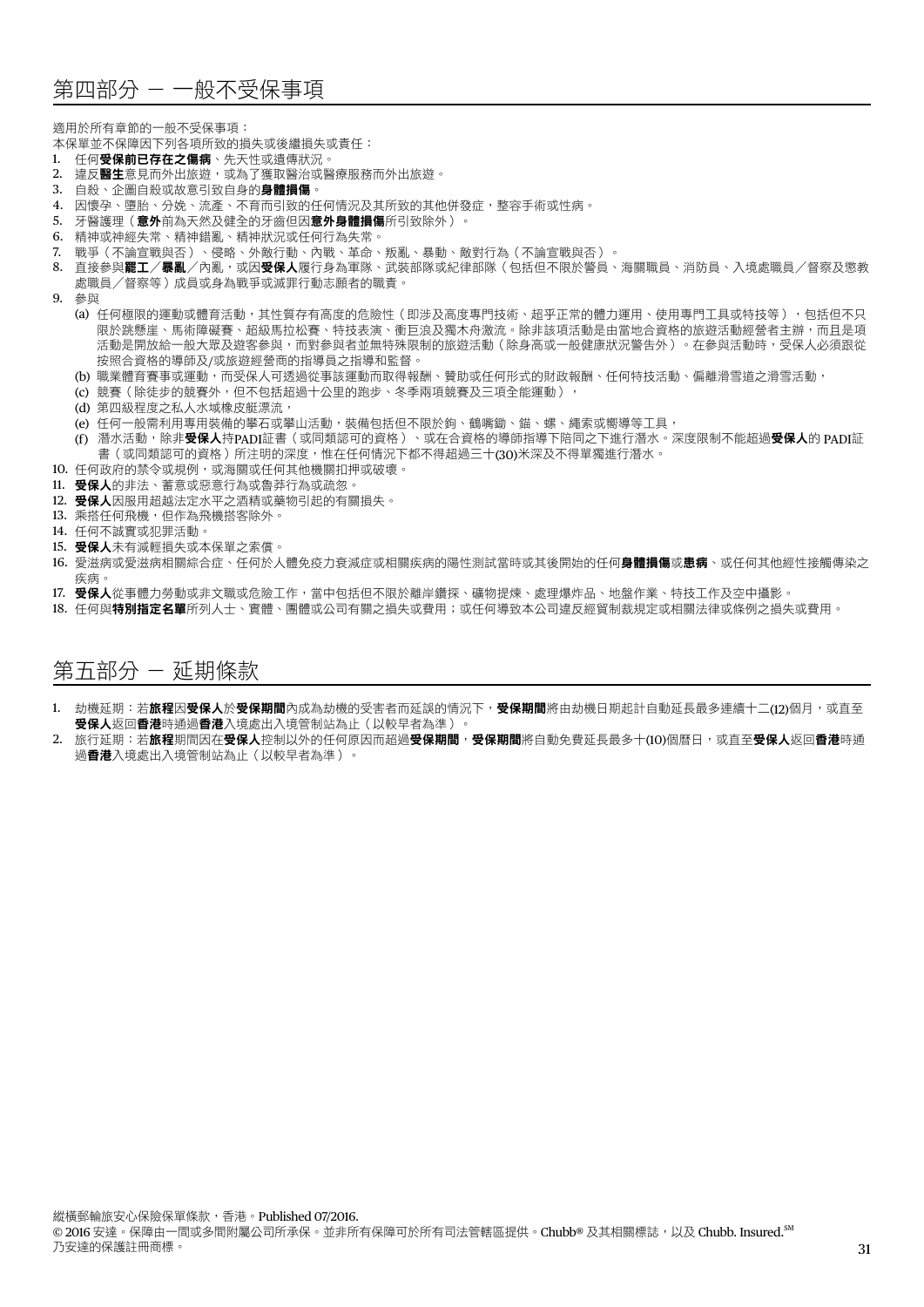## 第六部分 - 一般條款

- 1. 保單有效性:本保單只滴用於消間或公幹(只限行政性質、文職及非體力勞動)的旅程,而不滴用於探險跋涉或類似旅程。**受保人**必須是滴宜旅行 人士。
- 2. 完整合約:本保單,連同其批註、附件(如有)、經**受保人**填妥的任何申請表格連同該申請表格附帶或於申請表格提及(如有)的任何文件,組成 及構成完整的保險合約。除經本公司授權代表簽署的書面修訂外,本保單不得修改。
- 3. 每一章節的保額:**受保人**根據本保單任何章節可獲賠償的**保額一**經耗盡,**保額**將不會重置,且**本公司**毋須根據該章節對該**受保人**承擔任何進一步責 任。
- 4. 保額支付:根據本保單支付的各項保障將會減少**受保人**可獲賠償的相關**保額**,而相關**保額**只有剩下的結餘可用於支付該**受保人**可能會向**本公司**提出 的任何餘下保障索償。本公司根據本保單所有章節對涉及意外的每名受保人的總責任,將不超逾相關保額。
- 5. 重複保障:每一**受保人**同意,若他們同時受保多於一份由**本公司**簽發的「縱橫郵輪旅安心」計劃,保單或其他由**本公司**簽發的旅遊保險:

a) 受保人將會被視作只受保於該份提供最高保障金額的保單;或

b) 如每份保單提供的保障相同時,則會以本公司首次簽發的保單以提供保障。

在任何情況下,任何重覆投購的保單,本公司將會在不付利息下全數退回已繳交的保費給受保人。

- 6. 索償通知及充份程度:索償的書面通知必須在合理的情況下盡早送交本公司,且在任何情況下,須於導致根據本保單提出索償的受保事件發生之日 起計三十(30)天內送交**本公司。由受保人**或其代表或索償人送交**本公司**且載有足以證明**受保人**身份的通知,應視為已有效送交**本公司**的通知。**本公 司**於接獲索償通知後,將向**受保人**提供**本公司**為備存索償證明而通常提供的該等表格。**受保人**或索償人須根據本保單及該等表格就有關提出任何索 償的規定,以自費方式就此向本公司提供有關證明書、資料及證據。所有索償的證明必須於導致索償的受保事件發生之日起計一百八十(180)天內 送交本公司。
- 7. 索償調查:於出現索償時,**本公司**可能作出其視為必要的任何調查,**受保人**應全面配合該調查。倘**受保人**未能配合**本公司**的調查,可能導致索償遭 拒。
- 8. 檢查賬簿及記錄:本公司可能於受保期間內任何時間及直至本保單屆滿後三 (3)年,或直至根據本保單提出的所有索償獲得最終調整及解決前, 將會檢查於本保單有關的**受保人**賬冊及記錄。
- 9. 體格檢查及屍體剖驗:在索償處理期間,**本公司**有權自費於合理必要的情況下要求**受保人**接受檢查,除非法律禁止,否則亦可能要求進行屍體剖 驗。
- 10. 其他保險(適用於章節B、D、E、F、G、H、I、J、K、L、M、N及O):倘若根據本保單受保的損失屬於任何其他有效保單的保障範圍(而不論 該份其他保險是屬於主要、分擔、附加、待定或其他性質的保險)或已在途徑得到其他賠償,本保單會根據本保單條文及條款,保障該份其他保險 或其他賠償所支付的金額以外的實際損失金額,惟以有關損失金額為限。在任何情況下,**受保人**應顯示及透露**本公司**所有由其他途徑得到或將會得 到的賠償。
- 11. 法律訴訟:**受保人**在向**本公司**發出書面損失證明後六十(60)天起,方可展開法律訴訟追討本保單的賠償。**受保人**於損失日期起三(3)年後不得 提出有關訴訟。
- 12. <u>追討權</u>:倘若**本公司**或其授權代表(包括**授權支援服務供應商**)代**受保人**作出授權支付及/或支付,則**本公司**保留權利向**受保人**追討已支付或**本公** 司須向接納受保人入住的醫院支付的全部金額,惟將扣除本公司根據本保單條款責任須支付的金額。
- 13. 代位權:本公司有權以受保人名義追訴其他相關人事之索償或賠償及有權以自費方式,以受保人的名義對導致根據本保單提出索償的事件可能負上 責任的第三方提出訴訟。受保人必須合作及儘一切能力保護此權利。
- 14. 轉讓:本保單的任何權益轉讓對本公司並無約束。
- 15. 彌償的支付對象:身故賠償將支付予已故**受保人**的法定代表。根據章節C Chubb Assistance 24小時環球支援服務應付的款項乃支付予**授權支援** 服務供應商或向受保人提供服務的其他服務提供商,除上述規定外,所有其他保障款項乃支付予受保人。
- 16. <u>地域限制及施行時間</u>:就環球郵輪計劃而言,地域限制及施行時間適用於**受保期間**中在世界各地的一日二十四(24)小時 ,惟章節C Chubb Assistance - 24小時環球支援服務除外,就該項而言,除非經**本公司**批註,否則適用於**香港**以外在世界各地的一日二十四(24)小時。就亞洲郵輪 計劃而言,本保單適用於受保期間在汶萊,柬埔寨,中國大陸,印尼,日本,南韓,馬來西亞,馬爾代夫,緬甸,新加坡,台灣,泰國和越南及當 受保人以繳費乘客身份乘搭公共交通工具或乘坐旅行代理安排的交通工具往返列明於亞洲郵輪計劃以內的地區之時內任何地方的一日二十四(24)小 時。
- 17. 免責條款:章節C Chubb Assistance 24小時環球支援服務由**授權支援服務供應商**安排。**授權支援服務供應商**全面負責此24小時環球支援服務。 **授權支援服務供應商**並非安達保險香港有限公司之聯營或附屬機構及安達保險香港有限公司概不負責有關或由**授權支援服務供應商**作出之任何行為 或疏忽而引致之任何損失或損傷。
- 18. 取消保單:本公司可以根據本公司記錄所顯示受保人最後所知地址,以書面通知方式隨時取消本保單。該通知應註明該項取消的生效日期。該項取 消不會影響於取消提出前已根據本保單一般條款第6項已向本公司提出的任何索償。
- 19. 保費:除非保費已支付,本公司在本保單內並無任何責任。保費於保險購買日期已被視為完全賺取。當保單繕發後,保費將不獲退還。
- 20. 調解:凡出現因本保單產生或與本保單有關的任何爭議或歧異,均須首先提交**香港**國際仲裁中心,並按**香港**國際仲裁中心的調解規則進行調解。假 若調解員放棄調解,或調解以任何方式結束但未能解決爭議或歧異,則該爭議或歧異必須提交**香港**國際仲裁中心,並按**香港**國際仲裁中心的本地仲 裁規則透過仲裁解決。假若因本保單產生或與本保單有關的任何爭議或歧異需要醫療知識(包括但不限於與**保障計劃**並未列明的任何醫療服務或手 術的**保額**有關的問題),則按照**本公司**的合理酌情權,調解員或仲裁員可以為註冊醫療人員或顧問或專科醫生、外科醫生或**醫生**。倘若**本公司**拒付 根據本保單提出的任何索償,而因拒付產生的任何爭議或歧異並未於拒付日期起計十二(12)個月內提交調解及仲裁(如有必要),則因該爭議或歧 異所引致而針對本公司的任何索償將不獲受理。
- 21. 欺詐或錯誤陳述:由受保人作出或有關任何索償的任何虛假陳述均會導致本公司有權廢除本保單或撤銷根據本保單提出的責任。
- 22. 司法管轄權:本保單受**香港**法律約束並據其解釋。依從一般條款第20項,本保單的任何爭議均須根據**香港**法律解決。
- 23. 文書錯誤:本公司的文書錯誤不應令生效的保單因此失效,亦不應令失效的保單因此生效。
- 24. 《合約(第三者權利)條例》: 任何不是本保單 某一方的人士或實體, 不能根據《合約(第三者權利)條例》(香港法例第623 章) 強制執行本保 單任何條款。
- 25. 本保單的詮釋: 本保單以中英雙語撰寫;而英文版本為正式版本。如因對本保單內任何地方的詮釋而引起任何爭議,均以英文版本為準。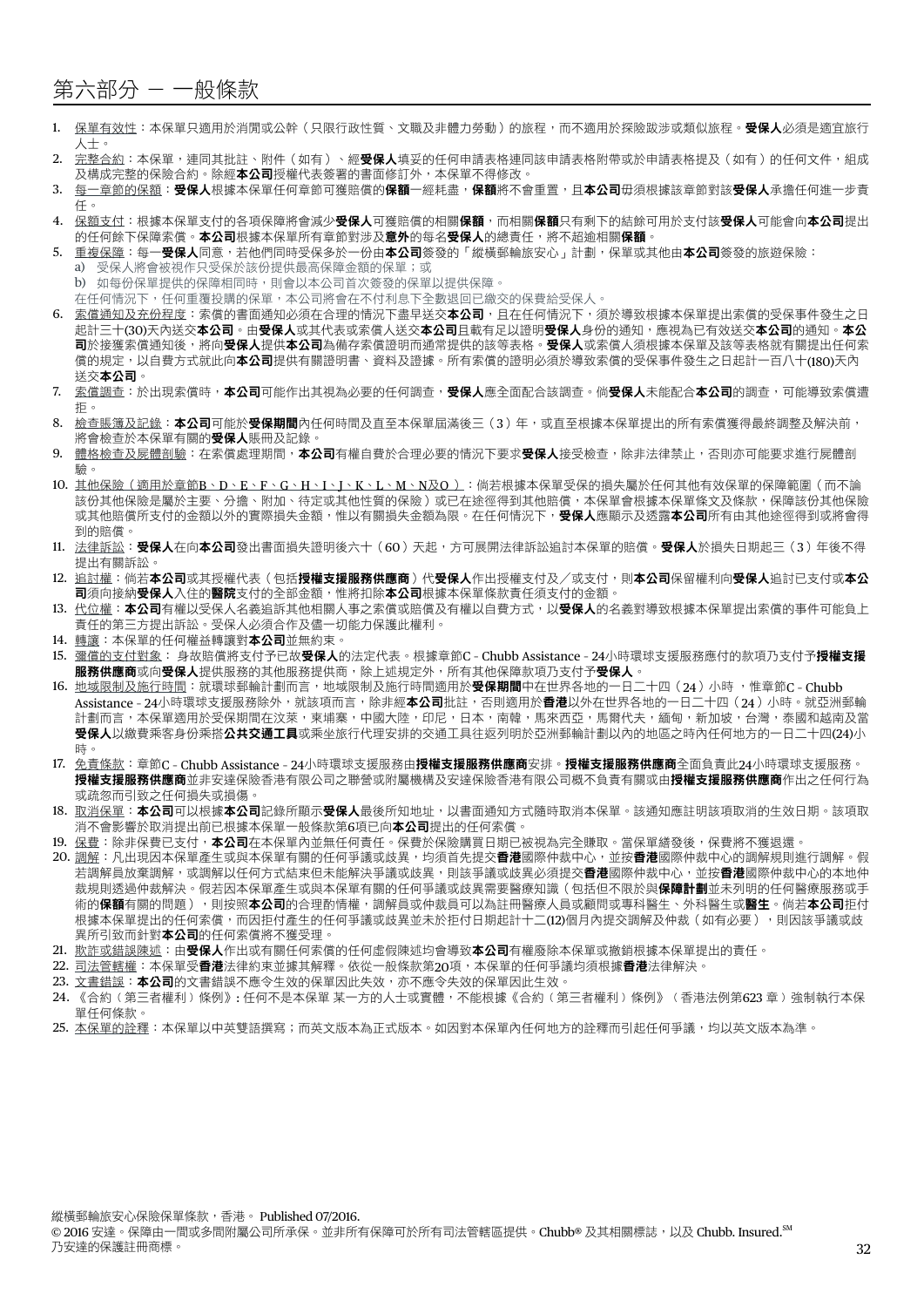## 索償人應將索償表格,連同旅遊證件及下列文件(視乎事件而定)送交:

安達保險香港有限公司 香港灣仔港灣道 6–8 號 瑞安中心 25 樓 電話: +852 3191 6611 傳真: +852 2519 3233

#### 個人意外保障/燒傷保障/信用卡保障/收入津貼

- 由醫生簽發的醫療報告或證明書,證明傷疾程度或嚴重狀況;
- 警方報告 (若相關);
- • 受僱狀況的正式或合法證明文件 ( 若相關 )。

#### 意外死亡

- 死亡證;
- • 死因裁判官報告;
- 警方報告 (若相關);
- 如屬失蹤,由法院宣佈推定死亡。

#### 醫療費用

- 經**醫生**證明的診斷及治療,包括病人姓名及診斷日期;
- 由醫院簽發的醫院賬單/收據正本並列明詳細項目;

#### 個人財物/個人金錢/遺失證件

- 收據正本,包括遺失或損毀物件的購買日期、價格、型號及類別;
- **展示損毀物件及其情況的相片;**
- 如在運送時遺失或損毀,由航空公司 / 公共交通工具發出的遺失通知書副本及其正式確認書;
- 警方報告(必須於事發後 24 小時內發出);
- 若屬遺失旅行支票,由簽發機構發出的遺失通知書副本 ( 必須於事發後 24 小時內發出 )。

#### 取消旅程/旅程阻礙/縮短旅程/郵輪阻礙保障/取消岸上觀光旅程/衛星電話費用

- 所有賬單、收據及票券;
- 經醫生證明的診斷及治療,包括病人姓名及診斷日期;
- 航空公司/公共交通工具所發出的正式文件,包括受害人姓名、日期、時間、延誤期間及延誤原因。

#### 旅程延誤/行李延誤

- 航空公司/公共交通工具所發出的正式文件,包括受害人姓名、日期、時間、延誤期間及延誤原因;
- 酒店/航空公司/公共交通工具所發出的正式賬單/收據。
- 購買必需盥洗用品及衣物之賬單或收據正本。
- 由公共交通工具經營商發出之 (列明其原定路線及目的地和計劃抵達及 / 或離開時間的) 登機證正本

#### 家居財物保障

- 收據,包括遺失或損毀物件的購買日期、價格、型號及類別;
- 警方報告 ( 必須於**旅程**回程後 24 小時內發出 )。

#### 個人責任

- 意外或事件的性質及情況聲明 ( 未經本公司書面同意, 不得承認責任或達成和解 );
- 就意外或事件接收的所有有關文件 ( 包括法院傳票副本、所有法院文件、律師函件及其他法律書信 )。

上述文件為提出索償時需要提供的部份文件。本公司保留權利,於有必要時,要求受保人提供上文並未註明的任何其他資料或文件。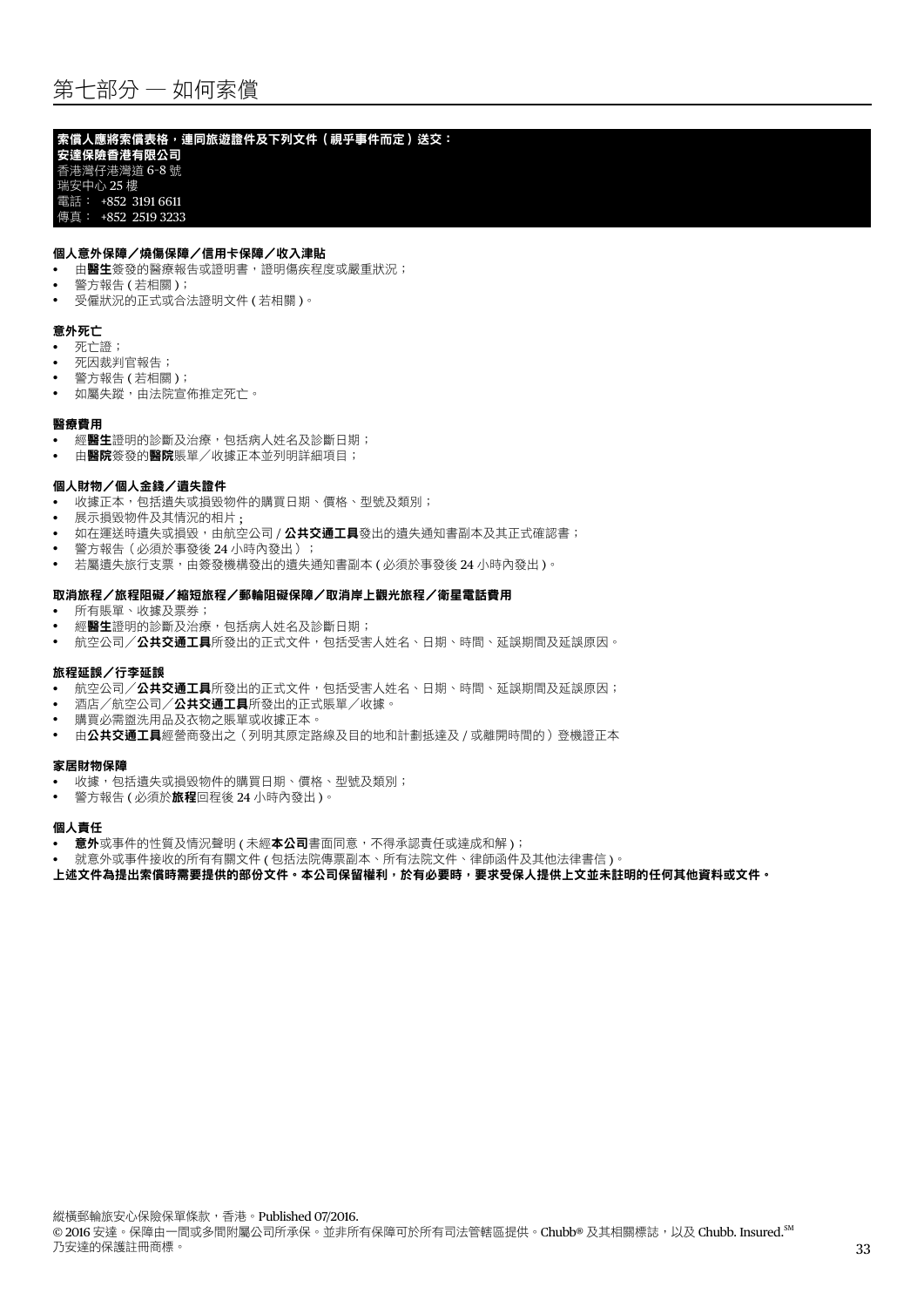**The Company** ("**We/Us**") want to ensure that Our **Insured Persons** ("**You**")are confident that any personal data collected by Us is treated with the appropriate degree of confidentiality and privacy.

This Personal Information Collection Statement sets out the purposes for which **We** collect and use personally identifiable information provided by **You** ("Personal Data"), the circumstances when **Personal Data** may be disclosed and information regarding Your rights to request access to and correction of **Personal Data**.

## a. **Purposes of Collection of Personal Data**

 **We** will collect and use **Personal Data** for the purposes of providing competitive insurance products and services to **You**, including considering Your application(s) for any new insurance policies and administering policies to be taken out with **Us**, arranging the cover and administering and managing Your and Our rights and obligations in relation to such cover. **We** also collect the **Personal Data** to be able to develop and identify products and services that may interest **You**, to conduct market or customer satisfaction research, and to develop, establish and administer alliances and other arrangements with other organisations in relation to the promotion, administration and use of Our respective products and services. **We** may also use your **Personal data** in other ways with your consent.

## b. **Direct marketing**

 Only with your consent, **We** may also use your contact, demographic, policy and payment details to contact **You** with marketing information regarding our insurance products by mail, email, phone or SMS. Tick the box below if **You** do not consent to receive such marketing information.

## c. **Transfer of Personal Data**

 **Personal Data** will be kept confidential and **We** will not sell Your **Personal Data** to any third party. **We** limit the disclosure of Your **Personal Data** but, subject to the provisions of any applicable law, Your **Personal Data** may be disclosed to:

- (i) third parties who assist **Us** to achieve the purposes set out in paragraphs a and b above. For example, **We** provide it to Our relevant staff and contractors, agents and others involved in the above purposes such as data processors, professional advisers, loss adjudicators and claims investigators, doctors and other medical service providers, emergency assistance providers, insurance reference bureaus or credit reference bureaus, government agencies, reinsurers and reinsurance brokers (which may include third parties located outside Hong Kong);
- (ii) Our parent and affiliated companies, or any company within the Chubb local and outside Hong Kong;
- (iii) the insurance intermediary through which **You** accessed the system;
- (iv) provided to others for the purposes of public safety and law enforcement; and

(v) other third parties with your consent.

 With regard to the above transfers of **Personal Data**, where applicable, **You** consent to the transfer of Your **Personal Data** outside of Hong Kong.

## d. **Access and correction of Personal Data**

 Under the **Personal Data** (Privacy) Ordinance ("PDPO"), **You** have the right to request access to and correction of **Personal Data** held by **Us** about **You** and **We** will grant **You** access to and correct Your **Personal Data** as requested by **You** unless there is an applicable exemption under the PDPO under which **We** may refuse to do so. **You** may also request **Us** to inform **You** of the type of **Personal Data** held by **Us** about **You**.

Requests for access or correction of **Personal Data** should be addressed in writing to:

Chubb Data Privacy Officer 25th Floor, Shui On Centre, No. 6 – 8 Harbour Road, Wanchai, Hong Kong O +852 3191 6222 F +852 2519 3233 E Privacy.HK@chubb.com

 Your request to obtain access or correction will be considered within forty (40) days of Our receipt of Your request. **We** will not charge **You** for lodging a request for access to Your **Personal Data** and if **We** levy any charges for providing information, such charges will not be excessive. No fee is charged for data correction requests.

 Please tick if **You** do not consent to receive marketing material from **Us**.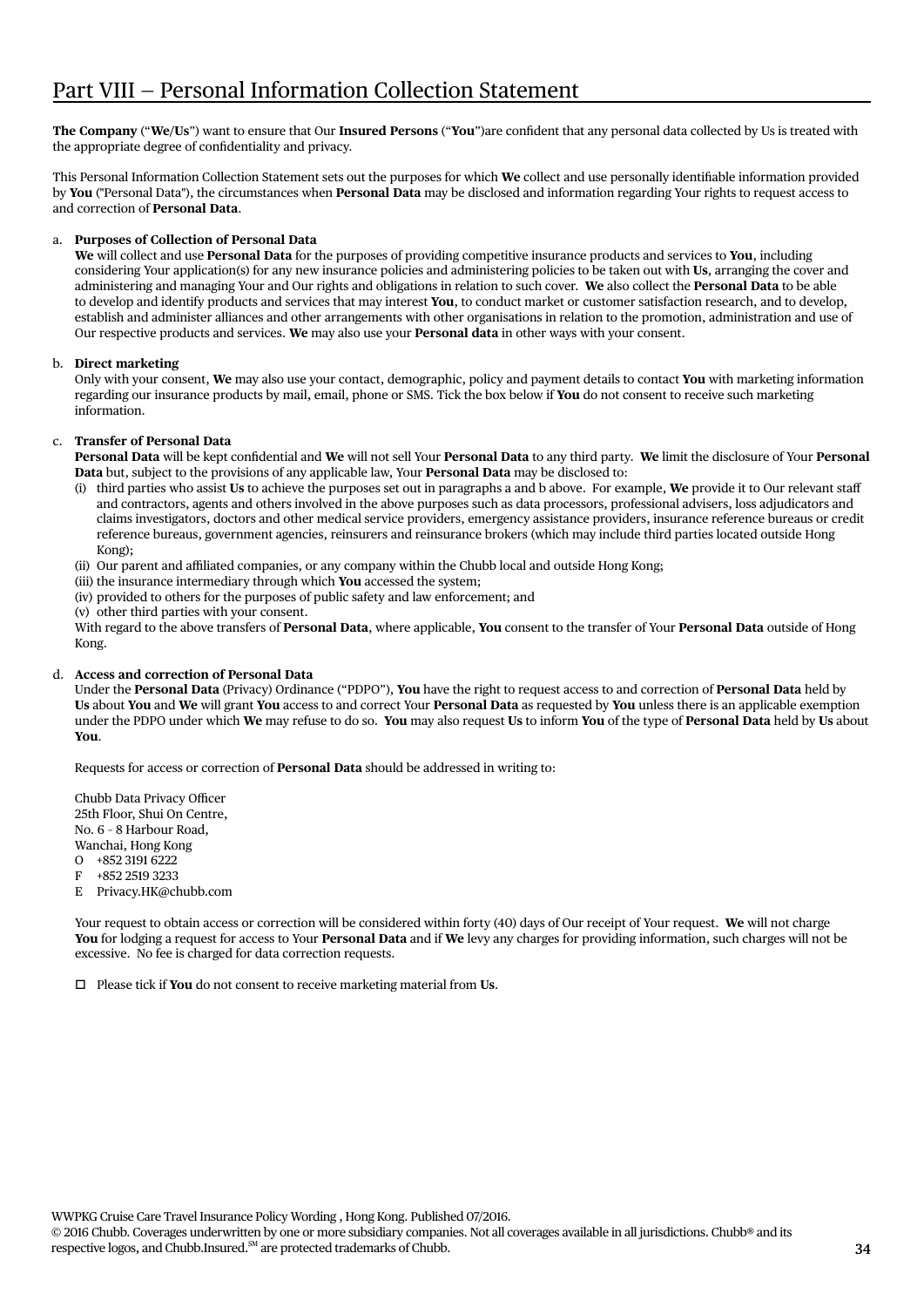## 第八部分 — 個人資料收集聲明

本公司 (「我們」) 竭力確保受保人(「閣下」)對我們在收集個人資料方面的信心,我們於處理任何已收集的個人資料均會採取適當的保密程度及以處理 私隱手法採用資料。

本個人資料收集聲明陳述**我們**收集及利用由**閣下**提供以識別 閣下個人的資料("個人資料")的目的、**個人資料**可能被公開的情況及 閣下有權要求查閲及更改 個人資料的詳情。

## a. 收集個人資料的目的

我們收集及使用 閣下個人資料的目的,是為了向 閣下提供具優勢的保險產品及服務,包括用作考慮 閣下投保任何新的保險產品,及管理由我們提 供的保單,安排保障,及執行和管理 **閣下**及**我們**在該等保障下的權利及責任。同時,**我們**亦會收集及使用 **閣下個人資料**以設計及識別能吸引 **閣下** 的產品及服務,進行市場或顧客滿意度調查,及發展、建立及管理與其他機構就宣傳推廣、行政及使用**我們**相應的產品及服務的聯盟及其他計劃。

#### b. 直接促銷

只會在得到**閣下**的同意,我們會使用閣下的聯絡資料、人口統計資料、保單資料及繳費資料透過郵寄、電郵、電話或SMS短訊方式聯絡閣下以便提 供有關我們的保險產品的宣傳推廣。如閣下不希望接收到安達保險香港有限公司的宣傳推廣,請於下列方格內加上「✔」。

#### c. 個人資料的轉讓

- 個人資料將予以保密,而我們亦絕對不會將 閣下的個人資料售賣給第三者。我們會對公開 閣下個人資料作出限定;但在任何適用的法例條文下, 閣下的個人資料可能:
- (i) 會被透露予我們相信必須達成以上第a及第b段所述目的之第三者。 例如:我們把 閣下的個人資料提供予我們相關的員工及承辦商、代理及其 他涉及以上目的之人士,如處理數據的人士、專業人士、損失評估人員及索償調查員、醫生及其他醫療服務提供者、緊急支援服務提供者、保 險局或信貸局、政府機構、分保人及分保經紀 (當中可能包括在香港以外的第三方);
- (ii) 會給我們的母公司及附屬聯營公司或安達在本地及海外的相關人員使用;
- (iii) 會提供予保險中介人, 閣下可以诱過指定系統查閱有關資料;
- (iv) 會給予有關人士以維持公眾安全及法紀;及
- (v) 在 閣下同意下提供予其他第三者。

就以上個人資料的轉移,如有適用的地方,則代表 閣下亦同意該資料在香港以外地方轉移。

#### d. 查閱及更改個人資料

根據個人資料(私隱)條例,閣下有權要求查閲及更改曾給予我們的資料,另除非在個人資料 (私隱)條例下有適用的豁免條款賦予我們可拒絕遵從, 否則我們必須按 閣下的要求,給 閣下查閲及更改本身的個人資料。 閣下亦可向我們要求提供持有 閣下個人資料的類別。

翻查或更改個人資料的要求,必須诱過書面提出及郵寄致: 香港灣仔港灣道6 - 8號 瑞安中心25樓 安達保險香港有限公司 個人資料私隱主任收

電話 +852 3191 6222

- 傳真 +852 2519 3233
- 電郵 Privacy.HK@chubb.com

在我們收到 閣下查閲或更改資料的要求後,會在四十(40)天內予以回覆該項要求,我們一般將不會收取任何費用;但即使我們在提供資料時需徵收 費用,它們也會在合理的水平。至於更改資料的要求,則不會收取任何費用。

□ 如閣下不希望接收安達保險香港有限公司的宣傳推廣,請於方格內劃上「✔」。